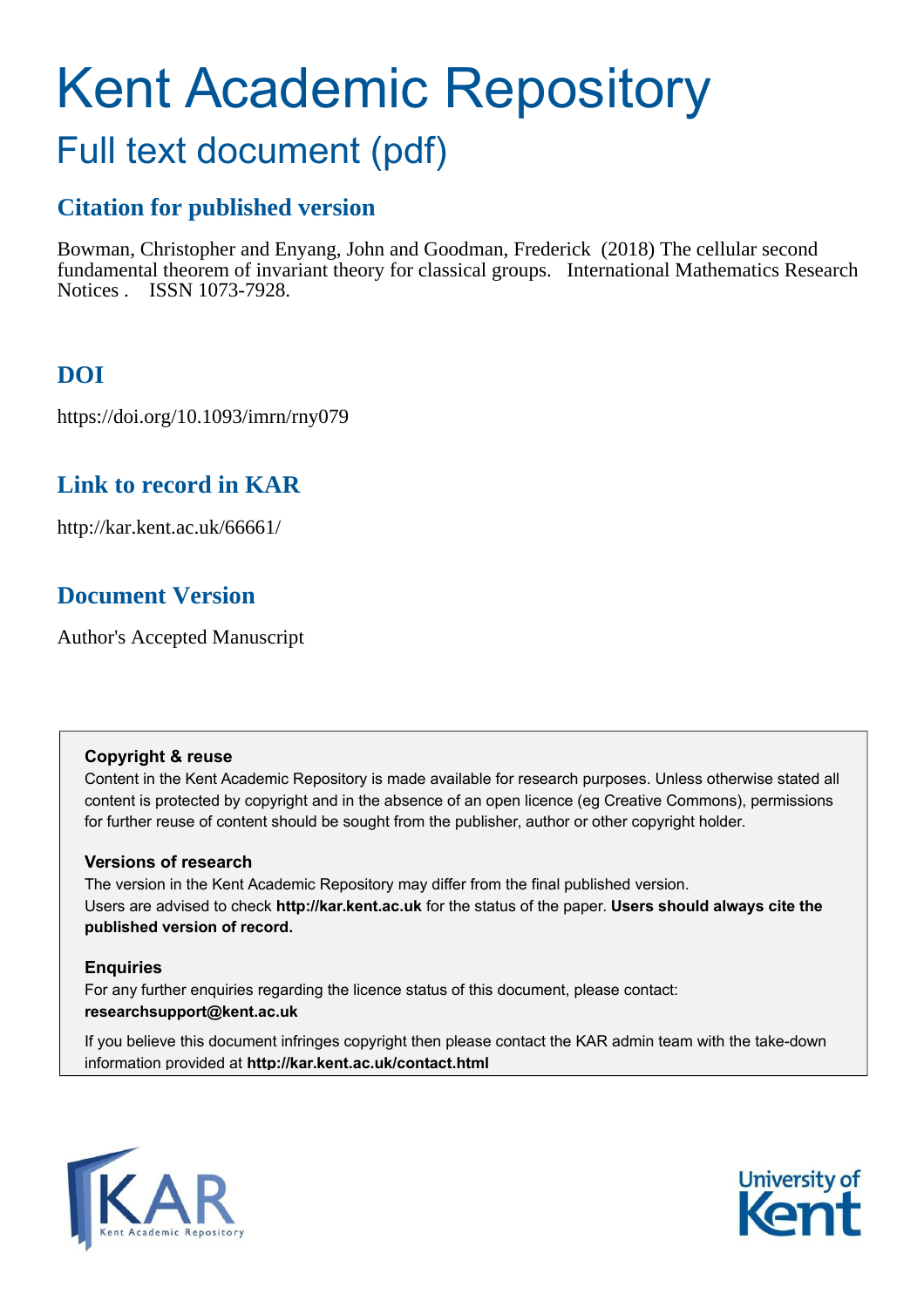#### THE CELLULAR SECOND FUNDAMENTAL THEOREM OF INVARIANT THEORY FOR CLASSICAL GROUPS

#### CHRISTOPHER BOWMAN, JOHN ENYANG, AND FREDERICK M. GOODMAN

Abstract. We construct explicit integral bases for the kernels and the images of diagram algebras (including the symmetric groups, orthogonal and symplectic Brauer algebras) acting on tensor space. We do this by providing an axiomatic framework for studying quotients of diagram algebras.

#### **CONTENTS**

| Introduction                                                                       | $\mathbf{1}$     |
|------------------------------------------------------------------------------------|------------------|
| 1. Diagram algebras                                                                | $\overline{4}$   |
| 1.1. Cellular algebras                                                             | $\overline{4}$   |
| Sequences of diagram algebras<br>1.2.                                              | $\,6\,$          |
| 1.3.<br>Seminormal bases, dominance triangularity, and restriction of cell modules | $\boldsymbol{9}$ |
| Cellularity and the Jones basic construction<br>1.4.                               | 10               |
| 2. A framework for cellularity of quotient algebras                                | 11               |
| A setting for quotient towers<br>2.1.                                              | 12               |
| Cellular bases of quotient towers<br>2.2.                                          | 12               |
| 3. Supplements on quotient towers                                                  | 16               |
| Quotient towers are themselves towers of diagram algebras<br>3.1.                  | 16               |
| Jucys–Murphy elements in quotient towers<br>3.2.                                   | 18               |
| Seminormal bases of quotient towers<br>3.3.                                        | 19               |
| The Murphy and dual Murphy bases of the symmetric groups<br>4.                     | 21               |
| The Murphy and dual Murphy bases of the Brauer algebra<br>5.                       | 23               |
| Bilinear forms and the action of the Brauer algebra on tensor space<br>6.          | 25               |
| The Brauer algebra on symplectic tensor space<br>7.                                | 26               |
| Murphy basis over the integers<br>7.1.                                             | 27               |
| Murphy basis over an arbitrary field<br>7.2.                                       | $\,29$           |
| Jucys-Murphy elements and seminormal representations<br>7.3.                       | 31               |
| 8. The Brauer algebra on orthogonal tensor space                                   | 31               |
| Murphy basis over the integers<br>8.1.                                             | 32               |
| Murphy basis over an arbitrary field<br>8.2.                                       | 35               |
| Jucys-Murphy elements and seminormal representations<br>8.3.                       | 36               |
| References                                                                         | 36               |

#### **INTRODUCTION**

<span id="page-1-0"></span>Schur–Weyl duality relates the classical matrix groups  $GL(V)$ ,  $SL(V)$ ,  $O(V)$ , or  $Sp(V)$ , where  $V$  is a finite dimensional vector space, with certain quotients of diagram algebras – symmetric group algebras, Brauer algebras or walled Brauer algebras – via mutually centralizing actions on tensor space. The surjectivity of the map from the diagram algebra to the centralizer algebra of the matrix group is equivalent to the first fundamental theorem of invariant theory. Any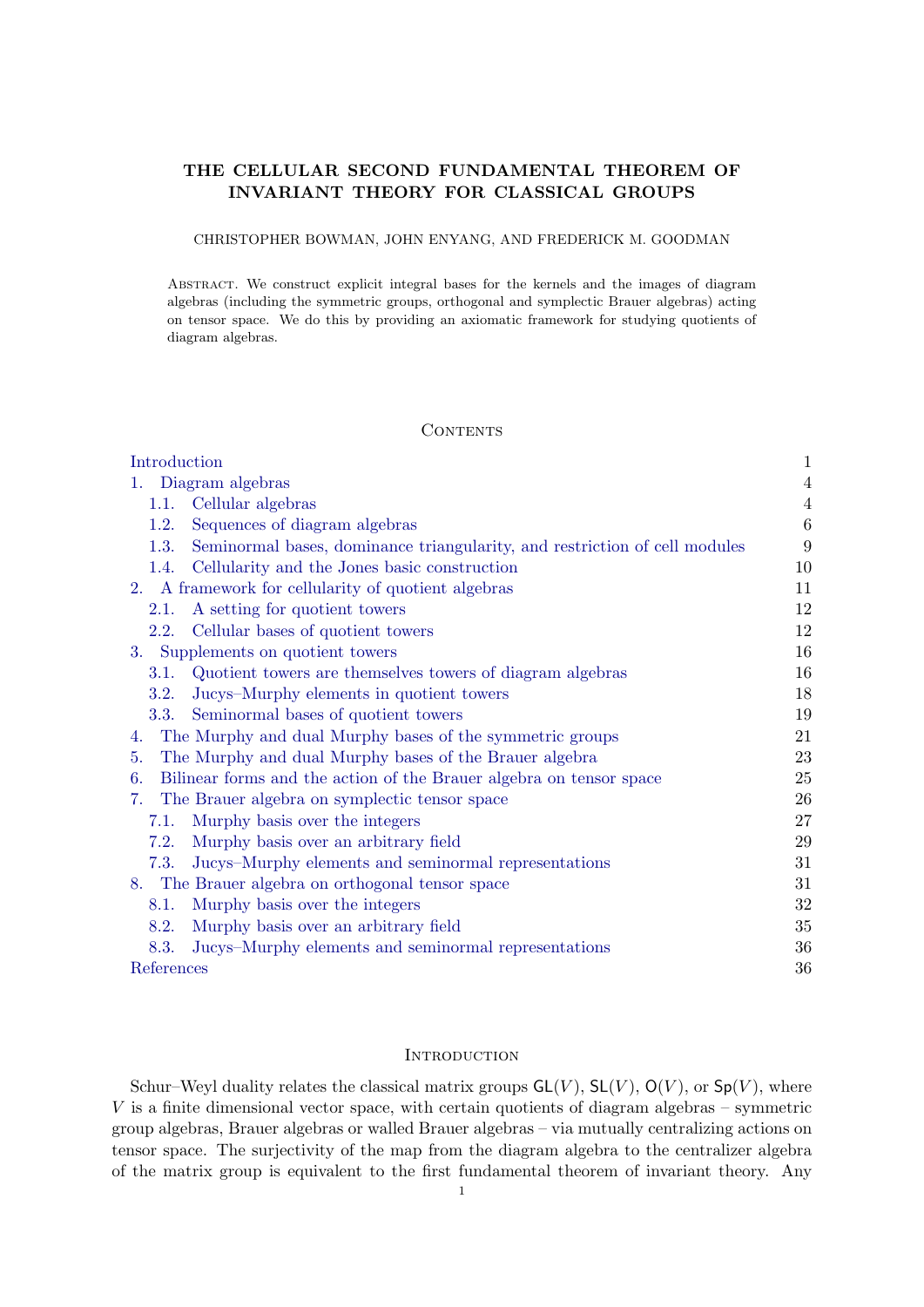effective description of the kernel of the map is a form of the second fundamental theorem (SFT) of invariant theory.

This paper studies the centralizer algebras and the second fundamental theorem from the point of view of cellularity [\[19\]](#page-35-2). We construct integral cellular bases for the centralizer algebras, and simultaneously bases of the kernel of the map from the diagram algebras to the centralizer algebras.

There are two remarkable cellular bases of the Iwahori Hecke algebras of finite type  $A$  – the Kazhdan–Lusztig bases [\[27,](#page-36-0) [19\]](#page-35-2) and the Murphy bases [\[34\]](#page-36-1). Each has its own merits. The Kazhdan–Lusztig bases encode a great deal of representation theory and have a deep relation to geometry. The Murphy bases are simpler and more explicit; they encode the restriction of cell-modules along the tower of Hecke algebras; they are related to the seminormal bases by a dominance triangular transformation and consequently the Jucys–Murphy elements act on the Murphy bases by dominance triangular matrices. Relationships between the two types of bases are investigated in [\[15\]](#page-35-3). As evidence of the enduring utility of the Murphy bases, we mention that they were used in [\[22\]](#page-36-2) to construct graded cellular bases of the Hecke algebras.

The Kazhdan–Lusztig bases have been generalized in [\[40\]](#page-36-3) to the Brauer centralizer algebras and to many other examples using the theory of dual canonical bases of quantum groups from [\[30\]](#page-36-4). In this paper we concentrate on generalizing the Murphy bases. In previous work [\[11\]](#page-35-4), we have already generalized the Murphy bases to the Brauer diagram algebras (and to other diagram algebras related to the Jones basic construction). In this paper we extend this analysis to encompass centralizer algebras for the classical groups. The bases we obtain, for the diagram algebras and for the centralizer algebras, share all the properties of original Murphy bases mentioned above.

We are using the phrase "centralizer algebra" as a shorthand for the image of the diagram algebra (for example, the Brauer diagram algebra) acting on tensor space, over an arbitrary field or over the integers. In fact, these algebras are generically centralizer algebras in the classical sense, see [Theorems 7.1](#page-25-1) and [8.1.](#page-30-2)

In order to produce Murphy bases of centralizer algebras, we first develop a quotient construction for cellularity of towers of diagram algebras. We then apply this construction to the integral versions of the Brauer algebras acting on orthogonal or symplectic tensor space. The construction involves modifying the Murphy type basis of the tower of diagram algebras constructed following [\[11\]](#page-35-4) in such a way that the modified basis splits into a basis of the kernel of the map Φ from the diagram algebra to endomorphisms of tensor space, and a subset which maps onto a cellular basis of the image of  $\Phi$ .<sup>[1](#page-1-0)</sup> This construction thus provides simultaneously an integral cellular basis of the centralizer algebra, and a version of the SFT, namely an explicit description of the kernel of  $\Phi$ . Moreover, it is evident from the construction that ker( $\Phi$ ) is generated as an ideal by certain "diagrammatic minors" or "diagrammatic Pfaffians", so we also recover the version of the SFT from [\[13\]](#page-35-5). The combinatorics underlying our construction is the same as that in [\[38\]](#page-36-5), namely the cellular basis of the centralizer algebra is indexed by pairs of "permissible paths" on the generic branching diagram for the tower of diagram algebras. The cell modules of the integral centralizer algebras are in general proper quotients of certain cell modules of the integral diagram algebra.

All of these results are compatible with reduction from  $Z$  to a field of arbitrary characteristic (except that characteristic 2 is excluded in the orthogonal case). For a symplectic or orthogonal bilinear form on a finite dimensional vector space V over a field k, and for  $\Phi$  the corresponding map from the Brauer diagram algebra to  $\text{End}(V^{\otimes r})$ , our bases of im( $\Phi$ ) and of ker( $\Phi$ ) are independent of the field, of the characteristic, and of the choice of the bilinear form. They depend only on the dimension of V. It follows from our results that for a fixed field  $\Bbbk$  and fixed  $\dim(V)$ , and for fixed symmetry type of the form (symplectic or orthogonal) the Brauer

<sup>&</sup>lt;sup>1</sup>Integral bases of the Brauer diagram algebras with a similar splitting property were constructed in [\[9,](#page-35-6) [21\]](#page-35-7).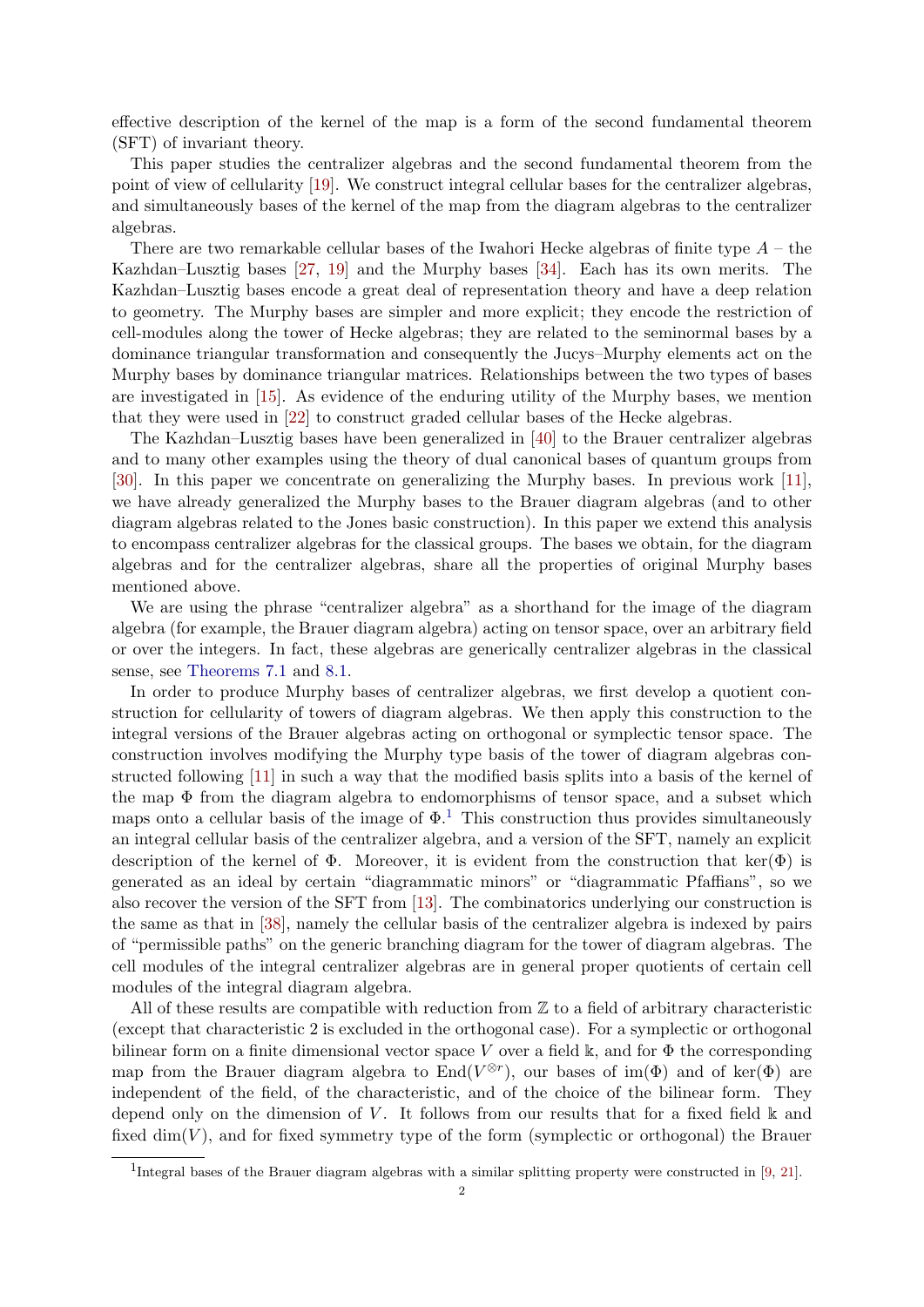<span id="page-3-0"></span>centralizer algebra  $\text{im}(\Phi)$  is independent, up to isomorphism, of the choice of the form. For example, if the field is the real numbers, and the form is symmetric, the Brauer centralizer algebra is independent, up to isomorphism, of the signature of the form.

We also explain in our context the well-known phenomenon that the seminormal representations of centralizer algebras of the classical groups are truncations of the seminormal representations of the corresponding diagram algebras.

<span id="page-3-1"></span>We wish to remark upon our emphasis on working over the integers. As noted in [\[14\]](#page-35-8), cellularity "provides a systematic framework for studying the representation theory of nonsemisimple algebras which are deformations of semisimple ones." Typically, a "cellular algebra" A is actually a family of algebras  $A<sub>S</sub>$  defined over various ground rings S, and typically there is a generic ground ring R such that: each instance  $A<sub>S</sub>$  of A is a specialization of  $A<sub>R</sub>$ , i.e.  $A_S = A_R \otimes_R S$ ; with F the field of fractions of R,  $A_F$  is semisimple; and if k is any field, the cell modules and cellular basis of  $A_k$  are obtained by specializing those of  $A_R$ , and the simple  $A_k$ modules appear as heads of (some of) the cell modules. This point of view was not stressed in the original papers [\[19,](#page-35-2) [34\]](#page-36-1), but is a sort of folk wisdom. In our applications, the integers are the generic ground ring for the centralizer algebras; it is not altogether obvious, but it follows from our results that the centralizer algebras over fields of prime characteristic are specializations of the integral versions; see [Sections 7](#page-25-0) and [8](#page-30-1) for precise statements.

In the orthogonal and symplectic cases, our bases are new. In the general linear case, our result is equivalent to [\[20\]](#page-35-9) for tensor space and [\[37,](#page-36-6) [39\]](#page-36-7) for mixed-tensor space, respectively. A completely different and very general approach to proving the existence of abstract cellular bases of centralizer algebras of quantum groups over a field has been developed in [\[1\]](#page-35-10).

<span id="page-3-2"></span>Our method should apply to other examples as well. The case of the BMW algebra acting on symplectic tensor space should be straightforward, using the  $q$ –analogue of the diagrammatic Pfaffians obtained in [\[23\]](#page-36-8). The case of the BMW algebra acting on orthogonal tensor space could be more challenging as the appropriate q–analogues of the diagrammatic minors are not yet available.

Outline. The paper is structured as follows. In [Section 1](#page-3-0) we recall the necessary background material on diagram algebras and their branching graphs; this is taken from [\[4,](#page-35-11) [11,](#page-35-4) [17,](#page-35-12) [18,](#page-35-13) [19\]](#page-35-2). In [Section 2,](#page-10-0) we introduce an axiomatic framework for cellularity of a sequence of quotients of a sequence of diagram algebras. This culminates in [Theorem 2.7,](#page-14-0) which contains the main result on cellular bases of quotient algebras as well as an abstract "second fundamental theorem" that is, a description of the kernel of the quotient map.

In [Section 4](#page-20-0) we treat the Murphy basis of the symmetric group algebras, and a dual version, twisted by the automorphism  $s_i \mapsto -s_i$  of the symmetric group. [Section 5](#page-22-0) treats the Murphy and dual Murphy bases of Brauer algebras. Finally, in [Sections 7](#page-25-0) and [8](#page-30-1) we apply our abstract theory to the main examples of interest in this paper, namely to the Brauer algebra acting on symplectic or orthogonal tensor space.

There are four appendices in the arXiv version of this paper. In Appendix A we review results of Härterich [\[20\]](#page-35-9) regarding the action of the symmetric group and the Hecke algebra on ordinary tensor space. In Appendices B and C we construct Murpy bases of the walled Brauer algebras and of their quotients acting on mixed tensor space, following the techniques used in the main text. In Appendix D we review results on diagrammatic minors and Pfaffians which are needed for our treatment of the SFT.

Acknowledgements. We would like to thank the Royal Commission for the Exhibition of 1851 and EPSRC grant EP/L01078X/1 for financial support during this project. We are grateful to the referees for many helpful suggestions and questions.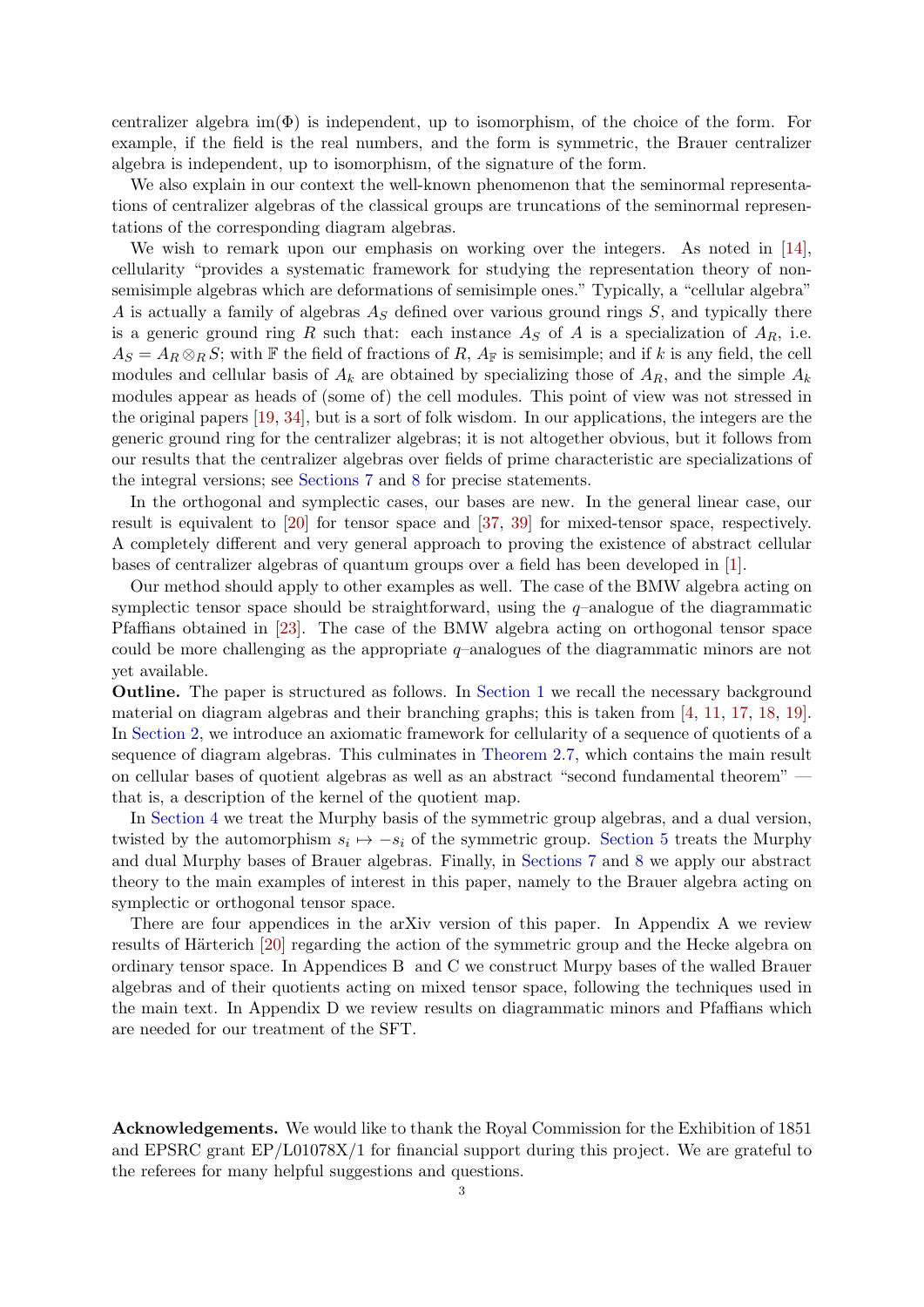#### 1. Diagram algebras

For the remainder of the paper, we shall let R be an integral domain with field of fractions  $\mathbb{F}$ . In this section, we shall define diagram algebras and recall the construction of their Murphy bases in terms of "up" and "down" branching factors, following [\[11\]](#page-35-4). As in [\[4\]](#page-35-11), we emphasize crucial factorization and compatibility relations between the "up" and "down" branching factors.

1.1. Cellular algebras. We first recall the definition of a cellular algebra, as in [\[19\]](#page-35-2).

**Definition 1.1.** Let R be an integral domain and let A be a unital algebra over R. A cell datum for A is a tuple  $(A, *, A, \geq, \text{Std}(\cdot), \mathscr{A})$  where:

- (1)  $* : A \to A$  is an algebra involution, that is, an R-linear anti-automorphism of A such that  $(x^*)^* = x$  for  $x \in A$ .
- (2)  $(\widehat{A}, \triangleright)$  is a finite partially ordered set, and for each  $\lambda \in \widehat{A}$ , Std( $\lambda$ ) is a finite indexing set.
- (3) The set

$$
\mathscr{A} = \big\{ c_{\mathsf{st}}^{\lambda} \bigm| \lambda \in \widehat{A} \text{ and } \mathsf{s}, \mathsf{t} \in \text{Std}(\lambda) \big\},
$$

is an R–basis for A.

Let  $A^{\triangleright\lambda}$  denote the R–module with basis

$$
\big\{c_\mathsf{st}^\mu \ \mid \mu \rhd \lambda \text{ and } \mathsf{s}, \mathsf{t} \in \mathrm{Std}(\mu)\big\}.
$$

- (4) The following two conditions hold for the basis  $\mathscr A$ .
	- (a) Given  $\lambda \in \widehat{A}$ ,  $t \in \text{Std}(\lambda)$ , and  $a \in A$ , there exist coefficients  $r(a; t, v) \in R$ , for  $v \in$  $Std(\lambda)$ , such that, for all  $s \in Std(\lambda)$ ,

$$
c_{\operatorname{st}}^{\lambda} a \equiv \sum_{\mathbf{v} \in \operatorname{Std}(\lambda)} r(a; \mathbf{t}, \mathbf{v}) c_{\operatorname{sv}}^{\lambda} \mod A^{\triangleright \lambda},\tag{1.1}
$$

(b) If  $\lambda \in \widehat{A}$  and  $\mathsf{s}, \mathsf{t} \in \text{Std}(\lambda)$ , then  $(c^{\lambda}_{\mathsf{st}})^* \equiv (c^{\lambda}_{\mathsf{ts}}) \mod A^{\triangleright \lambda}$ .

A is called a cellular algebra if it has a cell datum. The basis  $\mathscr A$  is called a cellular basis of A.

If A is a cellular algebra over R, and  $R \to S$  is a homomorphism of integral domains, then the specialization  $A^S = A \otimes_R S$  is a cellular algebra over S, with cellular basis

$$
\mathscr{A}^S = \{c_{\mathsf{st}}^\lambda \otimes 1_S \mid \lambda \in \widehat{A}, \text{ and } \mathsf{s}, \mathsf{t} \in \text{Std}(\lambda)\}.
$$

In particular,  $A^{\mathbb{F}}$  is a cellular algebra. Since the map  $a \mapsto a \otimes 1_F$  is injective, we regard A as contained in  $A^{\mathbb{F}}$  and we identify  $a \in A$  with  $a \otimes 1_F \in A^{\mathbb{F}}$ .

<span id="page-4-0"></span>An order ideal  $\Gamma \subset \widehat{A}$  is a subset with the property that if  $\lambda \in \Gamma$  and  $\mu \geq \lambda$ , then  $\mu \in \Gamma$ . It follows from the axioms of a cellular algebra that for any order ideal  $\Gamma$  in  $\widehat{A}$ ,

$$
A^{\Gamma} = \text{Span}\left\{c_{\mathsf{st}}^{\lambda} \mid \lambda \in \Gamma \text{ and } \mathsf{s}, \mathsf{t} \in \text{Std}(\lambda)\right\}
$$

is an involution–invariant two sided ideal of A. In particular  $A^{\triangleright\lambda}$ , defined above, and

 $A^{\triangleright\lambda} = \text{Span} \left\{ c_{\mathsf{st}}^{\mu} \middle| \mu \triangleright \lambda \text{ and } \mathsf{s}, \mathsf{t} \in \text{Std}(\mu) \right\}$ 

are involution–invariant two sided ideals.

<span id="page-4-1"></span>**Definition 1.2.** Let A be a cellular algebra over R and  $\lambda \in \hat{A}$ . The cell module  $\Delta(\lambda)$  is the right A–module defined as follows. As an R–module,  $\Delta(\lambda)$  is free with basis indexed by Std( $\lambda$ ), say  $\{c_t^{\lambda} \mid t \in \text{Std}(\lambda)\}\$ . The right A-action is given by

$$
c_{\mathsf{t}}^{\lambda} a = \sum_{\mathsf{v} \in \hat{A}^{\lambda}} r(a; \mathsf{t}, \mathsf{v}) c_{\mathsf{v}}^{\lambda},
$$

where the coefficients  $r(a; t, v)$  are those of Equation [\(1.1\)](#page-3-2).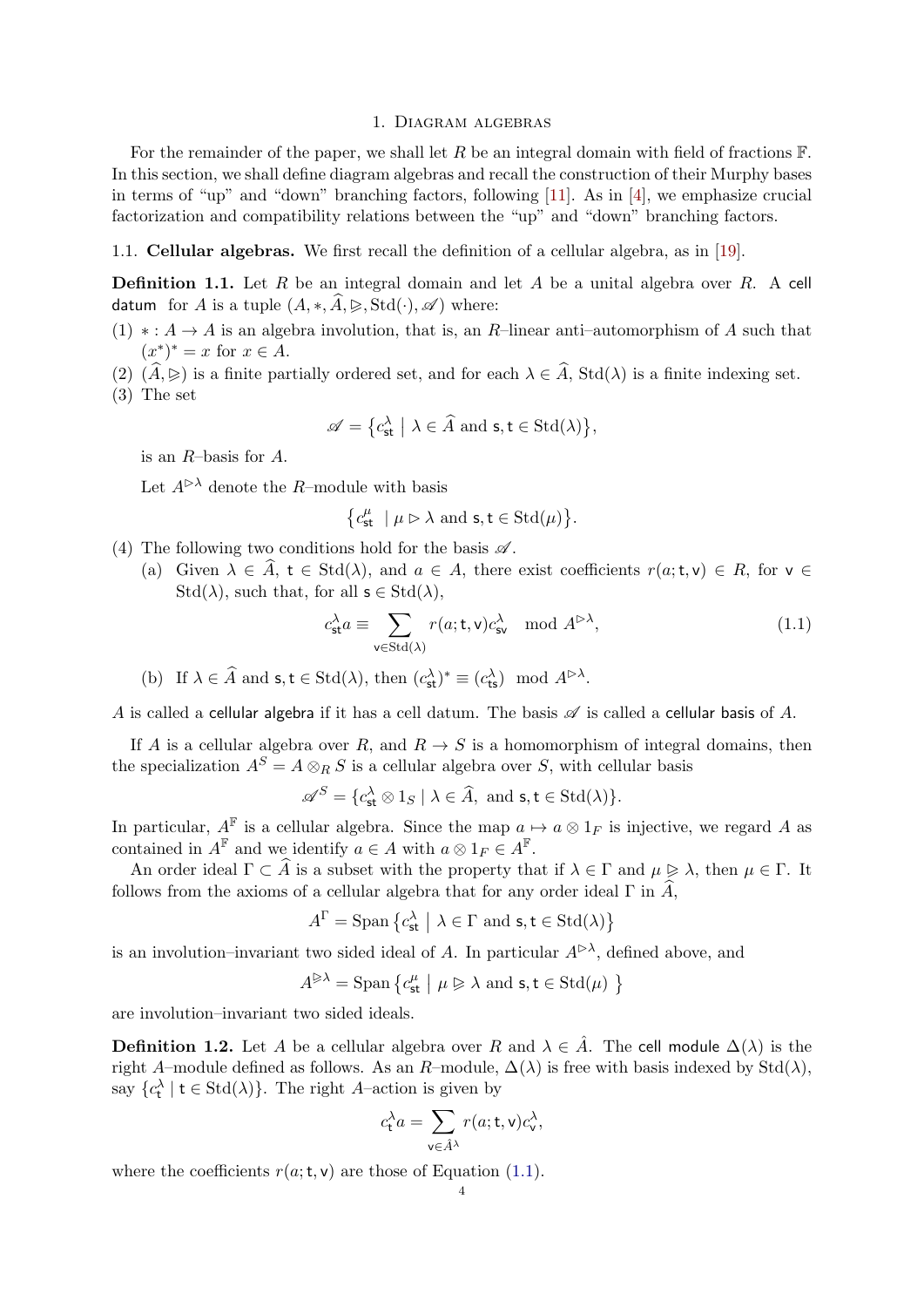Thus, for any  $s \in \text{Std}(\lambda)$ , a model for the cell module  $\Delta(\lambda)$  is given by

<span id="page-5-1"></span>
$$
\text{Span}\{c_{\mathsf{st}}^{\lambda} + A^{\rhd \lambda} \mid \mathsf{t} \in \text{Std}(\lambda)\} \subseteq A^{\rhd \lambda}/A^{\rhd \lambda}.
$$

When we need to emphasize the algebra or the ground ring, we may write  $\Delta_A(\lambda)$  or  $\Delta^R(\lambda)$ . Note that whenever  $R \to S$  is a homomorphism of integral domains,  $\Delta^{S}(\lambda) = \Delta(\lambda) \otimes_R S$  is the cell module for  $A^S$  corresponding to  $\lambda$ .

<span id="page-5-4"></span>If A is an R–algebra with involution  $*$ , then  $*$  induces functors  $M \to M^*$  interchanging left and right A–modules, and taking A–A bimodules to A–A bimodules. We identify  $M^{**}$  with M via  $x^{**} \mapsto x$  and for modules AM and  $N_A$  we have  $(M \otimes_R N)^* \cong N^* \otimes_R M^*$ , as A-A bimodules, with the isomorphism determined by  $(m \otimes n)^* \mapsto n^* \otimes m^*$ . For a right A-module  $M_A$ , using both of these isomorphisms, we identify  $(M^* \otimes M)^*$  with  $M^* \otimes M^{**} = M^* \otimes M$ , via  $(x^* \otimes y)^* \mapsto y^* \otimes x$ . Now we apply these observations with A a cellular algebra and  $\Delta(\lambda)$  a cell module. The assignment

$$
\alpha_\lambda : c^\lambda_{\mathsf{st}} + A^{\rhd \lambda} \mapsto (c^\lambda_{\mathsf{s}})^* \otimes (c^\lambda_{\mathsf{t}})
$$

<span id="page-5-0"></span>determines an A–A bimodule isomorphism from  $A^{\geqslant \lambda}/A^{\geqslant \lambda}$  to  $(\Delta(\lambda))^* \otimes_R \Delta(\lambda)$ . Moreover, we have  $*\circ \alpha_{\lambda} = \alpha_{\lambda} \circ *$ , which reflects the cellular algebra axiom  $(c_{st}^{\lambda})^* \equiv c_{ts}^{\lambda} \mod A^{\triangleright \lambda}$ .

A certain bilinear form on the cell modules plays an essential role in the theory of cellular algebras. Let A be a cellular algebra over R and let  $\lambda \in \hat{A}$ . The cell module  $\Delta(\lambda)$  can be regarded as an  $A/A^{\triangleright\lambda}$  module. For  $x, y, z \in \Delta(\lambda)$ , it follows from the definition of the cell module and the map  $\alpha_{\lambda}$  that  $x\alpha_{\lambda}^{-1}(y^* \otimes z) \in Rz$ . Define  $\langle x, y \rangle$  by

$$
x\alpha_{\lambda}^{-1}(y^* \otimes z) = \langle x, y \rangle z. \tag{1.2}
$$

Then  $\langle x, y \rangle$  is R-linear in each variable and we have  $\langle xa, y \rangle = \langle x, ya^* \rangle$  for  $x, y \in \Delta(\lambda)$  and  $a \in A$ . Note that

$$
c_{\rm st}^{\lambda}c_{\rm uv}^{\lambda}=\langle c_{\rm t}^{\lambda},c_{\rm u}^{\lambda}\rangle c_{\rm sv}^{\lambda},
$$

which is the customary definition of the bilinear form.

**Definition 1.3** ([\[16\]](#page-35-14)). A cellular algebra, A, is said to be cyclic cellular if every cell module is cyclic as an A-module.

If A is cyclic cellular,  $\lambda \in \widehat{A}$ , and  $\delta(\lambda)$  is a generator of the cell module  $\Delta(\lambda)$ , let  $m_\lambda$  be a lift in  $A^{\triangleright\lambda}$  of  $\alpha_\lambda^{-1}$  $_{\lambda}^{-1}(\delta(\lambda)^*\otimes \delta(\lambda)),$  i.e.  $\alpha_{\lambda}^{-1}$  $_{\lambda}^{-1}(\delta(\lambda)^*\otimes \delta(\lambda))=m_{\lambda}+A^{\rhd \lambda}.$ 

**Lemma 1.4.** The element  $m_{\lambda}$  has the following properties:

(1)  $m_\lambda \equiv m_\lambda^* \mod A^{\triangleright \lambda}$ . (2)  $A^{\trianglerighteq \lambda} = \hat{A} m_{\lambda} A + A^{\triangleright \lambda}.$ (3)  $(m_{\lambda}A + A^{\triangleright \lambda})/A^{\triangleright \lambda} \cong \Delta(\lambda)$ , as right A-modules.

*Proof.* Lemma 2.5 in [\[16\]](#page-35-14).

We will call the elements  $m<sub>\lambda</sub>$  cell generators; in examples of interest to us, they are given explicitly and satisfy  $m^*_{\lambda} = m_{\lambda}$ .

<span id="page-5-2"></span>We will need the following elementary lemma regarding specializations of algebras.

<span id="page-5-3"></span>**Lemma 1.5.** Let R be a commutative ring with identity, A an R-algebra, and M an A-module Let  $\tau : R \to S$  be a unital ring homomorphism. Note that  $M \otimes_R S$  is an  $A \otimes_R S$  module. Let  $\varphi: A \to \text{End}_R(M)$  be the homomorphism corresponding to the A–module structure of M, and  $\varphi_S : A \otimes_R S \to \text{End}_S(M \otimes_R S)$  the homomorphism corresponding to the  $A \otimes_R S$ -module structure of  $M \otimes_R S$ . Then there exists an R–algebra homomorphism  $\theta : \varphi(A) \to \varphi_S(A \otimes_R S)$ ,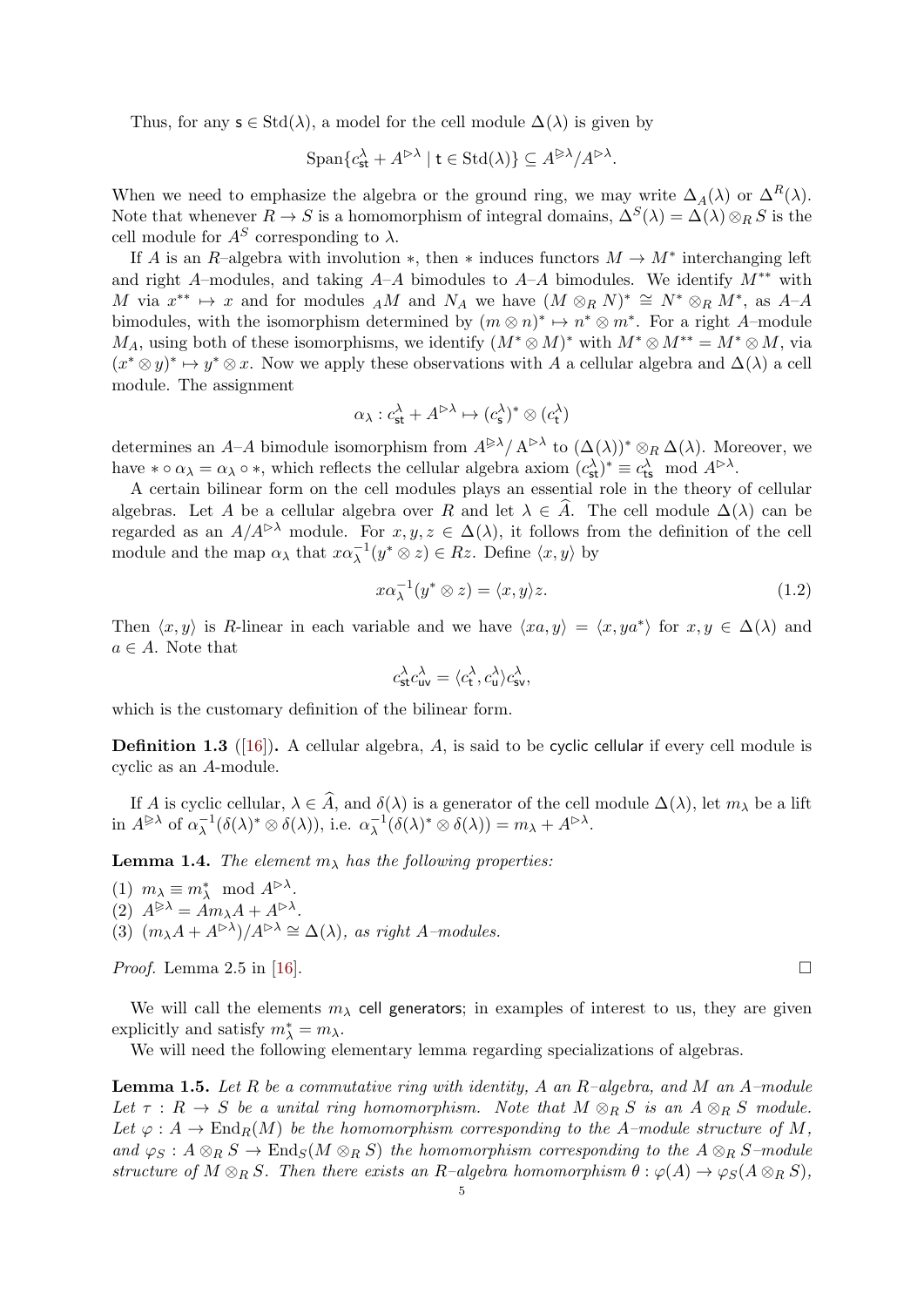<span id="page-6-5"></span><span id="page-6-4"></span><span id="page-6-1"></span>making the following diagram commute:

$$
A \xrightarrow{\varphi} \varphi(A)
$$
  
\n
$$
\downarrow \otimes 1_S \qquad \qquad \downarrow \theta
$$
  
\n
$$
A \otimes_R S \xrightarrow{\varphi_S} \varphi_S(A \otimes_R S)
$$
  
\n(1.3)

*Proof.* Note that  $\varphi_S$  is defined by  $\varphi_S(a \otimes 1_S)(m \otimes 1_S) = \varphi(a)(m) \otimes 1_S$ . Define  $\theta(\varphi(a)) =$  $\varphi_S(a \otimes 1_S)$ . This is well defined because if  $a \in \text{ker}(\varphi)$ , then  $a \otimes 1_S \in \text{ker} \varphi_S$ .

Remark 1.6. In case  $R \subset S$  are fields, the map  $\theta$  in [\(1.3\)](#page-5-1) is injective, because  $\theta(\varphi(a))(m \otimes 1_S)$  $\varphi(a)(m) \otimes 1_S$ . If  $\theta(\varphi(a)) = 0$ , then  $\varphi(a)(m) = 0$  for all  $m \in M$ , so  $\varphi(a) = 0$ .

1.2. Sequences of diagram algebras. Here and in the remainder of the paper, we will consider an increasing sequence  $(A_r)_{r\geq 0}$  of cellular algebras over an integral domain R with field of fractions F. We assume that all the inclusions  $A_r \hookrightarrow A_{r+1}$  are unital and that the involutions are consistent; that is the involution on  $A_{r+1}$ , restricted to  $A_r$ , agrees with the involution on  $A_r$ . We will establish a list of assumptions [\(D1\)](#page-5-2)–[\(D6\)](#page-6-0). For convenience, we call an increasing sequence of cellular algebras satisfying these assumptions a sequence of diagram algebras.

<span id="page-6-2"></span>Let  $(\widehat{A}_r, \geqslant)$  denote the partially ordered set in the cell datum for  $A_r$ . For  $\lambda \in \widehat{A}_r$ , let  $\Delta_r(\lambda)$ denote the corresponding cell module. If  $S$  is an integral domain with a unital homomorphism  $R \to S$ , write  $A_r^S = A_r \otimes_R S$  and  $\Delta_r^S(\lambda)$  for  $\Delta_r(\lambda) \otimes_R S$ . In particular, write  $A_r^{\mathbb{F}} = A_r \otimes_R \mathbb{F}$ and  $\Delta_r^{\mathbb{F}}(\lambda)$  for  $\Delta_r(\lambda) \otimes_R \mathbb{F}$ .

**Definition 1.7.** Let A be a cellular algebra over R. If M is a right A–module, a cell-filtration of  $M$  is a filtration by right  $A$ –modules

$$
\{0\} = M_0 \subseteq M_1 \subseteq \cdots \subseteq M_r = M,
$$

<span id="page-6-6"></span>such that  $M_i/M_{i-1} \cong \Delta(\lambda^{(i)})$  for some  $\lambda^{(i)} \in \widehat{A}$ . We say that the filtration is order preserving if  $\lambda^{(i)} \triangleright \lambda^{(i+1)}$  in  $\widehat{A}$  for all  $i \geqslant 1$ .

**Definition 1.8.** Let  $A \subseteq B$  be a unital inclusion of cellular algebras over an integral domain R (with consistent involutions).

- (1) Say the inclusion is restriction–coherent if for every  $\mu \in \widehat{B}$ , the restricted module  $\text{Res}_{A}^{B}(\Delta_{B}(\mu))$ has an order preserving cell-filtration (as an A–module).
- (2) Say the inclusion is induction–coherent if for every  $\lambda \in \hat{A}$ , the induced module  $\text{Ind}_{A}^{B}(\Delta_{A}(\lambda))$ has an order preserving cell-filtration (as a B-module).

**Definition 1.9** ([\[17,](#page-35-12) [18\]](#page-35-13)). Let  $(A_r)_{r\geqslant0}$  be an increasing sequence of cellular algebras over an integral domain R. We say the tower is restriction–coherent if each inclusion  $A_r \subseteq A_{r+1}$  is restriction coherent, and induction–coherent if each inclusion is induction coherent. We say the tower is coherent if it is both restriction– and induction–coherent.

<span id="page-6-0"></span>Remark 1.10. We have changed the terminology from [\[17,](#page-35-12) [18,](#page-35-13) [11\]](#page-35-4), as the weaker notion of coherence, in which the order preserving requirement is omitted, plays no role here.

<span id="page-6-3"></span>We now list the first of our assumptions for a sequence of diagram algebras:

(D1)  $A_0 = R$ .

(D2) The algebras  $A_r$  are cyclic cellular for all  $r \geq 0$ .

For all r and for all  $\lambda \in \hat{A}_r$ , fix once and for all a bimodule isomorphism  $\alpha_{\lambda}: A_r^{\geq \lambda}/A_r^{\geq \lambda} \to$  $(\Delta_r(\lambda))^* \otimes_R \Delta_r(\lambda)$ , a generator  $\delta_r(\lambda)$  of the cyclic  $A_r$ -module  $\Delta_r(\lambda)$ , and a cell generator  $m_{\lambda} \in A_r^{\geq \lambda}$  satisfying  $\alpha_{\lambda}(m_{\lambda}+A_r^{\geq \lambda}) = (\delta_r(\lambda))^* \otimes \delta_r(\lambda)$ , as in the discussion preceding [Lemma 1.4.](#page-4-0) We require the following mild assumption on the cell generators.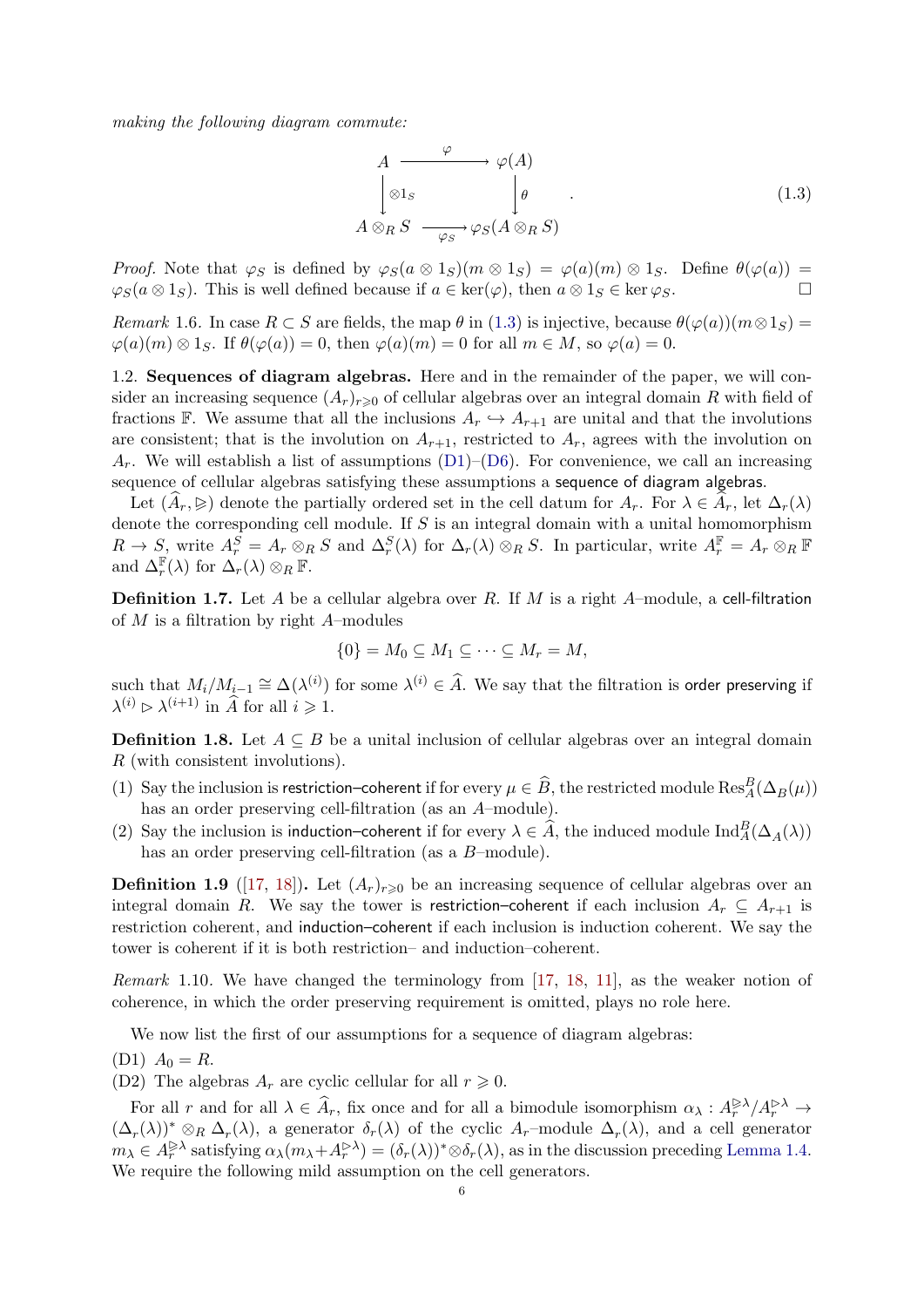(D3) The cell generators satisfy  $m_\lambda=m_\lambda^*.$ 

Our list of assumptions continues as follows:

- (D4)  $A_r^{\mathbb{F}}$  is split semisimple for all  $r \geq 0$ .
- (D5) The sequence of algebras  $(A_r)_{r\geq 0}$  is restriction–coherent.

As discussed in [\[11,](#page-35-4) Section 3], under the assumptions  $(D1)$ – $(D5)$  above, there exists a well-defined multiplicity–free branching diagram  $\widehat{A}$  associated with the sequence  $(A_r)_{r\geq 0}$ . The branching diagram is an infinite, graded, directed graph with vertices  $\widehat{A}_r$  at level r and edges determined as follows. If  $\lambda \in \widehat{A}_{r-1}$  and  $\mu \in \widehat{A}_r$ , there is an edge  $\lambda \to \mu$  in  $\widehat{A}$  if and only if  $\Delta_{r-1}(\lambda)$  appears as a subquotient of an order preserving cell filtration of  $\text{Res}_{A_{r-1}}^{A_r}(\Delta_r(\mu))$ . In fact,  $\lambda \to \mu$  if and only if the simple  $A_{r-1}^{\mathbb{F}}$ -module  $\Delta_{r-1}^{\mathbb{F}}(\lambda)$  is a direct summand of the restriction of  $\Delta_r^{\mathbb{F}}(\mu)$  to  $A_{r-1}^{\mathbb{F}}$ . Note that  $\widehat{A}_0$  is a singleton; we denote its unique element by ∅. We can choose  $\Delta_0(\emptyset) = R$ ,  $\delta_0(\emptyset) = 1$ , and  $m_{\emptyset} = 1$ .

**Definition 1.11.** Given  $\nu \in \widehat{A}_r$ , we define a standard tableau of shape  $\nu$  to be a directed path t on the branching diagram  $\widehat{A}$  from  $\emptyset \in \widehat{A}_0$  to  $\nu$ ,

$$
\mathsf{t} = (\varnothing = \mathsf{t}(0) \to \mathsf{t}(1) \to \mathsf{t}(2) \to \cdots \to \mathsf{t}(r-1) \to \mathsf{t}(r) = \nu). \tag{1.4}
$$

We let  $\text{Std}_r(\nu)$  denote the set of all such paths and we set  $\text{Std}_r = \bigcup_{\nu \in \widehat{A}_r} \text{Std}_r(\nu)$ .

Given an algebra satisfying axioms [\(D1\)](#page-5-2) to [\(D5\)](#page-6-1) it is shown in [\[11,](#page-35-4) Section 3] that there exist certain "down–branching factors"  $d_{\lambda\to\mu} \in A_r$ , for  $\lambda \in \widehat{A}_{r-1}$  and  $\mu \in \widehat{A}_r$  with  $\lambda \to \mu$  in  $\widehat{A}_r$ , related to the cell filtration of  $\text{Res}_{A_{r-1}}^{A_r}(\Delta_r(\mu))$ . Given a path  $t \in \text{Std}_r(\nu)$  as in [\(1.4\)](#page-6-2) define the ordered product  $d_t$  of branching factors by

<span id="page-7-0"></span>
$$
d_{\mathbf{t}} = d_{\mathbf{t}(r-1)\to\mathbf{t}(r)} d_{\mathbf{t}(r-2)\to\mathbf{t}(r-1)} \cdots d_{\mathbf{t}(0)\to\mathbf{t}(1)}.\tag{1.5}
$$

We say two cellular bases of an algebra A with involution are equivalent if they determine the same two sided ideals  $A^{\geqslant \lambda}$  and isomorphic cell modules.

**Theorem 1.12** ([\[11\]](#page-35-4), Section 3). Let  $(A_r)_{r\geqslant0}$  be a sequence of algebras satisfying assumptions  $(D1)–(D5)$  $(D1)–(D5)$  $(D1)–(D5)$ .

- (1) Let  $\lambda \in \widehat{A}_r$ . The set  $\{m_{\lambda}d_t + A_r^{\triangleright\lambda} \mid t \in \text{Std}_r(\lambda)\}\$ is a basis of the cell module  $\Delta_r(\lambda)$ .
- (2) The set  $\{d_s^*m_\lambda d_t \mid \lambda \in \widehat{A}_r \text{ and } s,t \in \text{Std}_r(\lambda)\}\$ is a cellular basis of  $A_r$ , equivalent to the original cellular basis.
- (3) For a fixed  $\lambda \in \widehat{A}_r$ , we let  $\mu(1) \triangleright \mu(2) \triangleright \cdots \triangleright \mu(s)$  be a listing of the  $\mu \in \widehat{A}_{r-1}$  such that  $\mu \rightarrow \lambda$ . Let

$$
M_j = \operatorname{Span}_R \left\{ m_{\lambda} d_{\mathsf{t}} + A_r^{\triangleright \lambda} \middle| \mathsf{t} \in \operatorname{Std}_r(\lambda), \mathsf{t}(k-1) \triangleright \mu(j) \right\}.
$$

Then

<span id="page-7-2"></span><span id="page-7-1"></span>
$$
(0) \subset M_1 \subset \cdots \subset M_s = \Delta_r(\lambda)
$$

is a filtration of  $\Delta_r(\lambda)$  by  $A_{r-1}$ -submodules, and  $M_j/M_{j-1} \cong \Delta_{r-1}(\mu(j)).$ 

We will now continue with our list of assumed properties of the sequence of algebra  $(A_r)_{r\geq 0}$ with one final key axiom.

(D6) There exist "up–branching factors"  $u_{\lambda \to \mu} \in A_r^R$  for  $\lambda \in \hat{A}_{r-1}$  and  $\mu \in \hat{A}_r$  satisfying the compatibility relations

$$
m_{\mu}d_{\lambda \to \mu} = (u_{\lambda \to \mu})^* m_{\lambda}.
$$
\n(1.6)

**Example 1.13.** It is shown in [\[11\]](#page-35-4) that the Hecke algebras of type  $A$ , the symmetric group algebras, the Brauer algebras, the Birman–Wenzl–Murakami algebras, the partition algebras, and the Jones–Temperley–Lieb algebras all are examples of sequences of algebras satisfying properties  $(D1)$ – $(D6)$ . In Appendix B in the arXiv version of this paper, we show that one can extract single sequences from the double sequence of walled Brauer algebras, so that properties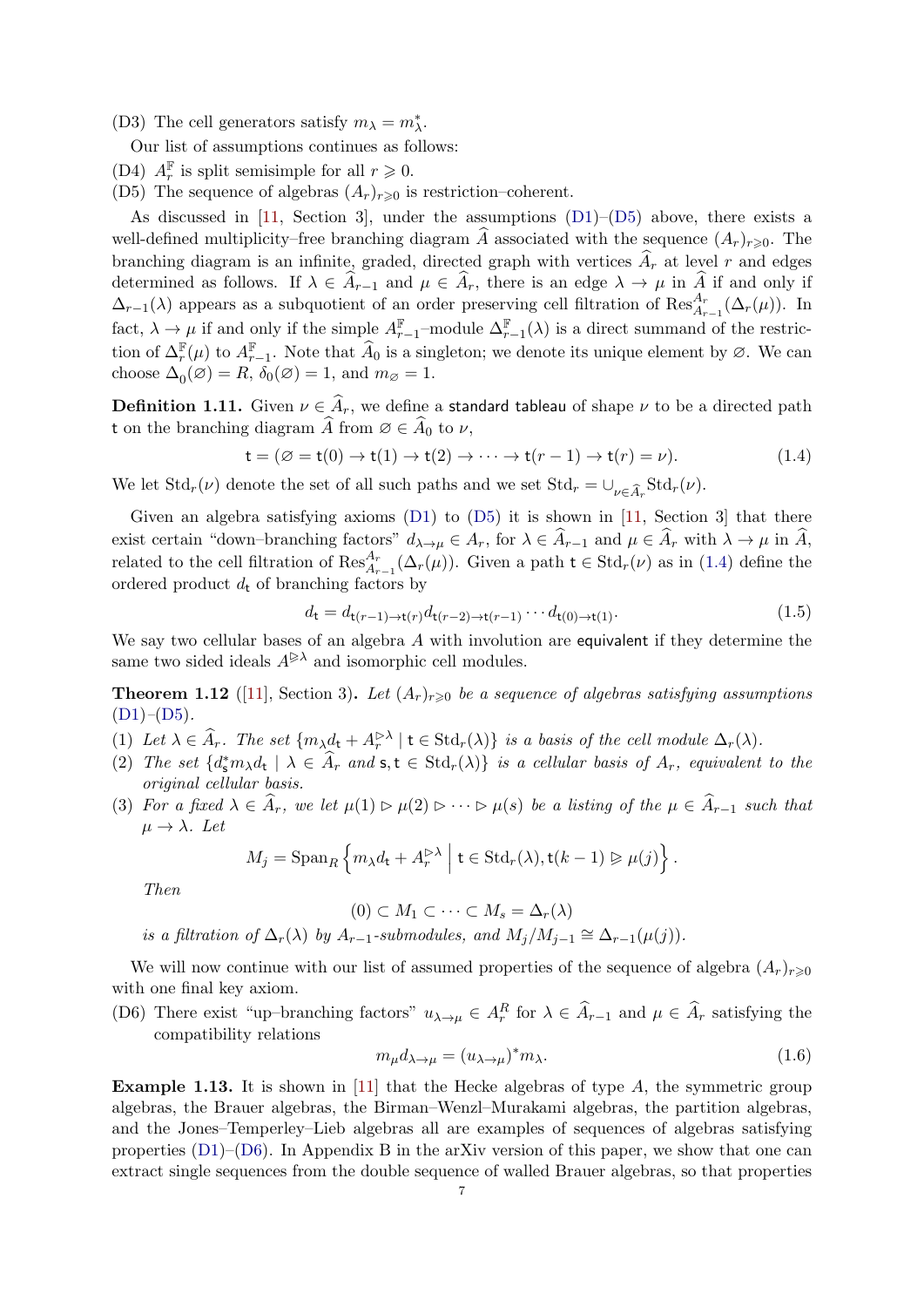<span id="page-8-1"></span> $(D1)$ – $(D6)$  are satisfied. In each case the ground ring R can be taken to be the generic ground ring for the class of algebras. For example, for the Hecke algebras, this is  $\mathbb{Z}[q, q^{-1}]$ , and for the Brauer algebras it is  $\mathbb{Z}[\delta]$ , where q and  $\delta$  are indeterminants.

<span id="page-8-2"></span>Remark 1.14. In all the examples listed above, the branching factors  $d_{\lambda\to\mu}$  and  $u_{\lambda\to\mu}$  and the cell generators  $m<sub>\lambda</sub>$  are determined explicitly. For the symmetric group algebras and the Hecke algebras of finite type A, the branching factors can be chosen so that the basis  $\{d_s^* m_\lambda d_t\}$ coincides with Murphy's cellular basis or its dual version, see [Section 4.](#page-20-0) In all of these examples,  $u$ -branching factors are related to cell filtrations of induced cell modules; see [\[11\]](#page-35-4) for details. However, for the purposes of this paper it is enough to know that the  $u$ -branching coefficients exist and are explicitly determined.

<span id="page-8-0"></span>**Definition 1.15.** We write  $m_{st}^{\lambda} = d_s^* m_{\lambda} d_t$ . Also write  $m_t = m_{\lambda} d_t + A_r^{\triangleright \lambda} \in \Delta_r(\lambda)$ . We refer to the cellular basis  $\{m_{st}^{\lambda} \mid \lambda \in \widehat{A}_r \text{ and } s, t \in \text{Std}_r(\lambda)\}\$ as the Murphy cellular basis of  $A_r$  and  ${m_t^{\lambda} \mid t \in \text{Std}_r(\lambda)}$  as the Murphy basis of the cell module  $\Delta_r(\lambda)$ .

Remark 1.16. (Remark on notation for branching factors) Let  $\lambda \in \hat{A}_{r-1}$  and  $\mu \in \hat{A}_r$  with  $\lambda \to \mu \in \hat{A}$ . In situations where it seems helpful to emphasize the level on the branching diagram, we will write, for example,  $d_{\lambda}^{(r)}$  $\lambda \rightarrow \mu$  instead of  $d_{\lambda \rightarrow \mu}$ . See for instance, [Theorem 1.24.](#page-10-1)

**Definition 1.17.** Given  $0 \le s \le r$  and  $\lambda \in \widehat{A}_s$ ,  $\nu \in \widehat{A}_r$ , we define a skew standard tableau of shape  $\nu \setminus \lambda$  and degree  $r - s$  to be a directed path t on the branching diagram  $\hat{A}$  from  $\lambda$  to  $\mu$ ,

$$
\lambda = \mathsf{t}(s) \to \mathsf{t}(s+1) \to \mathsf{t}(s+2) \to \cdots \to \mathsf{t}(r-1) \to \mathsf{t}(r) = \nu. \tag{1.7}
$$

We let  $\text{Std}_{s,r}(\nu \setminus \lambda)$  denote the set of all such paths with given  $\lambda$  and  $\nu$ . Given  $0 \leq s \leq r$ , we set  $\operatorname{Std}_{s,r} = \bigcup_{\lambda \in \widehat{A}_s, \nu \in \widehat{A}_r} \operatorname{Std}_{s,r}(\nu \setminus \lambda).$ 

Given two paths  $s \in \text{Std}_{q,s}(\mu \setminus \lambda)$  and  $t \in \text{Std}_{s,r}(\nu \setminus \mu)$  such that the final point of s is the initial point of t, define  $s \circ t \in \text{Std}_{a,r}(\nu \setminus \lambda)$  to be the obvious path obtained by concatenation.

*Remark* 1.18. Given a path  $t \in Std_{s,r}(\nu \setminus \lambda)$  as in [\(1.7\)](#page-7-0) define

$$
d_{\mathbf{t}} = d_{\mathbf{t}(r-1)\to\mathbf{t}(r)} d_{\mathbf{t}(r-2)\to\mathbf{t}(r-1)} \cdots d_{\mathbf{t}(s)\to\mathbf{t}(s+1)},
$$

and

$$
u_{\mathsf{t}} = u_{\mathsf{t}(s) \to \mathsf{t}(s+1)} \cdots u_{\mathsf{t}(r-2) \to \mathsf{t}(r-1)} u_{\mathsf{t}(r-1) \to \mathsf{t}(r)}.
$$

Then it follows from the compatibility relation [\(1.6\)](#page-6-3) and induction on  $r - s$  that

$$
u_t^* m_\lambda = m_\nu d_t. \tag{1.8}
$$

Because  $m_{\emptyset}$  can be chosen to be 1, this gives in particular for  $t \in \text{Std}_r(\nu)$ ,

$$
u_{t}^{*} = m_{\nu} d_{t}.\tag{1.9}
$$

Therefore the cellular basis  $\{m_{st}^{\nu}\}$  can also be written in the apparently asymmetric form

$$
m^\nu_{\mathsf s \mathsf t} = d_{\mathsf s}^* m_\nu d_{\mathsf t} = d_{\mathsf s}^* u_{\mathsf t}^*.
$$

Using the symmetry of the cellular basis  $(m_{st}^{\nu})^* = m_{ts}^{\nu}$  (which follows from the assumption [\(D3\)](#page-6-4)), we also get

$$
m^\nu_{\rm st} = u_{\rm s} d_{\rm t}.
$$

<span id="page-8-3"></span>Using [\(1.9\)](#page-7-1), we have the following form for the basis  $\{m_t^{\lambda} \mid t \in \text{Std}_r(\nu)\}\)$  of the cell module  $\Delta_r(\nu)$ :

$$
m_t^{\lambda} = u_t^* + A_r^{\triangleright \nu}.
$$
\n(1.10)

Now, for any  $0 \leq q \leq s \leq r$ , let  $t_{[q,s]}$  denote the truncated path,

$$
\mathsf{t}(q) \to \mathsf{t}(q+1) \to \mathsf{t}(q+2) \to \cdots \to \mathsf{t}(s-1) \to \mathsf{t}(s).
$$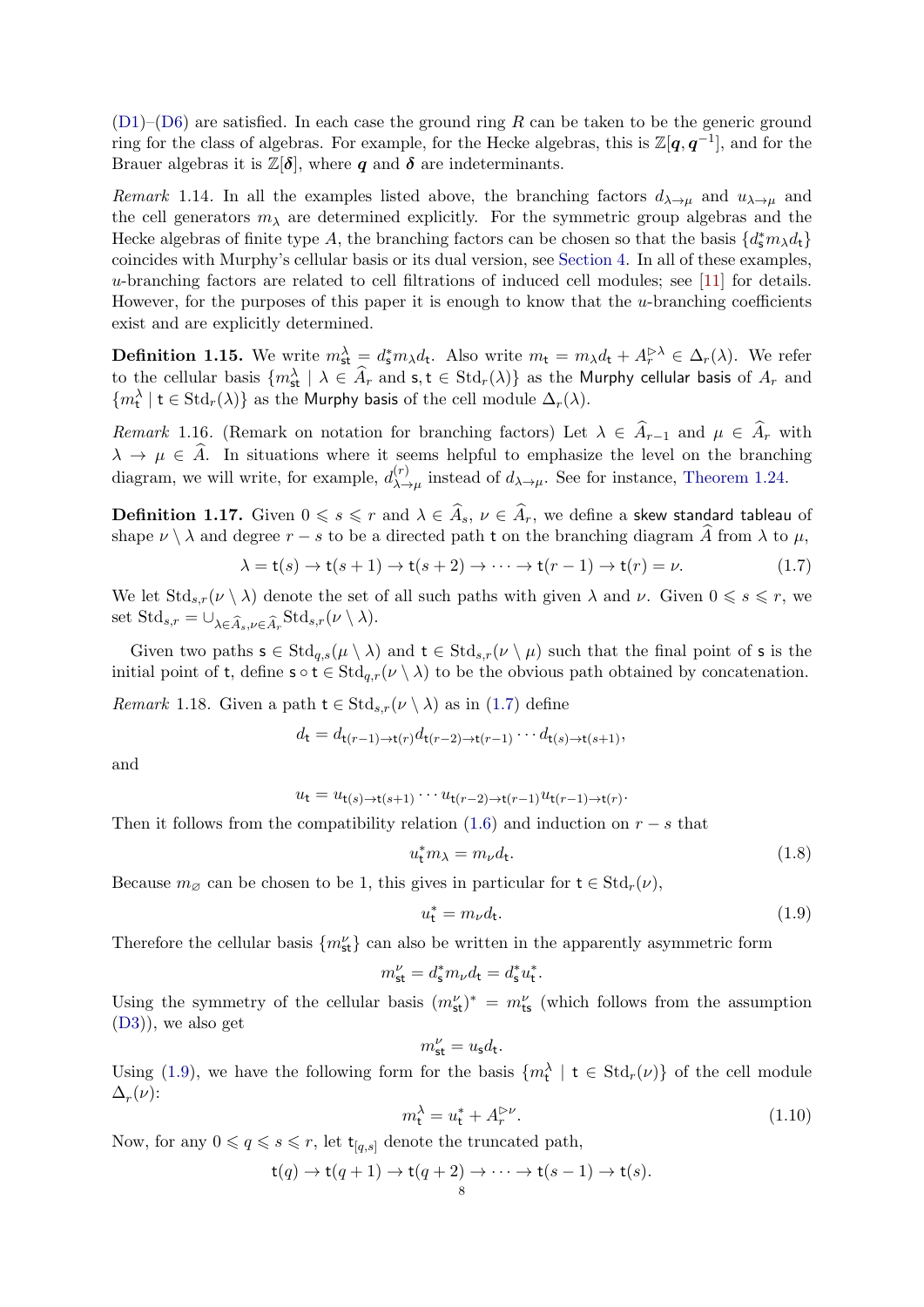The representative  $u_t^*$  of  $m_t$  has the remarkable property that for any  $0 \le s \le r$ ,

$$
u_{t}^{*} = u_{t_{[s,r]}}^{*} u_{t_{[0,s]}}, \tag{1.11}
$$

<span id="page-9-1"></span>and

$$
u_{t_{[0,s]}}^* = m_{t(s)} d_{t_{[0,s]}} \in m_{t(s)} A_s \subseteq A_s^{\triangleright t(s)}.
$$
\n(1.12)

Here,  $(1.11)$  follows directly from the definition of  $u_t$ , while  $(1.12)$  comes from applying  $(1.9)$  to  $u_{t_{[0,s]}}^*$  in place of  $u_t^*$ . The compatibility relations [\(1.8\)](#page-7-2) together with the factorizability [\(1.11\)](#page-8-1) of representatives  $u_t^*$  of the Murphy basis play a crucial role in this paper. In our view, these are the distinguishing properties of the Murphy bases of diagram algebras, and even in the original context of the Hecke algebras [\[34\]](#page-36-1) these properties provide new insight.

1.3. Seminormal bases, dominance triangularity, and restriction of cell modules. We have explored certain consequences of our standing assumptions  $(D1)$ – $(D6)$  in an companion paper [\[4\]](#page-35-11). We recall some of the results of that paper that will be applied here.

One can define analogues of seminormal bases in the algebras and the cell modules defined over the field of fractions  $\mathbb{F}$ , as follows. Let  $z_r^{\lambda}$  denote the minimal central idempotent in  $A_r^{\mathbb{F}}$ corresponding to the minimal two sided ideal labeled by  $\lambda \in \hat{A}_r$ . For  $r \geq s$  and for a path  $t \in \text{Std}_{s,r}(\nu \setminus \lambda)$  as in [\(1.7\)](#page-7-0), define

$$
F_{\mathsf{t}} = \prod_{s \leq j \leq r} z_j^{\mathsf{t}(j)}.
$$

The factors are mutually commuting so the order of the factors does not have to be specified. In particular the set of  $F_t$  for  $t \in \text{Std}_r(\nu)$  and  $\nu \in \hat{A}_r$ , is a family of mutually orthogonal minimal idempotents, with  $\sum_{t\in \text{Std}_{r}(\nu)} F_t = z_r^{\nu}$ . The collection of idempotents  $F_t$  (for  $r \geq 1$ ,  $\nu \in \hat{A}_r$ , and  $t \in \text{Std}_r(\nu)$  is called the family of *Gelfand-Zeitlin* idempotents for the tower  $(A_r)_{r\geqslant 0}$ . The family is characterized in [\[18,](#page-35-13) Lemma 3.10].

<span id="page-9-0"></span>Define  $f_t = m_t F_t$  in  $\Delta_r^{\mathbb{F}}(\nu)$  and  $F_{st} = F_s m_{st}^{\lambda} F_t$ , for  $\nu \in \widehat{A}_r$  and  $s, t \in \text{Std}_r(\nu)$ . These are analogues for diagram algebras of the seminormal bases of the Hecke algebras of the symmetric groups. This construction, and its relation to other constructions of seminormal bases, is discussed in detail in [\[4\]](#page-35-11).

The following two partial orders on standard tableaux play an important role in the theory of diagram algebras.

**Definition 1.19** (Dominance order for paths). For  $s, t \in \text{Std}_{s,r}$ , define  $s \geq t$  if  $s(j) \geq t(j)$  for all  $s \leqslant j \leqslant r$ .

<span id="page-9-2"></span>This is evidently a partial order, which we call the dominance order. In particular the dominance order is defined on  $\text{Std}_r$  and on  $\text{Std}_r(\nu)$  for  $\nu \in \widehat{A}_r$ . The corresponding strict partial order is denoted  $s \triangleright t$  if  $s \neq t$  and  $s \triangleright t$ .

**Definition 1.20** (Reverse lexicographic order for paths). For  $s, t \in Std_{s,r}$ , define  $s \geq t$  if  $s = t$ or if for the last index j such that  $s(j) \neq t(j)$ , we have  $s(j) \triangleright t(j)$ .

This is also a partial order on paths. The corresponding strict partial order is denoted  $s \succ t$ if  $s \neq t$  and  $s \geq t$ . Evidently  $s \geq t$  implies  $s \geq t$ .

<span id="page-9-3"></span>We now review several results from [\[4\]](#page-35-11). The most useful technical result is that the Murphy bases and the seminormal bases of the cell modules are related by a dominance–unitriangular transformation.

**Theorem 1.21** ([\[4\]](#page-35-11), Theorem 3.3). Fix  $\lambda \in \widehat{A}_r$ . For all  $t \in \text{Std}_r(\lambda)$ , there exist coefficients  $r_{\mathsf{s}}, r'_{\mathsf{s}} \in \mathbb{F}$  such that

$$
m^\lambda_{\mathsf{t}} = f^\lambda_{\mathsf{t}} + \sum_{\substack{\mathsf{s} \in \text{Std}_r(\lambda) \\ \mathsf{s} \rhd \mathsf{t}}} r_{\mathsf{s}} f^\lambda_{\mathsf{s}} \qquad \qquad f^\lambda_{\mathsf{t}} = m^\lambda_{\mathsf{t}} + \sum_{\substack{\mathsf{s} \in \text{Std}_r(\lambda) \\ \mathsf{s} \rhd \mathsf{t}}} r'_\mathsf{s} m^\lambda_{\mathsf{s}}.
$$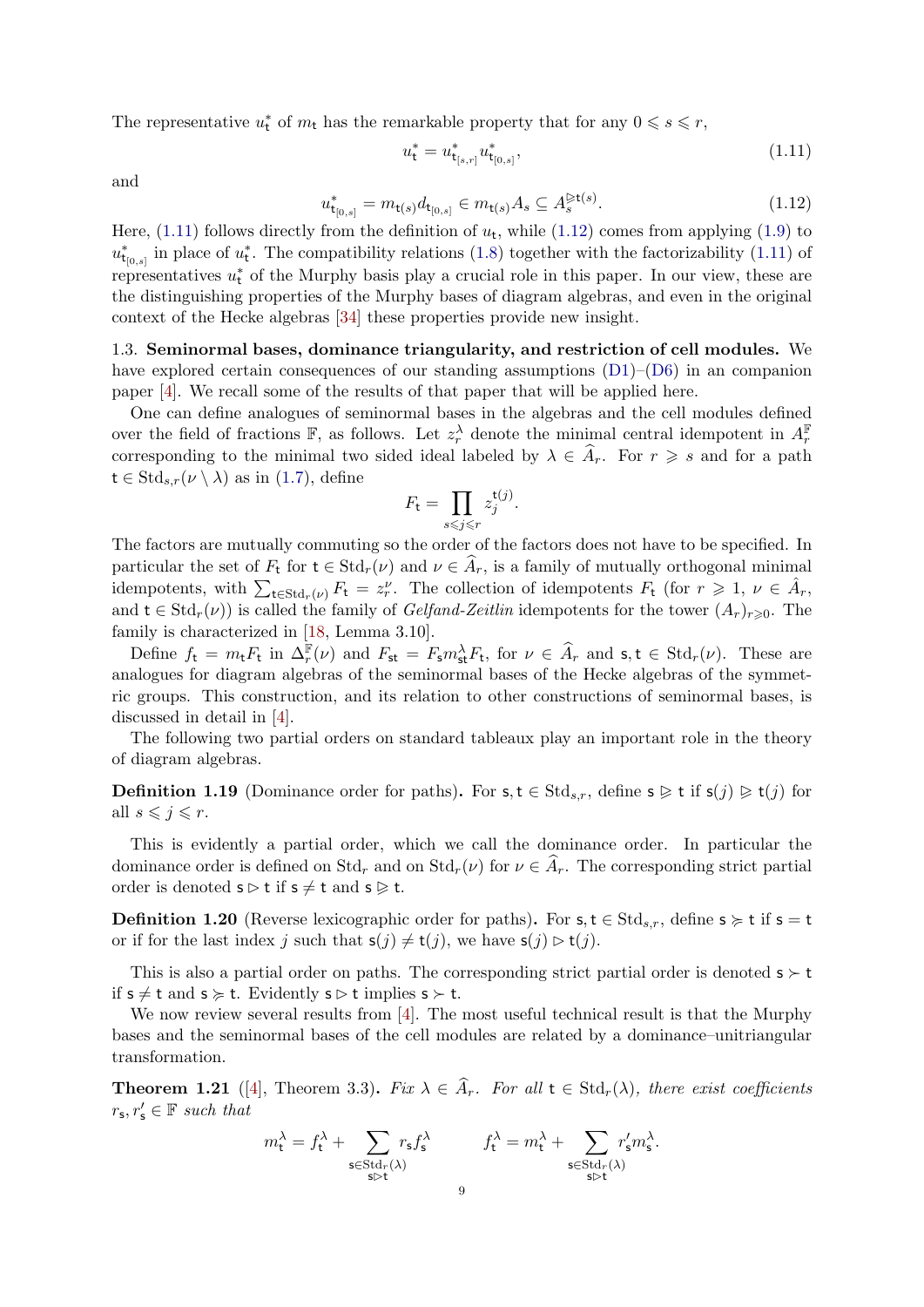**Corollary 1.22** ([\[4\]](#page-35-11), Corollary 3.4). For  $r \ge 0$ , we have that

(1)  $\{f_t^{\lambda} \mid t \in \text{Std}_r(\lambda)\}\$ is a basis of  $\Delta_r^{\mathbb{F}}(\lambda)$  for all  $\lambda \in \widehat{A}_r$ .

(2)  $\{F_{\mathsf{st}}^{\lambda} \mid \lambda \in \widehat{A}_r \text{ and } \mathsf{s}, \mathsf{t} \in \widehat{A}_r\} \text{ is a cellular basis of } A_r^{\mathbb{F}}.$ 

**Proposition 1.23** ([\[4\]](#page-35-11), Proposition 3.9). Let  $1 \le s < r$ ,  $\nu \in \widehat{A}_r$ ,  $\lambda \in \widehat{A}_s$  and  $t \in \text{Std}_{s,r}(\nu \setminus \lambda)$ . Let  $x \in m_{\lambda} A_s$  and write

$$
x = \sum_{\mathbf{s} \in \text{Std}_s(\lambda)} \alpha_{\mathbf{s}} u_{\mathbf{s}}^* + y,
$$

with  $y \in A_s^{\rhd \lambda}$ . Then there exist coefficients  $r_z \in R$ , such that

$$
u_{\mathsf{t}}^*x \equiv \sum_{\mathsf{s}\in \text{Std}_s(\lambda)}\alpha_\mathsf{s} u_{\mathsf{t}}^*u_{\mathsf{s}}^* + \sum_{\mathsf{z}} r_{\mathsf{z}} u_{\mathsf{z}}^* \quad \mod A_r^{\rhd \nu},
$$

<span id="page-10-1"></span>where the sum is over  $z \in \text{Std}_r(\nu)$  such that  $z_{[s,r]} \triangleright t$  and  $z(s) \triangleright \lambda$ .

Finally we mention, without going into details, the relation of the assumptions [\(D1\)](#page-5-2)–[\(D6\)](#page-6-0) to Jucys–Murphy elements. Assume that  $(A_r^S)_{r\geqslant 0}$  is a tower of algebras satisfying assumptions  $(D1)$ – $(D6)$  and assume in addition that the tower has Jucys–Murphy elements, in the sense of [\[18\]](#page-35-13). This assumption holds for Hecke algebras of type  $A$ , the symmetric group algebras, the Brauer algebras, the Birman–Wenzl–Murakami algebras, the partition algebras, and the Jones–Temperley–Lieb algebras. We will see in [Sections 7](#page-25-0) and [8](#page-30-1) that it also holds for the Brauer centralizer algebras acting on symplectic and orthogonal tensor spaces. It is shown in [\[4\]](#page-35-11) that the Jucys–Murphy elements act diagonally on the seminormal bases and dominance unitriangularly on the Murphy bases, generalizing a result of Murphy [\[33,](#page-36-9) Theorem 4.6] for the Hecke algebras.

<span id="page-10-2"></span>1.4. Cellularity and the Jones basic construction. In this section, we recall the framework of [\[17,](#page-35-12) [18,](#page-35-13) [11\]](#page-35-4). This framework allows one to lift the cellular structure from a coherent sequence  $(H_r)_{r\geq 0}$  of cyclic cellular algebras to a second sequence  $(A_r)_{r\geq 0}$ , related to the first sequence by "Jones basic constructions". Most importantly, we will recall how the branching factors and cell generators for the tower  $(A_r)_{r\geqslant0}$  can be explicitly constructed from those of the tower  $(H_r)_{r\geqslant0}$ .

The list of assumptions regarding the two sequence of algebras, from [\[11,](#page-35-4) Section 5], is the following:  $(H_r)_{r>0}$  and  $(A_r)_{r>0}$  are both sequences of algebras over an integral domain R with field of fractions F. The inclusions are unital, and both sequences of algebras have consistent algebra involutions ∗. Moreover:

(J1)  $A_0 = H_0 = R$  and  $A_1 = H_1$  (as algebras with involution).

- (J2) There is a  $\delta \in S$  and for each  $r \geq 2$ , there is an element  $e_{r-1} \in A_r$  satisfying  $e_{r-1}^* = e_{r-1}$ and  $e_{r-1}^2 = \delta e_{r-1}$ . For  $r \ge 2$ ,  $e_{r-1}e_re_{r-1} = e_{r-1}$  and  $e_re_{r-1}e_r = e_r$ .
- (J3) For  $r \geq 2$ ,  $A_r/(A_r e_{r-1} A_r) \cong H_r$  as algebras with involution.
- (J4) For  $r \geq 1$ ,  $e_r$  commutes with  $A_{r-1}$  and  $e_rA_re_r \subseteq A_{r-1}e_r$ .
- (J5) For  $r \geq 1$ ,  $A_{r+1}e_r = A_re_r$ , and the map  $x \mapsto xe_r$  is injective from  $A_r$  to  $A_re_r$ .
- (J6) For  $r \geq 2$ ,  $e_{r-1}A_re_{r-1}A_r = e_{r-1}A_r$ .
- (J7) For all  $r, A_r^{\mathbb{F}} := A_r \otimes_R \mathbb{F}$  is split semisimple.
- (J8)  $(H_r)_{r\geq 0}$  is a coherent tower of cyclic cellular algebras.

<span id="page-10-0"></span>Theconclusion ([\[11,](#page-35-4) Theorem 5.5]) is that  $(A_r)_{r\geqslant0}$  is a coherent tower of cyclic cellular algebras over R (in particular the tower  $(A_r)_{r\geqslant 0}$  satisfies conditions [\(D1\)](#page-5-2), [\(D2\)](#page-5-3), [\(D4\)](#page-6-5), and [\(D5\)](#page-6-1). We let  $(H_r, \geq)$  denote the partially ordered set in the cell datum for  $H_r$ . Then the partially ordered set in the cell datum for  $A_r$  is

$$
\widehat{A}_r = \{ (\lambda, l) \mid 0 \leq l \leq \lfloor r/2 \rfloor \text{ and } \lambda \in \widehat{H}_{r-2l} \},
$$

with partial order  $(\lambda, l) \triangleright (\mu, m)$  if  $l > m$  or if  $l = m$  and  $\lambda \triangleright \mu$ . The branching diagram for the tower  $(A_r)_{r\geqslant0}$  is  $\widehat{A}=\bigsqcup_{r\geqslant0}\widehat{A}_r$  with the branching rule  $(\lambda, l)\to(\mu, m)$  if  $l=m$  and  $\lambda\to\mu$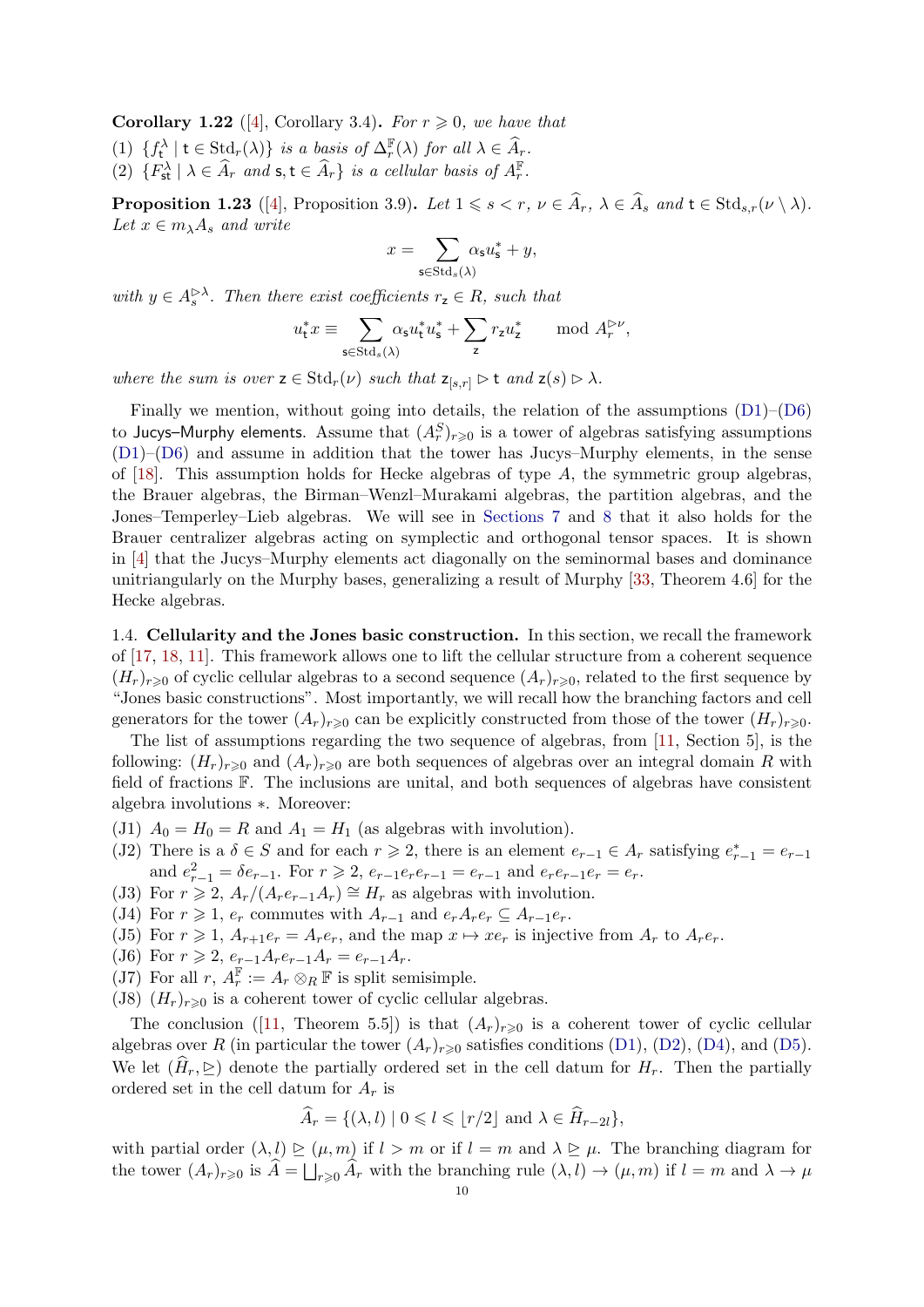in  $\hat{H}$  or if  $m = l+1$  and  $\mu \to \lambda$  in  $\hat{H}$ . We call this the branching diagram obtained by reflections from  $\hat{H}$ .

<span id="page-11-0"></span>We will now explain how the branching factors and cell generators for the tower  $(A_r)_{r>0}$  can be explicitly constructed from those of the tower  $(H_r)_{r\geqslant0}$ . For  $r\geqslant2$ , let

$$
e_{r-1}^{(l)} = \begin{cases} 1 & \text{if } l = 0 \\ \frac{e_{r-2l+1}e_{r-2l+3}\cdots e_{r-1}}{l \text{ factors}} & \text{if } l = 1,\ldots, \lfloor r/2 \rfloor, \text{ and} \\ 0 & \text{if } l > \lfloor r/2 \rfloor. \end{cases}
$$
(1.13)

Let  $d_{\lambda\to\mu}$  and  $u_{\lambda\to\mu}$  denote down– and up–branching factors, and let  $m_\lambda$  denote cell generators for  $(H_r)_{r\geqslant 0}$ . Let  $d_{\lambda\to\mu}$ ,  $\bar{u}_{\lambda\to\mu}$ , and  $\bar{m}_{\lambda}$  denote liftings of these elements in the algebras  $A_r$ . Then we have the following two results:

**Theorem 1.24** ([\[11\]](#page-35-4), Theorem 5.7). The branching factors for the tower  $(A_r)_{r\geqslant0}$  can be chosen to satisfy:

<span id="page-11-7"></span>(1)  $d^{(r+1)}_{(\lambda,l)\to(\mu,l)} = \bar{d}^{(r+1-2l)}_{\lambda\to\mu}$  $e^{(r+1-2l)}_{\lambda\to\mu}e^{(l)}_{r-1}$  $\frac{v}{r-1}$ . (2)  $u^{(r+1)}_{(\lambda,l)\to(\mu,l)} = \bar{u}^{(r+1-2l)}_{\lambda\to\mu}$  $\overset{(r+1-2l)}{\lambda \rightarrow \mu} e_r^{(l)}.$ (3)  $d_{(\lambda,l)\to(\mu,l+1)}^{(r+1)} = \bar{u}_{\mu\to\lambda}^{(r-2l)}$  $_{\mu \rightarrow \lambda}^{(r-2l)}e_{r-}^{(l)}$  $\frac{(t)}{r-1}$ . (4)  $u^{(r+1)}_{(\lambda,l)\to(\mu,l+1)} = \bar{d}^{(r-2l)}_{\mu\to\lambda}$  $e^{(r-2l)}_{\mu\to\lambda}e^{(l+1)}_{r}.$ 

<span id="page-11-2"></span>**Lemma 1.25** ([\[11\]](#page-35-4), Section 5.5). For  $(\lambda, l) \in \widehat{A}_r$ , the cell generator  $m_{(\lambda, l)}$  in  $A_r^{\geq (\lambda, l)}$  can be chosen as  $m_{(\lambda,l)} = \bar{m}_{\lambda} e_{r-1}^{(l-1)}$  $\frac{(i-1)}{r-1}$ .

<span id="page-11-5"></span>Remark 1.26. Although these results involve unspecified liftings of elements from  $H_r$  to  $A_r$ , in the examples, the liftings are chosen explicitly. Moreover, the cell generators  $m<sub>\lambda</sub>$  in  $H<sub>r</sub>$ and  $m_{(\lambda,l)}$  in  $A_r$  are chosen to be \*-invariant, so that the tower  $(A_r)$  satisfies axiom [\(D3\)](#page-6-4). Furthermore, in the examples, the branching factors and cell generators in the algebras  $H_r$ satisfy the compatibility relation  $(D6)$ , and their liftings can be chosen to satisfy these relations as well. It then follows from [Theorem 1.24](#page-10-1) and [Lemma 1.25](#page-10-2) that the branching factors and cell generators in the algebras  $A_r$  also satisfy the compatibility relations [\(D6\)](#page-6-0).

<span id="page-11-3"></span>Now the tower  $(A_r)_{r\geq 0}$  in particular satisfies the conditions [\(D1\)](#page-5-2)–[\(D6\)](#page-6-0) over R, so each  $A_r$ has a Murphy type cellular basis obtained by the prescription of [Theorem 1.12,](#page-6-6) using ordered product of  $d$ -branching factors along paths on  $A$ .

<span id="page-11-4"></span>Remark 1.27. For the standard examples of diagram algebras, for example the Brauer algebras, all this works not over the generic ground ring  $R = \mathbb{Z}[\delta]$ , but only over  $R[\delta^{-1}]$ . However, the branching factors and cell generators obtained from [Theorem 1.24](#page-10-1) and [Lemma 1.25](#page-10-2) do lie in the algebras over the generic ground ring. Furthermore, one can check that the transition matrix between the diagram basis of the algebras and the Murphy type cellular basis is invertible over the generic ground ring; this step is case–by–case and somewhat ad hoc. It follows that the tower of algebras  $(A_r^R)_{r\geqslant0}$  over the generic ground ring satisfies all of the conditions [\(D1\)](#page-5-2)–[\(D6\)](#page-6-0). This is explained in detail in [\[11,](#page-35-4) Sections 5 and 6].

#### 2. A framework for cellularity of quotient algebras

<span id="page-11-6"></span><span id="page-11-1"></span>As explained in the introduction, cellularity does not pass to quotients in general, but nevertheless we intend to show that cellularity does pass to the quotients of certain abstract diagram or tangle algebras acting on tensor space. In this section, we will develop an axiomatic framework for this phenomenon. In the remainder of the paper, this framework will be applied to Brauer's centralizer algebras acting on orthogonal or symplectic tensor space. In Appendix C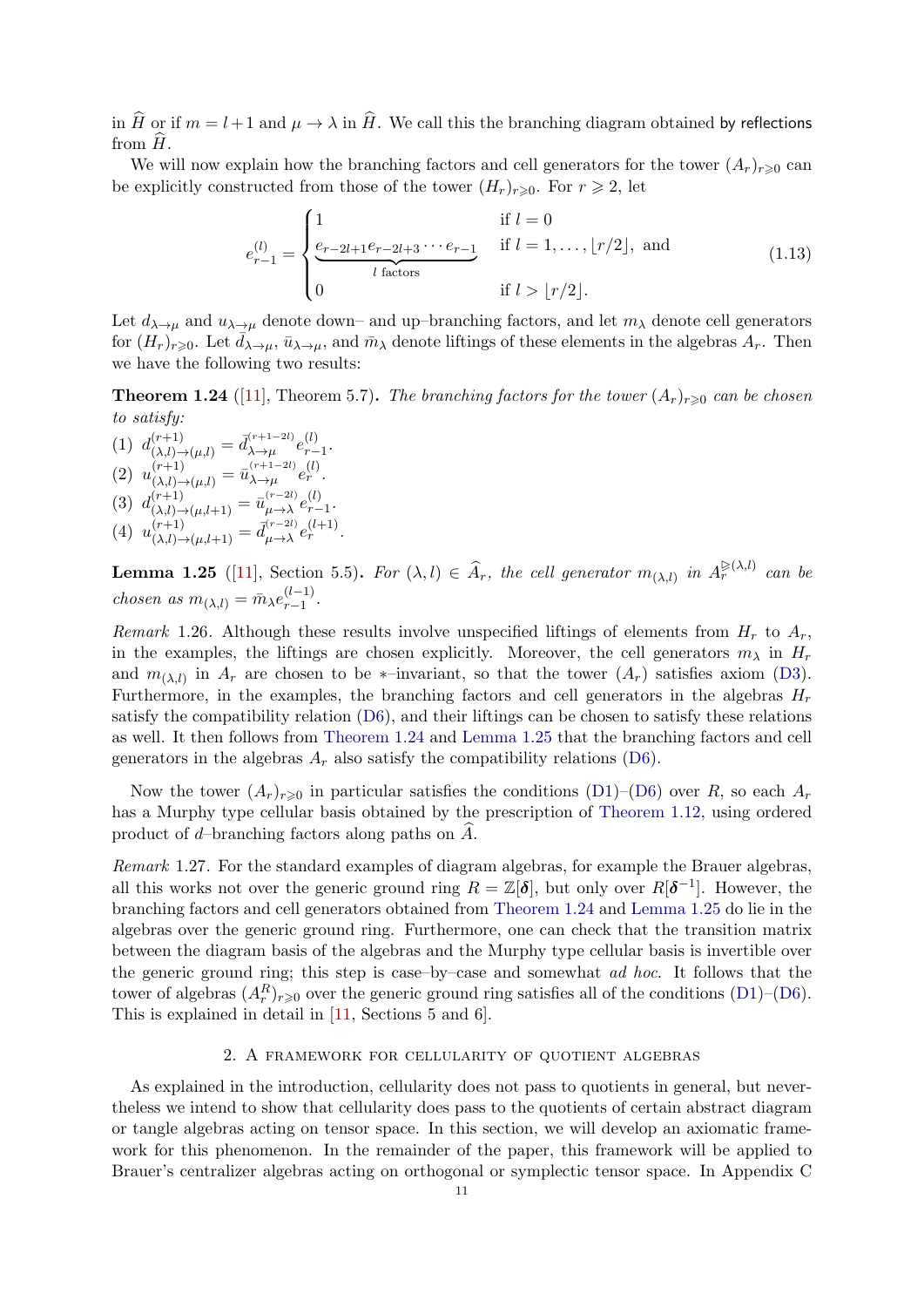in the arXiv version of this paper we show that the walled Brauer algebras acting on mixed tensor space can be treated in an identical fashion.

2.1. A setting for quotient towers. We consider a tower of cellular algebras  $(A_r)_{r\geq 0}$  over an integral domain R satisfying the properties  $(D1)$ – $(D6)$  of [Section 1.2.](#page-5-0) In particular, for each  $r$ , we have the cellular basis

$$
\{d_{\mathsf{s}}^* m_{\lambda} d_{\mathsf{t}} \mid \lambda \in \widehat{A}_r \text{ and } \mathsf{s}, \mathsf{t} \in \text{Std}_r(\lambda) \}
$$

of  $A_r$  from [Theorem 1.12,](#page-6-6) and we write  $m_{\rm st}^{\lambda} = d_{\rm s}^* m_{\lambda} d_{\rm t}$ .

Suppose that S is an integral domain with field of fractions K and that  $\pi : R \to S$  is a surjective ring homomorphism. We consider the specialization  $A_r^S = A_r \otimes_R S$  of the algebras  $A_r$ . Let  $(Q_r^{\mathbb{K}})_{r\geqslant0}$  be a tower of unital algebras over K, with common identity, and with surjective homomorphisms  $\phi_r: A_r^{\mathbb{K}} \to Q_r^{\mathbb{K}}$ . We denote  $\phi_r(A_r^S) \subseteq Q_r^{\mathbb{K}}$  by  $Q_r^S$ .

We suppose that the homomorphisms are consistent with the inclusions of algebras,  $\phi_{r+1} \circ \iota =$  $\iota \circ \phi_r$ , where  $\iota$  denotes both the inclusions  $\iota: A_r^{\mathbb{K}} \to A_{r+1}^{\mathbb{K}}$  and  $\iota: Q_r^{\mathbb{K}} \to Q_{r+1}^{\mathbb{K}}$ . In particular, this implies that  $\ker(\phi_r) \subseteq \ker(\phi_{r+1})$ . Because of this, we will usually just write  $\phi$  instead of writing  $\phi_r$ .

**Definition 2.1.** We say that  $(Q_r^S)_{r\geqslant0}$  is a quotient tower of  $(A_r^S)_{r\geqslant0}$  if the following axioms hold.

<span id="page-12-0"></span>(Q1) There is a distinguished subset  $\widehat{A}_{r,\text{perm}}$  of "permissible" points in  $\widehat{A}_r$ . The point  $\emptyset \in \widehat{A}_0$  is permissible, and for each r and permissible  $\mu$  in  $\hat{A}_r$ , there exists at least one permissible  $\nu$  in  $\widehat{A}_{r+1}$  with  $\mu \to \nu$  in  $\widehat{A}_r$ , and (for  $r \geq 1$ ) at least one permissible  $\lambda$  in  $\widehat{A}_{r-1}$  with  $\lambda \to \mu$ in  $\hat{A}$ .

A path  $t \in \text{Std}_r(\nu)$  will be called permissible if  $t(k)$  is permissible for all  $0 \leq k \leq r$ . Write  $\mathrm{Std}_{r, \mathrm{perm}}(\nu)$  for the set of permissible paths in  $\mathrm{Std}_r(\nu)$ .

- <span id="page-12-3"></span>(Q2) If  $t \in \text{Std}_r(\nu)$  is not permissible, let  $1 \leq k \leq r$  be the first index such that  $\mu = t(k)$  is not permissible. Then there exist elements  $\mathfrak{b}_{\mu}$  and  $\mathfrak{b}'_{\mu}$  in  $A_k^S$  such that
	- (a)  $m_{\mu} = \mathfrak{b}_{\mu} \mathfrak{b}'_{\mu}$ .
	- (b)  $\mathfrak{b}_{\mu} \in \text{ker}(\phi)$ .
	- (c)  $\mathfrak{b}'_{\mu} \in m_{\mu} A^{\mathbb{K}}_k \cap (A^S_k)^{\rhd \mu}$ .
- (Q3) With  $\overline{\mathbb{K}}$  the algebraic closure of  $\mathbb{K}$ , we have

<span id="page-12-2"></span>
$$
\dim_{\overline{\mathbb{K}}}(Q_r^{\overline{\mathbb{K}}}) = \sum_{\nu \in \widehat{A}_{r,\text{perm}}} (\sharp \text{Std}_{r,\text{perm}}(\nu))^2.
$$

Remark 2.2. (Some notation and terminology) Let  $\mathfrak{p} = \ker(\pi)$ , a prime ideal in R, and let  $R_{\mathfrak{p}} \subset \mathbb{F}$  be the localization of R at  $\mathfrak{p}$ . Thus  $R_{\mathfrak{p}}$  is a local ring with unique maximal ideal  $\mathfrak{p}R_{\mathfrak{p}}$ and residue field K, and  $\pi: R \to S$  extends to a surjective ring homomorphism  $\pi: R_{\mathfrak{p}} \to \mathbb{K}$ . We have surjective evaluation maps, also denoted  $\pi$  from  $A_s^{R_p}$  to  $A_s^{K_p}$  given by  $\pi(\sum \alpha_{uv}^{\alpha} m_{uv}^{\alpha}) =$  $\sum \pi(\alpha_{\text{uv}}^{\alpha}) m_{\text{uv}}^{\alpha}$  and from  $\Delta_{A_s}^{R_{\mathfrak{p}}}(\lambda)$  to  $\Delta_{A_s}^{K}(\lambda)$  given by  $\pi(\sum_{\mathsf{t}} \alpha_{\mathsf{t}} m_{\mathsf{t}}^{\lambda}) = \sum \pi(\alpha_{\mathsf{t}}) m_{\mathsf{t}}^{\lambda}$ . We often refer to  $R_{\mathfrak{p}}$ , or  $A_s^{R_{\mathfrak{p}}},$  or  $\Delta_{A_s}^{R_{\mathfrak{p}}}(\lambda)$  as the set of *evaluable* elements (in  $\mathbb{F}$ , or  $A_s^{\mathbb{F}}$ , or  $\Delta_{A_s}^{\mathbb{F}}$ , respectively).

<span id="page-12-1"></span>2.2. Cellular bases of quotient towers. We are now going to show that under the as-sumptions [\(Q1\)](#page-11-2)–[\(Q3\)](#page-11-3), the quotient algebras  $Q_r^S$  are cellular algebras with a cellular basis  $\{\phi(d_s^*m_\lambda d_t) \mid \lambda \in \widehat{A}_{r,\text{perm}} \text{ and } \mathsf{s}, \mathsf{t} \in \text{Std}_{r,\text{perm}}(\lambda)\}.$  Furthermore, we will produce a cellular basis  $\{\widetilde{m}_{\text{st}}^{\lambda}\}\$  of  $A_{\tau}^{S}$ , equivalent to the cellular basis  $\{m_{\text{st}}^{\lambda}\}\$ , with the properties that  $\widetilde{m}_{\text{st}}^{\lambda} = m_{\text{st}}^{\lambda}$  in case both s and t are permissible, and  $\widetilde{m}_{st}^{\lambda} \in \text{ker}(\phi)$  otherwise. In particular, the set of  $\widetilde{m}_{st}^{\lambda}$  such that at least one of **s** and **t** is not permissible constitutes an  $S$ -basis of ker( $\phi$ ).

<span id="page-12-4"></span>**Lemma 2.3.** Assume as in the discussion above that  $S$  is an integral domain with field of fractions K and that  $\pi: R \to S$  is a surjective ring homomorphism. Let  $0 \le s \le r$ ,  $\mu \in A_s$ , and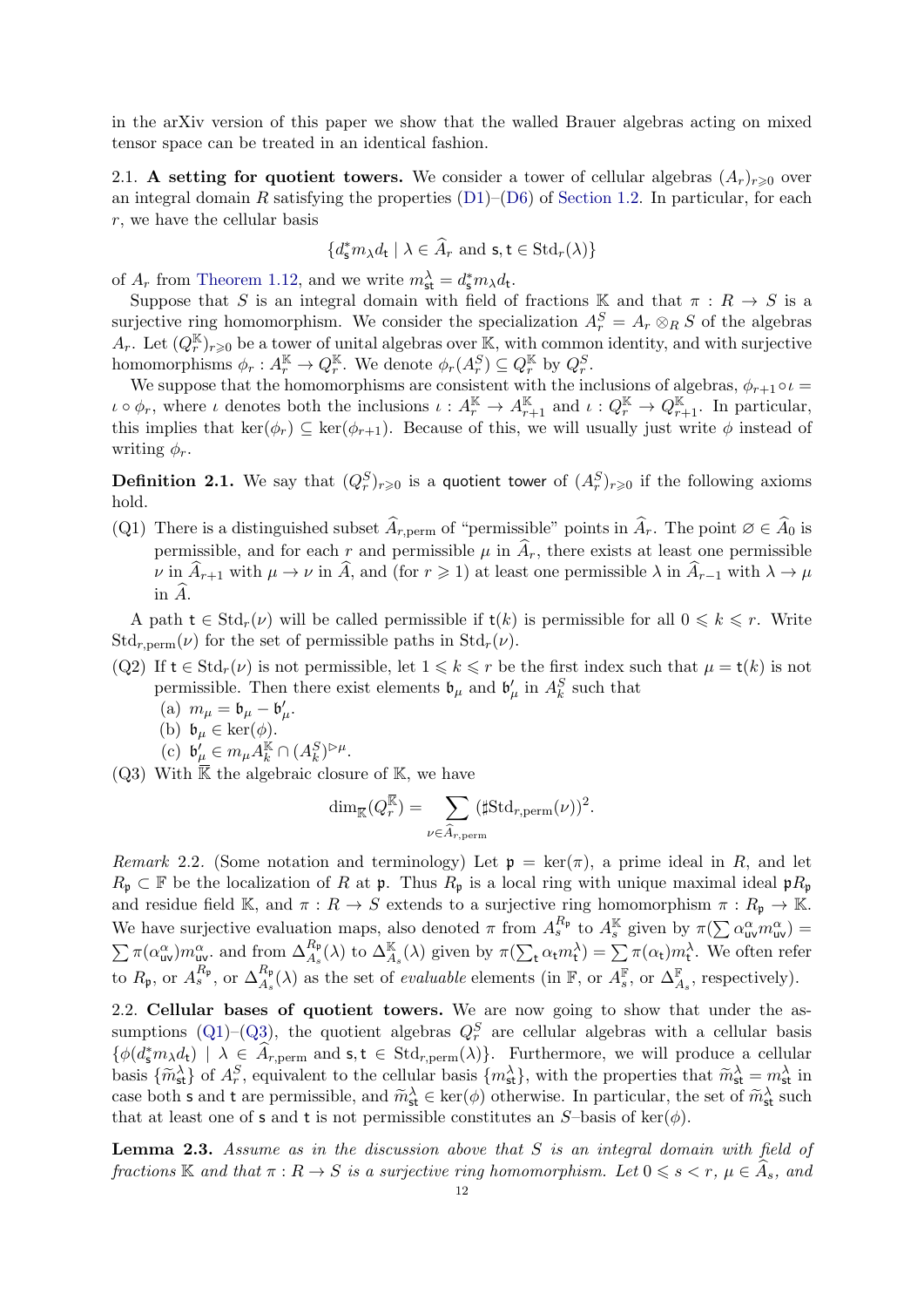$x \in m_\mu A_s^{\mathbb{K}} \cap (A_s^S)^{\rhd \mu}$ . Let  $\lambda \in \widehat{A}_r$  and suppose  $\mathsf{t} \in \text{Std}_{s,r}(\lambda \setminus \mu)$ . Then there exist coefficients  $\alpha_{z} \in S$  such that

$$
u_t^* x \equiv \sum_{\mathbf{z}} \alpha_{\mathbf{z}} m_{\lambda} d_{\mathbf{z}} \quad \mod ((A_r^S)^{\rhd \lambda} \cap m_{\lambda} A_r^S),
$$

where the sum is over  $z \in \text{Std}_r(\lambda)$  with  $z_{[s,r]} \triangleright t$  and  $z(s) \triangleright \mu$ .

Proof. We will apply [Proposition 1.23,](#page-9-1) but we cannot do so directly. Recall the notation from [Remark 2.2.](#page-11-4) By hypothesis,  $x = m_\mu \beta$ , where  $\beta \in A_s^{\mathbb{K}}$  and  $x \in (A_s^S)^{\triangleright \mu}$ . Lift  $\beta$  to an element  $\beta_0 \in A_s^{R_p}$  and let  $x_0 = m_\mu \beta_0$ . Since  $x_0 \in m_\mu A_s^{R_p}$ , we can write

$$
x_0 \equiv \sum_{\mathbf{v} \in \text{Std}_s(\mu)} r_{\mathbf{v}} m_{\mu} d_{\mathbf{v}} \quad \text{mod } (A_s^{R_{\mathfrak{p}}})^{\rhd \mu}.
$$

Since  $\pi(x_0) = x \in (A_s^S)^{\rhd \mu}$  it follows that  $\pi(r_v) = 0$  for all  $v \in \text{Std}_s(\mu)$ . Now we can apply [Proposition 1.23](#page-9-1) to  $x_0$ , with R replaced by  $R_p$ , which gives us

<span id="page-13-0"></span>
$$
u_t^* x_0 \equiv \sum_{\substack{\mathbf{v} \in \text{Std}_s(\mu) \\ \mathbf{z}_{[s,r]} \rhd t}} r_{\mathbf{v}} m_{\lambda} d_{\mathbf{t}} d_{\mathbf{v}} + \sum_{\substack{\mathbf{z} \in \text{Std}_r(\lambda) \\ \mathbf{z}_{[s,r]} \rhd t \\ \mathbf{z}(s) \rhd \mu}} r_{\mathbf{z}}' m_{\lambda} d_{\mathbf{z}} \quad \mod (A_r^{R_\mathbf{p}})^{\rhd \lambda},
$$

Applying the evaluation map  $\pi$  and recalling that  $\pi(r_{\mathsf{v}}) = 0$  gives

<span id="page-13-1"></span>
$$
u_{\mathbf{t}}^* x = \sum_{\substack{\mathbf{z} \in \text{Std}_r(\lambda) \\ \mathbf{z}_{[s,r]} \triangleright \mathbf{t} \\ \mathbf{z}(s) \triangleright \mu}} \alpha_{\mathbf{z}} m_{\lambda} d_{\mathbf{z}} + z \tag{2.1}
$$

where  $\alpha_z \in \mathbb{K}$  and  $z \in (\mathcal{A}_r^{\mathbb{K}})^{\triangleright \lambda}$ . But since  $u_t^* x \in \mathcal{A}_r^S$ , we must have  $\alpha_z \in S$  and  $z \in (\mathcal{A}_r^S)^{\triangleright \lambda}$ . Finally, since  $u_t^* x \in m_\lambda A_r^S$ , it follows from  $(2.1)$  that  $z \in m_\lambda A_r^S$ .

**Lemma 2.4.** Assume [\(Q1\)](#page-11-2)–[\(Q3\)](#page-11-3). Let  $\lambda \in \hat{A}_r$  and let  $t \in \text{Std}_r(\lambda)$ . If t is not permissible, then there exist coefficients  $r_{\mathsf{v}} \in S$  such that

<span id="page-13-2"></span>
$$
m_{\lambda}d_{\mathsf{t}} = \sum_{\substack{\mathsf{v}\in \mathrm{Std}_{r,\mathrm{perm}}(\lambda)\\ \mathsf{v}\succ \mathsf{t}}} r_{\mathsf{v}}m_{\lambda}d_{\mathsf{v}} + x_1 + x_2,
$$

where  $x_1 \in \text{ker}(\phi)$ , and  $x_2 \in (A_r^S)^{\triangleright \lambda} \cap m_{\lambda} A_r^S$ . Hence for all for all  $s \in \text{Std}_r(\lambda)$ ,

$$
m^\lambda_{\mathsf{s}\mathsf{t}} \equiv \sum_{\substack{\mathsf{v}\in \mathrm{Std}_{r,\mathrm{perm}}(\nu)\\ \mathsf{v}\succ \mathsf{t}}} r_\mathsf{v} m^\lambda_{\mathsf{s}\mathsf{v}} ~~\operatorname{mod}~((A_r^S)^{\rhd \lambda} + \ker(\phi)).
$$

<span id="page-13-3"></span>*Proof.* Since t is not permissible, by assumption [\(Q2\)](#page-11-5) there exists  $0 \leq k \leq r$  such that  $\mu = t(k)$ satisfies the following: there are elements  $\mathfrak{b}_{\mu}$  and  $\mathfrak{b}'_{\mu}$  in  $A_k^S$  such that  $m_{\mu} = \mathfrak{b}_{\mu} - \mathfrak{b}'_{\mu}$ ,  $\mathfrak{b}_{\mu} \in \text{ker}(\phi)$ , and

$$
\mathfrak{b}'_{\mu} \in m_{\mu} A_k^{\mathbb{K}} \cap (A_k^S)^{\rhd \mu}.
$$
\n
$$
(2.2)
$$

Write  $t_1 = t_{[0,k]}$  and  $t_2 = t_{[k,r]}$  Using the branching compatibility relation [\(1.8\)](#page-7-2),

$$
m_{\lambda}d_{\mathsf{t}} = m_{\lambda}d_{\mathsf{t}_2}d_{\mathsf{t}_1} = u_{\mathsf{t}_2}^*m_{\mu}d_{\mathsf{t}_1} = u_{\mathsf{t}_2}^* \mathfrak{b}_{\mu}d_{\mathsf{t}_1} - u_{\mathsf{t}_2}^* \mathfrak{b}_{\mu}'d_{\mathsf{t}_1}
$$
\n(2.3)

The first term  $u_{t_2}^*\mathfrak{b}_{\mu}d_{t_1}$  in [\(2.3\)](#page-12-1) lies in ker( $\phi$ ). Recall  $\mathfrak{b}'_{\mu}d_{t_1} \in m_{\mu}A_k^{\mathbb{K}} \cap (A_k^S)^{\rhd \mu}$  by [\(2.2\)](#page-12-2), and so we can apply [Lemma 2.3](#page-11-6) to conclude that the second term  $-u_{t_2}^* \mathfrak{b}'_{\mu} d_{t_1}$  in [\(2.3\)](#page-12-1) satisfies

$$
-u_{\mathsf{t}_2}^* \mathfrak{b}'_{\mu} d_{\mathsf{t}_1} \equiv \sum_{\substack{\mathsf{v} \in \text{Std}_r(\lambda) \\ \mathsf{v}_{[k,r]} \triangleright \mathsf{t}_2}} \alpha_{\mathsf{v}} m_{\lambda} d_{\mathsf{v}} \qquad \text{mod } ((A_r^S)^{\triangleright \lambda} \cap m_{\lambda} A_r^S),\tag{2.4}
$$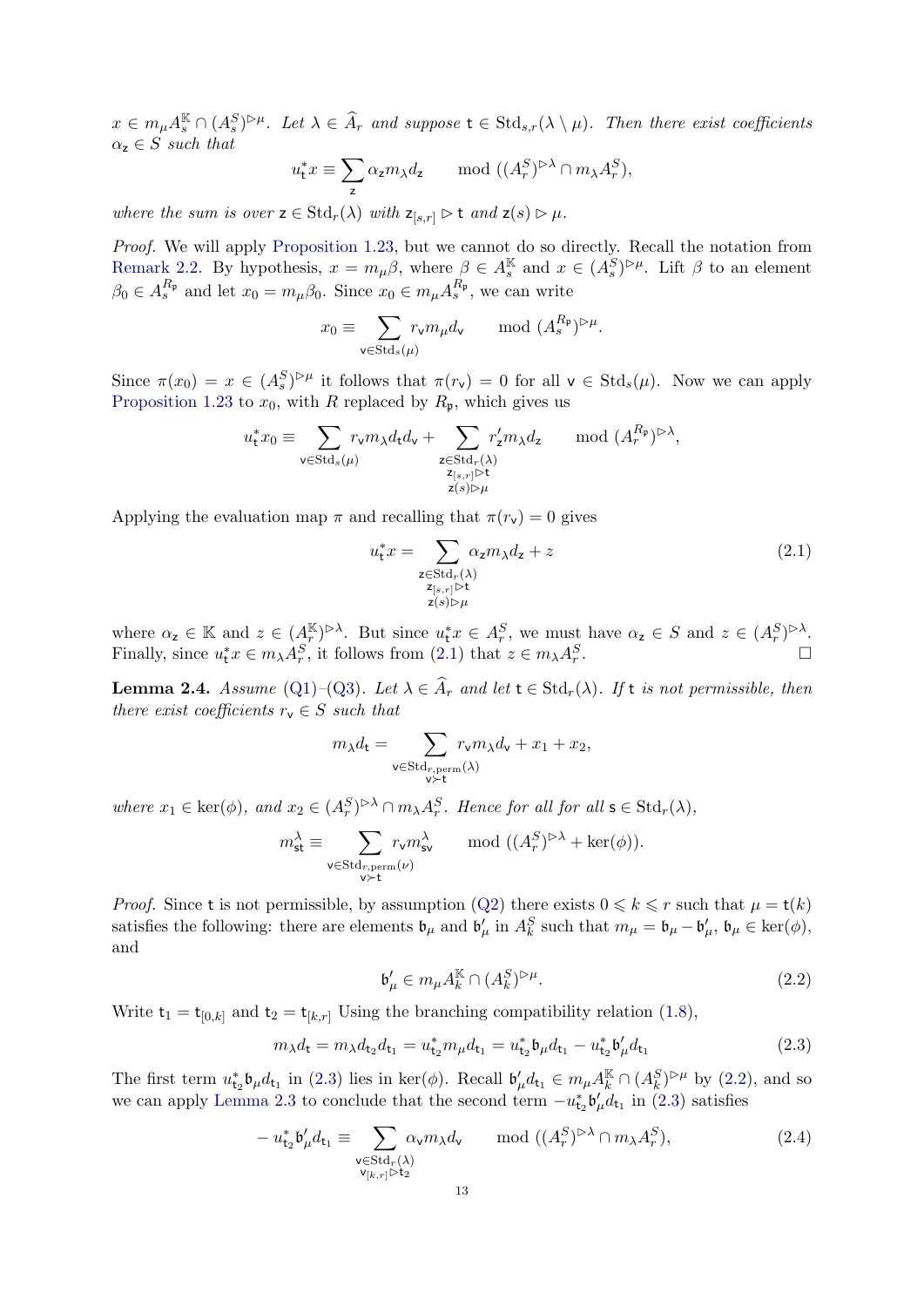<span id="page-14-0"></span>where  $\alpha_{\mathsf{v}} \in S$ . Note that the condition  $\mathsf{v}_{[k,r]} \triangleright \mathsf{t}_2$  implies that  $\mathsf{v} \succ \mathsf{t}$ . This gives us

$$
m_{\lambda}d_{\mathsf{t}} \equiv \sum_{\substack{\mathsf{v}\in \mathrm{Std}_r(\lambda)\\ \mathsf{v}\succ \mathsf{t}}} \alpha_{\mathsf{v}} m_{\lambda}d_{\mathsf{v}} \quad \mod(\ker(\phi) + (A_r^S)^{\vartriangleright \lambda} \cap m_{\lambda}A_r^S).
$$

<span id="page-14-3"></span><span id="page-14-1"></span>By induction on the ordering,  $\succ$ , on  $\text{Std}_r(\nu)$  we obtain

$$
m_\lambda d_{\mathsf t} \equiv \sum_{\substack{\mathsf v \in \mathrm{Std}_{r,\mathrm{perm}}(\lambda) \\ \mathsf v \succ \mathsf t}} r_{\mathsf v} m_\lambda d_{\mathsf v} \quad \mod(\ker(\phi) + (A_r^S)^{\vartriangleright\lambda} \cap m_\lambda A_r^S),
$$

where now the sum is over permissible paths only. This gives the first assertion in the statement of the lemma. Finally, multiplying on the left by  $d^*_{\mathsf{s}}$  yields the second statement.

<span id="page-14-2"></span>We are now going to produce the cellular basis  $\{\widetilde{m}_{\text{st}}^{\lambda}\}\$  of  $A_r$ , equivalent to the original cellular basis  $\{m_{\rm st}^{\lambda}\}\$  with the properties that  $\widetilde{m}_{\rm st}^{\lambda} = m_{\rm st}^{\lambda}$  in case both **s** and **t** are permissible, and  $\widetilde{m}_{\rm st}^{\lambda} = 1$  $\widetilde{m}_{\text{st}}^{\lambda} \in \text{ker}(\phi)$  otherwise.

<span id="page-14-4"></span>Let  $t \in \text{Std}_r(\lambda)$  be a non-permissible path. Let  $1 \leq k \leq r$  be the first index such that  $\mu = \mathsf{t}(k)$  is not permissible. It follows from [\(Q2\)](#page-11-5) that the element  $\mathfrak{b}_{\mu}$  is in ker $(\phi) \cap m_{\mu} A^{\mathbb{K}}_k$ , so there exists a  $\beta_{\mu} \in A_k^{\mathbb{K}}$  with  $\mathfrak{b}_{\mu} = m_{\mu} \beta_{\mu}$ . Let  $\mathsf{t}_1 = \mathsf{t}_{[0,k]}$  and  $\mathsf{t}_2 = \mathsf{t}_{[k,r]}$ . Following the proof of [Lemma 2.4,](#page-12-3) and using in particular  $(2.3)$  and  $(2.4)$ , we get

$$
m_{\lambda}d_{\mathsf{t}} \equiv u_{\mathsf{t}_2}^* \mathfrak{b}_{\mu} d_{\mathsf{t}_1} + \sum_{\substack{\mathsf{v} \in \text{Std}_r(\lambda) \\ \mathsf{v} \succ \mathsf{t}}} \alpha_{\mathsf{v}} m_{\lambda} d_{\mathsf{v}} \qquad \text{mod } (A_r^S)^{\rhd \lambda},\tag{2.5}
$$

for  $\alpha_{\mathsf{v}} \in S$ . Since  $\mathfrak{b}_{\mu} = m_{\mu} \beta_{\mu}$ , we have  $u_{\mathsf{t}_2}^* \mathfrak{b}_{\mu} d_{\mathsf{t}_1} = m_{\lambda} d_{\mathsf{t}_2} \beta_{\mu} d_{\mathsf{t}_1}$ , using [\(1.8\)](#page-7-2). Substitute this into [\(2.5\)](#page-13-0) and transpose to get

$$
m_{\lambda}d_{\mathsf{t}_2}\beta_{\mu}d_{\mathsf{t}_1} \equiv m_{\lambda}d_{\mathsf{t}} - \sum_{\substack{\mathsf{v}\in \text{Std}_{r}(\lambda) \\ \mathsf{v}\succ\mathsf{t}}} \alpha_{\mathsf{v}}m_{\lambda}d_{\mathsf{v}} \qquad \text{mod } (A_r^S)^{\rhd \lambda}.
$$
 (2.6)

Note that the left hand expression is in  $\text{ker}(\phi)$ . For any non-permissible path t, we define  $a_t = d_{t_2} \beta_\mu d_{t_1}$  to be the element which we arrived at in [\(2.6\)](#page-13-1). Although  $a_t$  is a priori in  $A_r^{\mathbb{K}}$ , [\(2.6\)](#page-13-1) shows that  $m_{\lambda}a_t \in m_{\lambda}A_r^S$ . Passing to the cell module  $\Delta_r(\lambda)$ , we have

$$
m_{\lambda}a_{t} + (A_{r}^{S})^{\triangleright\lambda} = m_{t}^{\lambda} - \sum_{\substack{\mathsf{v}\in\text{Std}_{r}(\lambda) \\ \mathsf{v}\succ t}} \alpha_{\mathsf{v}}m_{\mathsf{v}}^{\lambda}.
$$
\n(2.7)

For  $t \in \text{Std}_r(\lambda)$  permissible, define  $a_t = d_t$ . For any  $u, v \in \text{Std}_r(\lambda)$ , permissible or not, define  $\widetilde{m}_{\mathbf{v}}^{\lambda} = m_{\lambda} a_{\mathbf{v}} + (A_r^S)^{\triangleright \lambda}$ , and  $\widetilde{m}_{\mathbf{u}}^{\lambda} = a_{\mathbf{u}}^* m_{\lambda} a_{\mathbf{v}}$ . We remark that in all examples, the elements  $\mathfrak{b}_{\mu}, \mathfrak{b}'_{\mu}$ , and  $\beta_{\mu}$  will be explicitly described as elementary sums of Brauer-type diagrams.

**Theorem 2.5.** Assume  $(Q1)$ – $(Q3)$ . The set

$$
\mathbb{B}_r = \left\{ \widetilde{m}_{\text{st}}^{\lambda} \; \middle| \; \widetilde{m}_{\text{st}}^{\lambda} := a_{\text{s}}^* m_{\lambda} a_{\text{t}}, \lambda \in \widehat{A}_r \text{ and } \text{s}, \text{t} \in \text{Std}_r(\lambda) \right\}
$$

is a cellular basis of  $A_r^S$  equivalent to the original cellular basis. It has the property that  $\widetilde{m}_{\text{st}}^{\lambda} =$  $m_{\text{st}}^{\lambda}$  if both **s** and **t** are permissible and  $\widetilde{m}_{\text{st}}^{\lambda} \in \text{ker}(\phi)$  otherwise.

*Proof.* Equation [\(2.7\)](#page-13-2) shows that  $\{\widetilde{m}_v^\lambda \mid v \in \text{Std}_r(\lambda)\}\$  is related to the S–basis  $\{m_v^\lambda \mid v \in \text{Std}_r(\lambda)\}\$ of the cell module  $\Delta_r^S(\lambda)$  by a unitriangular transformation with coefficients in S, and therefore  $\{\widetilde{m}_{\mathbf{v}}^{\lambda} \mid \mathbf{v} \in \text{Std}_{r}(\lambda)\}\)$  is also an S-basis of the cell module.

For u and v arbitrary elements of  $\text{Std}_r(\lambda)$  we have  $\alpha_\lambda(\widetilde{m}_{uv}^\lambda + (A_r^S)^{\triangleright \lambda}) = (\widetilde{m}_u^\lambda)^* \otimes \widetilde{m}_v^\lambda$ . It follows from [\[16,](#page-35-14) Lemma 2.3] that  $\{\widetilde{m}_{\text{uv}}^{\lambda} | \lambda \in \widehat{A}_r, \mathsf{u}, \mathsf{v} \in \text{Std}_r(\lambda)\}\$ is a cellular basis of  $A_r^S$  equivalent to the original cellular basis  $\{m_{uv}^{\lambda}\}.$ 

<span id="page-14-5"></span>It is evident from the construction that  $\widetilde{m}_{\text{st}}^{\lambda} = m_{\text{st}}^{\lambda}$  if both s and t are permissible and  $\widetilde{m}_{\rm st}^{\lambda} \in \text{ker}(\phi)$  otherwise.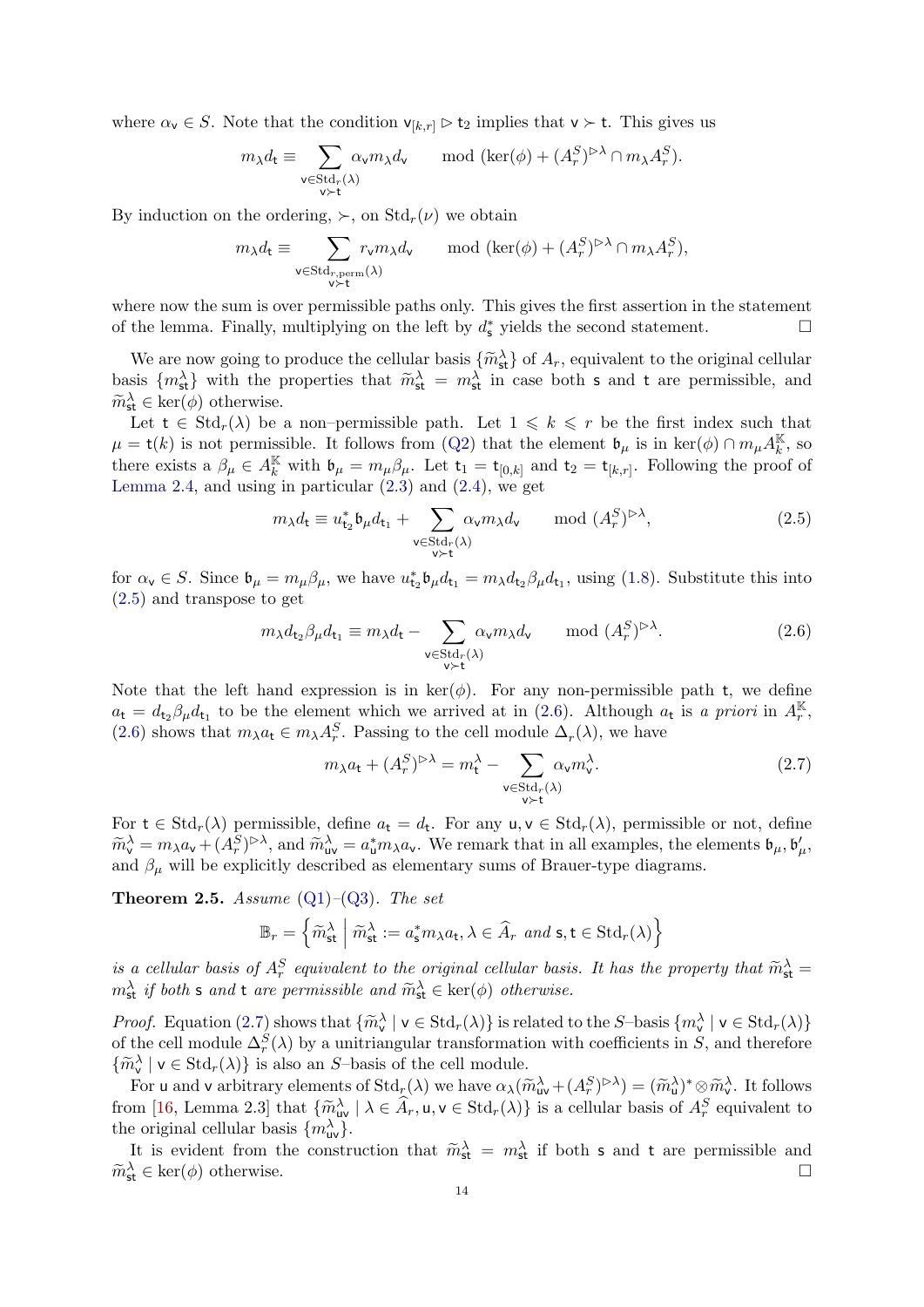**Definition 2.6.** Call  $\mu \in \widehat{A}_s$  a marginal point if  $\mu$  is not permissible and there exists a path  $t \in \text{Std}_s(\mu)$  such that  $t(k)$  is permissible for all  $k < s$ .

#### **Theorem 2.7.** Assume  $(Q1)$ – $(Q3)$ . Then

- (1) ker( $\phi_r$ ) is globally invariant under the involution  $\ast$ . Hence one can define an algebra involution on  $Q_r^S = \phi(A_r^S)$  by  $(\phi(a))^* = \phi(a^*)$ .
- (2) The algebra  $Q_r^S = \phi(A_r^S)$  is a cellular algebra over S with cellular basis

$$
\mathbb{A}_r = \left\{ \phi(m_{\text{st}}^{\lambda}) \; \middle| \; \lambda \in \widehat{A}_{r, \text{perm}} \text{ and } \text{s}, \text{t} \in \text{Std}_{r, \text{perm}}(\lambda) \right\}.
$$

More precisely, the cell datum is the following: the involution  $\gamma$  on  $Q_r^S$  defined in part (1); the partially ordered set  $(\widehat{A}_{r,\text{perm}}, \geqslant)$  of permissible points in  $\widehat{A}_r$ ; for each  $\lambda \in \widehat{A}_{r,\text{perm}}$ , the index set Std<sub>r,perm</sub>( $\lambda$ ) of permissible paths of shape  $\lambda$ ; and finally the basis  $\mathbb{A}_r$ .

(3) The set

$$
\kappa_r = \{ \widetilde{m}_{\mathsf{st}}^{\lambda} \mid \lambda \in \widehat{A}_r \text{ and } \mathsf{s} \text{ or } \mathsf{t} \text{ is not permissible} \}
$$

is an S-basis of ker $(\phi_r)$ .

(4)  $\text{ker}(\phi_r)$  is the ideal  $\mathfrak{I}_r$  in  $A_r^S$  generated by the set of  $\mathfrak{b}_{\mu}$ , where  $\mu$  is a marginal point of  $\widehat{A}_s$ for some  $0 < s \leq r$ .

*Proof.* Since  $\mathbb{B}_r$  is a basis of  $A_r^S$ , by [Theorem 2.5,](#page-13-3) it follows that  $\phi(\mathbb{B}_r)$  spans  $Q_r^S = \phi(A_r^S)$  over S. But  $\phi(\widetilde{m}_{\text{st}}^{\lambda}) = \phi(m_{\text{st}}^{\lambda})$  if both s and t are permissible, and  $\phi(\widetilde{m}_{\text{st}}^{\lambda}) = 0$  otherwise. It follows that  $\mathbb{A}_r$  spans  $Q_r^S$  over S, hence spans  $Q_r^{\mathbb{K}}$  over  $\overline{\mathbb{K}}$ . Since by assumption  $(Q_3)$ ,  $\dim_{\overline{\mathbb{K}}}(Q_r^{\mathbb{K}}) = \sharp(\mathbb{A}_r)$ , it follows that  $A_r$  is linearly independent over  $\overline{\mathbb{K}}$ . Thus  $A_r$  is an S-basis of  $Q_r^S$ .

The S-span of  $\kappa_r$  is contained in ker( $\phi_r$ ) by [Theorem 2.5.](#page-13-3) On the other hand, it follows from the linear independence of  $A_r$  that  $\ker(\phi_r)$  has trivial intersection with the S-span of  $\{\widetilde{m}_{\text{st}}^{\lambda} \mid \lambda \in \widehat{A}_r \text{ and } \mathsf{s}, \mathsf{t} \in \text{Std}_{r,\text{perm}}(\lambda)\}.$  It follows from this that  $\kappa_r$  spans, and hence is a basis of, ker $(\phi_r)$ .

The cellular basis  $\mathbb{B}_r$  of  $A_r^S$  satisfies  $(\widetilde{m}_{\rm st}^{\lambda})^* = \widetilde{m}_{\rm ts}^{\lambda}$ , and it follows that ker $(\phi_r)$ , namely the S-span of  $\kappa_r$ , is globally invariant under  $*$ . Hence one can define an algebra involution on  $Q_r^S = \phi(A_r^S)$  by  $(\phi(a))^* = \phi(a^*).$ 

<span id="page-15-0"></span>So far, we have proved points [\(1\)](#page-14-1) and [\(3\),](#page-14-2) and shown that  $A_r$  is an S-basis of  $Q_r^S$ . Next we check that  $A_r$  is a cellular basis of  $Q_r^S$ , by appealing to [Theorem 2.5.](#page-13-3) For  $\lambda \in \widehat{A}_{r,\text{perm}}$  and  $s, t \in \text{Std}_{r, \text{perm}}(\lambda)$ , and for  $a \in A_r^S$ , we have by cellularity of  $A_r^S$  with respect to the basis  $\mathbb{B}_r$ ,

$$
\widetilde{m}^{\lambda}_{\mathsf{s}\mathsf{t}} a \equiv \sum_{\mathsf{v}\in \mathrm{Std}_r(\lambda)} r_{\mathsf{v}} \widetilde{m}^{\lambda}_{\mathsf{s}\mathsf{v}} \quad \mod (A^S_r)^{\rhd \lambda},
$$

<span id="page-15-1"></span>where the coefficients are in S and independent of s, and the sum goes over all  $\mathsf{v} \in \mathrm{Std}_r(\lambda)$ . When we apply  $\phi$ , only those terms with permissible v survive:

$$
\phi(m^\lambda_{\mathsf{s}\mathsf{t}}) \phi(a) \equiv \sum_{\mathsf{v}\in \mathrm{Std}_{r,\mathrm{perm}}(\lambda)} r_\mathsf{v} \phi(m^\lambda_{\mathsf{s}\mathsf{v}}) \quad \mod \phi((A_r^S)^{\rhd \lambda}).
$$

Again by [Theorem 2.5,](#page-13-3) we have  $\phi((A_r^S)^{\rhd \lambda}) = (Q_r^S)^{\rhd \lambda}$ . This verifies the multiplication axiom for a cellular basis. The involution axiom is easily verified using part [\(1\),](#page-14-1) namely  $\phi(m_{st}^{\lambda})^*$  =  $\phi({(m_{\text{st}}^{\lambda})}^*) = \phi(m_{\text{ts}}^{\lambda})$ . This completes the proof of part [\(2\).](#page-14-3)

It remains to check part [\(4\).](#page-14-4) By construction of the basis  $\mathbb{B}_r$ , we have that

$$
\kappa_r \subseteq \mathfrak{I}_r \subseteq \ker(\phi_r).
$$

Therefore it follows from part [\(3\)](#page-14-2) that  $\ker(\phi_r) = \mathfrak{I}_r$ .

Since  $Q_r^S$  is a quotient of  $A_r^S$ , in particular its cell modules are  $A_r^S$ -modules. We observe that the cell modules of  $Q_r^S$  are quotients of cell modules of  $A_r^S$ , when regarded as  $A_r^S$ -modules.

Corollary 2.8. Assume  $(Q1)$ – $(Q3)$ . Then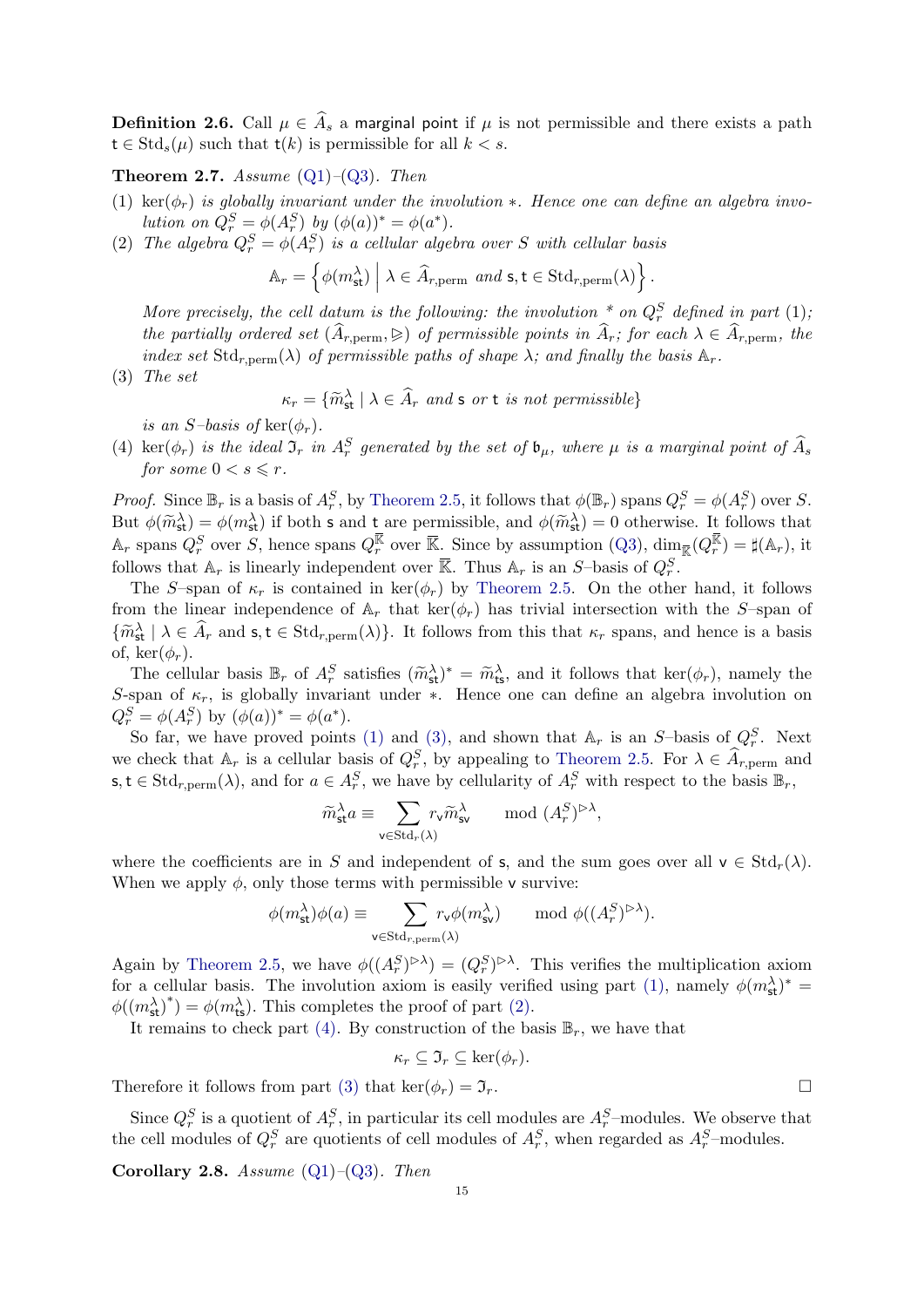- <span id="page-16-0"></span>(1) For  $\lambda$  a permissible point in  $\hat{A}_r$ ,  $\kappa(\lambda) = \text{Span}_S\{\tilde{m}_k^{\lambda} \mid \text{t is not permissible} \}$  is an  $A_r^S$ submodule of the cell module  $\Delta_{A_r}^S(\lambda)$ , and  $\Delta_{Q_r}^S(\lambda) \cong \Delta_{A_r}^S(\lambda)/\kappa(\lambda)$  as  $A_r$ -modules.
- (2) Assume  $Q_r^{\mathbb{K}}$  is split semisimple and  $\lambda$  is a permissible point in  $\widehat{A}_r$ . Then  $\kappa(\lambda) \otimes_S K =$  $\text{Span}_{\mathbb{K}}\{\widetilde{m}_t^{\lambda} \mid t \text{ is not permissible}\}$  is the radical of  $\Delta_{A_r}^{\mathbb{K}}(\lambda)$ .

Proof. By [Theorem 2.5,](#page-13-3) we have  $\phi((A_r^S)^{\triangleright\lambda}) = (Q_r^S)^{\triangleright\lambda}$  and  $\phi((A_r^S)^{\triangleright\lambda}) = (Q_r^S)^{\triangleright\lambda}$ , so  $\phi$  induces an  $A_r^S-A_r^S$  bimodule homomorphism  $(A_r^S)^{\triangleright\lambda}/(A_r^S)^{\triangleright\lambda} \to (Q_r^S)^{\triangleright\lambda}/(Q_r^S)^{\triangleright\lambda}$ . For a fixed permissible  $\mathsf{s} \in \text{Std}_{r, \text{perm}}(\lambda),$ 

$$
\widetilde{m}^{\lambda}_{\mathsf{st}} + (A^S_r)^{\triangleright\lambda} \mapsto \phi(\widetilde{m}^{\lambda}_{\mathsf{st}}) + (Q^S_r)^{\triangleright\lambda}
$$

defines a right  $A_r$ -module homomorphism from  $\Delta_{A_r}^S(\lambda)$  to  $\Delta_{Q_r}^S(\lambda)$ , with kernel  $\kappa(\lambda)$ . It follows that  $\Delta_{Q_r}^{\mathbb{K}}(\lambda) \cong \Delta_{A_r}^{\mathbb{K}}(\lambda)/(\kappa(\lambda) \otimes_S \mathbb{K})$ . If  $Q_r^{\mathbb{K}}$  is split semisimple, then its cell modules are simple, so  $\Delta_{Q_r}^{\mathbb{K}}(\lambda)$  is the simple head of  $\Delta_{A_r}^{\mathbb{K}}(\lambda)$  and  $\kappa(\lambda) \otimes_S K$  is the radical.

Let us review what we have accomplished here, with a view towards our applications in [Sections 7](#page-25-0) and [8.](#page-30-1) Suppose we have a tower  $(A_r^R)_{r\geqslant0}$  of diagram algebras, satisfying axioms [\(D1\)](#page-5-2) to [\(D6\)](#page-6-0) of [Section 1.2.](#page-5-0) and specializations  $A_r^S$  together with maps  $\phi_r : A_r^S \to Q_r^S$  which satisfy the conditions of [Definition 2.1.](#page-11-7) Then we can produce all of the following:

- (1) A modified Murphy basis  $\{\widetilde{m}_{\mathtt{st}}^{\lambda}\}\$  of each of the algebras  $A_{\tau}^{S}$  which is equivalent to the basis  $\{m_{\text{st}}^{\lambda}\}\$  of [Theorem 1.12.](#page-6-6) If **s** and **t** are both permissible, then  $\widetilde{m}_{\text{st}}^{\lambda} = m_{\text{st}}^{\lambda}$ . However, if either s or t is impermissible, then  $\widetilde{m}_{\text{st}}^{\lambda}$  belongs to the kernel of  $\phi_r$ .
- (2) An S-linear basis of ker( $\phi_r$ ) consisting of those  $\widetilde{m}_{st}^{\lambda}$  with at least one of s or t not permissible.
- <span id="page-16-1"></span>(3) A (small) generating set for  $\ker(\phi_r)$  as an ideal in  $A_r^S$ .
- (4) A cellular basis of  $Q_r^S$  consisting of the image under  $\phi_r$  of Murphy basis elements  $m_{st}^{\lambda}$ such that both s and t are permissible.

In the applications, points  $(2)$  and  $(3)$  of this list are two different versions of a second fundamental theorem of invariant theory, while point (4) shows that the classical centralizer algebras – Brauer's centralizer algebras on orthogonal or symplectic tensor space, or the image of the walled Brauer algebras on mixed tensor space – are cellular algebras over the integers.

#### 3. Supplements on quotient towers

In this section, we provide some supplementary material on quotient towers. This material is not strictly needed to appreciate the applications in the subsequent sections, so it could be safely skipped on the first reading.

<span id="page-16-2"></span>3.1. Quotient towers are themselves towers of diagram algebras. In this section, we show that the tower  $(Q_r^S)_{r\geq 0}$  is restriction coherent, and that the d-branching factors associated to restrictions of cell modules in this tower are just those obtained by applying  $\phi$  to the d– branching factors of the tower  $(A_r^S)_{r\geqslant0}$ . It follows that the tower  $(Q_r^S)_{r\geqslant0}$  satisfies all of the axioms [\(D1\)](#page-5-2) to [\(D6\)](#page-6-0) of [Section 1.2,](#page-5-0) with the possible exception of axiom [\(D4\)](#page-6-5). If we assume that the quotient algebras  $Q_{r}^{\mathbb{K}}$  are split semisimple – and this will be valid in our applications – then all the consequences of [\(D1\)](#page-5-2) to [\(D6\)](#page-6-0) are available to us; see [Section 1.3](#page-8-0) and [\[4\]](#page-35-11).

First we demonstrate that the tower of cellular algebras  $(Q_r^S)_{r\geqslant0}$  is restriction coherent. We write  $Q_k$  for  $Q_k^S$ . Write  $\widehat{Q}_r$  for  $\widehat{A}_{r,\text{perm}}$ . We have the branching diagram  $\widehat{Q} = \bigsqcup_r \widehat{Q}_r$ , with the branching rule  $\lambda \to \mu$  for  $\lambda \in \widehat{Q}_{r-1}$  and  $\mu \in \widehat{Q}_r$  if and only if  $\lambda \to \mu$  in  $\widehat{A}$ . For  $\nu \in \widehat{Q}_r$ , the set of  $\mu \in \hat{Q}_{r-1}$  such that  $\mu \to \nu$  is totally ordered, because it is a subset of the set of  $\mu \in \hat{A}_{r-1}$ such that  $\mu \to \nu$ . For  $\nu \in Q_r$  let  $\Delta_{Q_r}(\nu)$  denote the corresponding cell module of  $Q_r$ ,

$$
\Delta_{Q_r}(\nu) = \operatorname{Span}_R \left\{ \phi(m_{\nu}d_t) + Q_r^{\triangleright \nu} \mid t \in \operatorname{Std}_{r, \text{perm}}(\nu) \right\}.
$$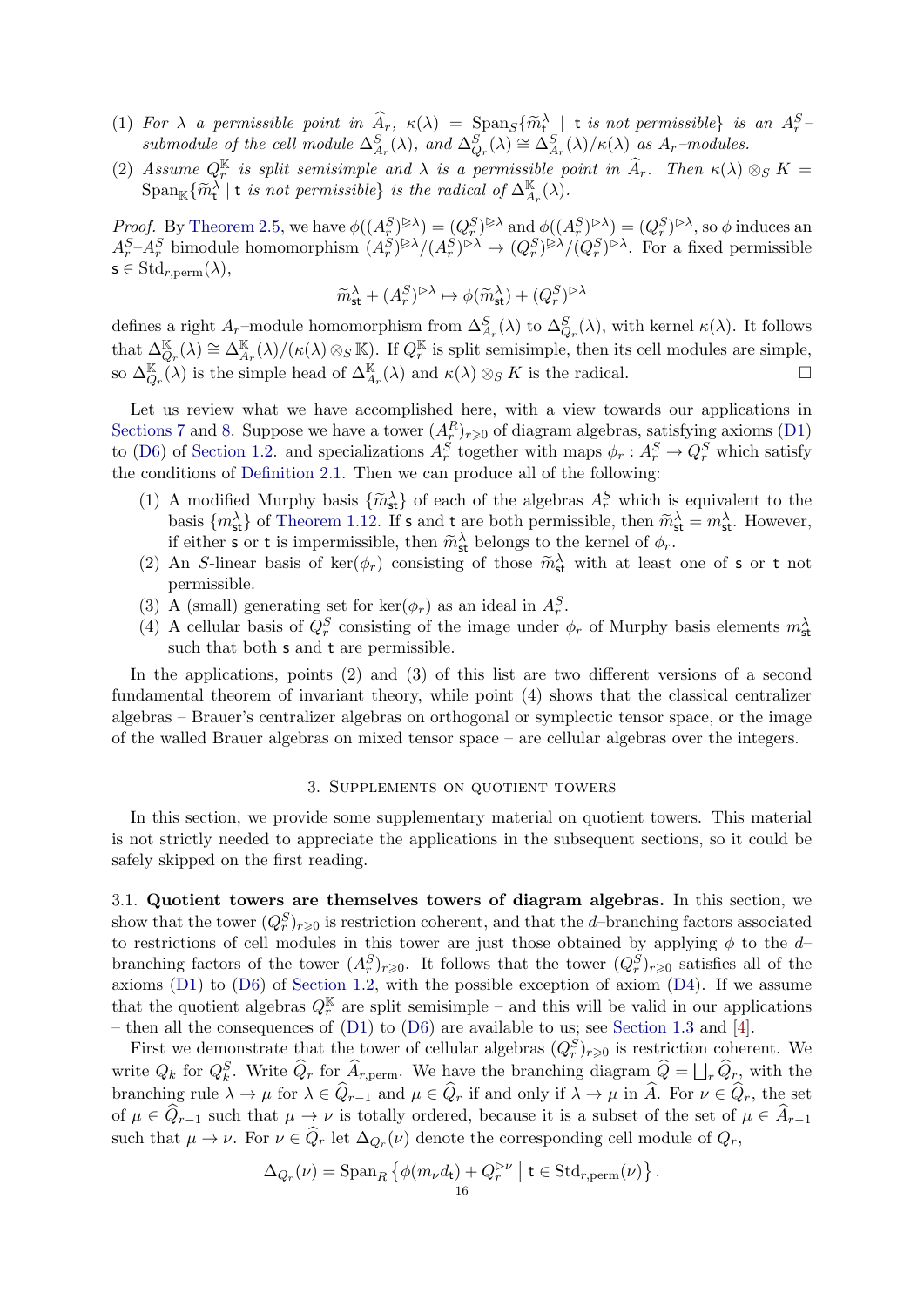**Lemma 3.1.** Let  $r \geq 1$ , let  $\nu \in \hat{Q}_r$  and  $\mu \in \hat{Q}_{r-1}$  with  $\mu \to \nu$ . Let  $u = u_{\mu \to \nu}$ . Let  $x \in \mathcal{Q}_{r-1}$  $\phi(m_\mu)Q_{r-1}\cap Q_{r-1}^{\rhd\mu}$  $\sum_{r=1}^{\infty}$ . Then

$$
\phi(u^*)x \equiv \sum_{\mathsf{z}} r_{\mathsf{z}} \phi(m_{\nu} d_{\mathsf{z}}) \mod Q_r^{\rhd \nu},
$$

where the sum is over  $z \in \text{Std}_{r, \text{perm}}(\nu)$  such that  $z(r-1) \triangleright \mu$ .

*Proof.* Since  $x \in \phi(m_\mu)Q_{r-1}$ , there exists  $b \in A_{r-1}^S$  such that  $x = \phi(m_\mu b)$ . Using [Lemma 2.4,](#page-12-3) we can write

$$
m_{\mu}b = \sum_{\mathsf{s} \in \text{Std}_{r-1, \text{perm}}(\mu)} r_{\mathsf{s}} m_{\mu}d_{\mathsf{s}} + y_1 + y_2,
$$

where  $y_1 \in \text{ker}(\phi)$  and  $y_2 \in (A_{r-1}^S)^{\rhd \mu} \cap m_\mu A_{r-1}^S$ . But since  $x = \phi(m_\mu b) \in Q_{r-1}^{\rhd \mu}$  $r-1$ <sup> $\mu$ </sup>, all the coefficients  $r_s$  are zero and

$$
m_{\mu}b = y_1 + y_2
$$

Now apply [Lemma 2.3](#page-11-6) to  $y_2$ ,

$$
u^*m_\mu b = u^*y_1 + \sum_{\mathsf{v}} \alpha_{\mathsf{v}} m_\nu d_{\mathsf{v}} + y_3,
$$

<span id="page-17-0"></span>where the sum is over  $\mathsf{v} \in \text{Std}_r(\nu)$  such that  $\mathsf{v}(r-1) \triangleright \mu$ , and  $y_3 \in (A_r^S)^{\triangleright \nu}$ . The  $\mathsf{v}$  appearing in the sum may not be permissible, but we can apply [Lemma 2.4](#page-12-3) to any term  $m_{\nu}d_{v}$  with v not permissible, to replace it with a linear combination of terms  $m_{\nu}d_z$ , modulo  $(\ker(\phi) + (A_r^S)^{\rhd \nu}),$ where  $z \in \text{Std}_r(\nu)$  is permissible and satisfies  $z \succ v$ . But if  $z \succ v$ , then  $z(r-1) \triangleright \nu(r-1) \triangleright \mu$ .  $\square$ 

<span id="page-17-4"></span><span id="page-17-1"></span>Corollary 3.2. Let  $r \geq 1$ ,  $\nu \in \widehat{Q}_r$ ,  $t \in \text{Std}_{r, \text{perm}}(\nu)$ , and  $a \in Q_{r-1}$ . Write  $\mu = t(r-1)$  and  $t' = t_{[0,r-1]}$ . Suppose

$$
\phi(m_{\mu}d_{\mathsf{t}'})a \equiv \sum_{\mathsf{s} \in \text{Std}_{r-1,\text{perm}}(\mu)} r_{\mathsf{s}}\phi(m_{\mu}d_{\mathsf{s}}) \mod Q_{r-1}^{\rhd \mu}.
$$

<span id="page-17-5"></span>Then

$$
\phi(m_{\nu}d_{\mathsf{t}})a \equiv \sum_{\mathsf{s}\in \text{Std}_{r-1,\text{perm}}(\mu)} r_{\mathsf{s}}\phi(m_{\nu}d_{\mu\rightarrow\nu}d_{\mathsf{s}}) + \sum_{\mathsf{z}} r_{\mathsf{z}}\phi(m_{\nu}d_{\mathsf{z}}) \mod Q_{r}^{\rhd \nu},
$$

where the sum is over  $z \in \text{Std}_{r, \text{perm}}(\nu)$  such that  $z(r-1) \triangleright \mu$ .

<span id="page-17-3"></span><span id="page-17-2"></span>Proof. Write

$$
\phi(m_{\mu}d_{\mathsf{t}'})a \equiv \sum_{\mathsf{s}\in \mathrm{Std}_{r-1,\mathrm{perm}}(\mu)}\!\!\!\!\!\!\!\!\!r_{\mathsf{s}}\phi(m_{\mu}d_{\mathsf{s}})+y,
$$

where  $y \in Q_{r-1}^{\rhd \mu} \cap \phi(m_\mu)Q_{r-1}$ . Multiply both sides on the left by  $\phi(u^*)$ , where  $u = u_{\mu \to \nu}$ , and apply [Lemma 3.1](#page-16-0) to  $\phi(u^*)$  $)y.$ 

**Proposition 3.3.** Let  $r \geq 1$ , let  $\nu \in \widehat{Q}_r$ , and let  $\mu(1) \triangleright \mu(2) \triangleright \cdots \triangleright \mu(s)$  be the list of  $\mu \in \widehat{Q}_{r-1}$ such that  $\mu \to \nu$ . Define

$$
M_j = \operatorname{Span}_R \left\{ \phi(m_{\nu}d_{\mathsf{t}}) + Q_r^{\rhd \nu} \mid \mathsf{t} \in \operatorname{Std}_{r, \mathrm{perm}}(\nu), \mathsf{t}(r-1) \triangleright \mu(j) \right\}.
$$

and  $M_0 = (0)$ . Then

$$
M_0 \subseteq M_1 \subseteq \cdots \subseteq M_s = \Delta_{Q_r}(\nu)
$$

is a filtration of  $\Delta_{Q_r}(\nu)$  by  $Q_{r-1}$  submodules, and  $M_j/M_{j-1} \cong \Delta_{Q_{r-1}}(\mu(j)).$ 

*Proof.* Immediate from [Corollary 3.2.](#page-16-1) □

**Corollary 3.4.** The branching factors associated to the filtrations in [Proposition 3.3](#page-16-2) are  $\phi(d_{u\rightarrow v})$ for  $\mu \in \widehat{Q}_{r-1}$  and  $\nu \in \widehat{Q}_r$  with  $\mu \to \nu$ .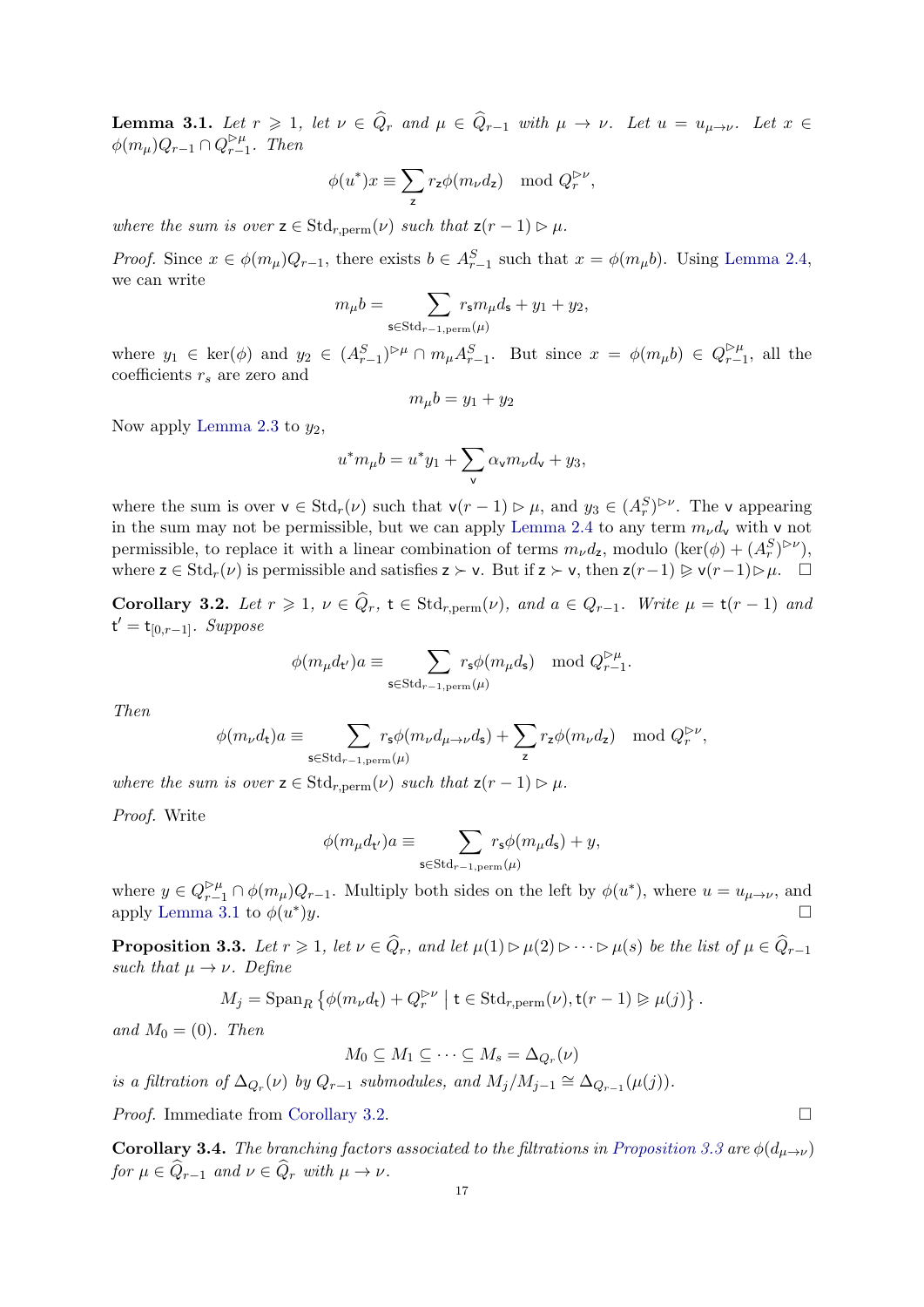<span id="page-18-0"></span>*Proof.* The isomorphism  $M_j/M_{j-1} \to \Delta_{Q_{r-1}}(\mu(j))$  is

$$
\phi(m_{\nu}d_{\mu(j)\to\nu}d_{\mathbf{s}}) + M_{j-1} + Q_r^{\rhd \nu} \mapsto \phi(m_{\mu(j)}d_{\mathbf{s}}) + Q_{r-1}^{\rhd \mu(j)}.
$$

**Proposition 3.5.** Assume [\(Q1\)](#page-11-2)–[\(Q3\)](#page-11-3), and that  $Q_r^{\mathbb{K}}$  is split semisimple for all r. It follows that the tower  $(Q_r^S)_{r\geqslant0}$  satisfy axioms [\(D1\)](#page-5-2)–[\(D6\)](#page-6-0) of [Section 1.2.](#page-5-0)

Proof. One only has to observe that the branching coefficients satisfy

$$
\phi(m_{\nu})\phi(d_{\mu\to\nu}) = \phi(u_{\mu\to\nu})^*\phi(m_{\mu}).
$$

 $\Box$ 

 $\Box$ 

<span id="page-18-1"></span>Remark 3.6. The assumption that  $Q_r^{\mathbb{K}}$  is split semisimple for all r implies that  $\Delta_{Q_{r-1}}^S(\mu)$  appears as a subquotient in a cell filtration of  $\text{Res}(\Delta_{Q_r}^S(\nu))$  if and only if the simple  $Q_{r-1}^{\mathbb{K}}$ -module  $\Delta_{Q_{r-1}}^K(\mu)$  is a direct summand of  $\text{Res}(\Delta_{Q_r}^K(\nu))$ , if and only if  $\mu \to \nu$  in  $\hat{Q}$ . See [\[17,](#page-35-12) Lemma 2.2].

3.2. Jucys–Murphy elements in quotient towers. Consider a sequence of cellular algebras  $(A_r)_{r\geq 0}$  over an integral domain R with field of fractions F, satisfying the properties [\(D1\)](#page-5-2)–[\(D6\)](#page-6-0) of [Section 1.2.](#page-5-0) In [\[4,](#page-35-11) Definition 4.1], following [\[18\]](#page-35-13), one defines a sequence  $\{L_i\}_{i\geq 1}$  of *additive* Jucys–Murphy elements by the two conditions:

- <span id="page-18-2"></span>(JM1) For  $r \geq 1$ ,  $L_r \in A_r^R$ ,  $L_r = L_r^*$ , and  $L_r$  commutes pointwise with  $A_{r-1}^R$ .
- (JM2) For all  $r \geq 1$  and  $\lambda \in \hat{A}_r$ , there exists  $d(\lambda) \in R$  such that  $L_1 + \cdots + L_r$  acts as the scalar  $d(\lambda)$  on the cell module  $\Delta_r^R(\lambda)$ .

Using that  $A_r^{\mathbb{F}}$  is split semisimple for all r, condition [\(JM2\)](#page-17-1) is equivalent to

(JM3) For all  $r \geq 1$ ,  $L_1 + \cdots + L_r$  is in the center of  $A_r^R$ .

<span id="page-18-3"></span>For each edge  $\lambda \to \mu$  in the branching diagram  $\hat{A}$  for  $(A_r^{\mathbb{F}})_{r\geqslant 0}$ , write  $\kappa(\lambda \to \mu) = d(\mu) - d(\lambda) \in R$ , where by convention  $d(\emptyset) = 0$ . For a path  $t \in \text{Std}_r$  and  $i \leq r$ , write  $\kappa_t(i)$  for  $\kappa(t(i-1) \to t(i))$ . The elements  $\kappa(\lambda \to \mu)$  or  $\kappa_t(i)$  are called contents since they generalize the contents of standard tableaux in the theory of the symmetric group. It is shown in [\[4,](#page-35-11) Section 4], strengthening results of [\[18\]](#page-35-13), that

(JM4)  $f_t^{\lambda} L_i = \kappa_t(i) f_t$  for all paths  $t \in \text{Std}_r(\lambda)$  and for  $i \leq r$ , and (JM5)  $m_t^{\lambda} L_i = \kappa_t(i) m_t^{\lambda} + \sum_{s \rhd t} r_s m_s^{\lambda}$ , for some coefficients  $r_s \in R$ .

Condition [\(JM5\)](#page-17-2) is an instance of Mathas's abstraction of Jucys–Murphy elements from [\[31\]](#page-36-10). We note that conditions [\(JM4\)](#page-17-3) and [\(JM5\)](#page-17-2) do not depend on Mathas's separation condition being satisfied, as in [\[31,](#page-36-10) Section 3].

Suppose we are given an additive sequence of JM elements. Then conditions [\(JM1\)](#page-17-4), [\(JM2\)](#page-17-1), [\(JM3\)](#page-17-5), and [\(JM5\)](#page-17-2) remain valid in any specialization  $A_r^S = A_r^R \otimes_R S$ , where  $L_i$  is replaced by  $L_i \otimes 1_S$  and  $d(\lambda)$  and  $\kappa(\lambda \to \mu)$  by their images in S, so in particular every specialization has JM elements in the sense of Mathas.

Now, finally, suppose the hypotheses  $(Q1)-(Q3)$  $(Q1)-(Q3)$  are satisfied and that the quotient algebras  $Q_r^{\mathbb{K}}$  are split semisimple, so that the quotient tower  $(Q_r^S)_{r\geqslant0}$  is a sequence of diagram algebras satisfying the properties  $(D1)$ – $(D6)$ . Clearly, the defining conditions [\(JM1\)](#page-17-4) and [\(JM2\)](#page-17-1) for JM elements are satisfied, with  $L_i$  replaced by  $\phi(L_i \otimes 1_S)$ , and [\(JM3\)](#page-17-5) follows. (Of course, versions of [\(JM4\)](#page-17-3) and [\(JM5\)](#page-17-2) must hold as well, but this is not very useful in this generality as we cannot relate the seminormal bases of the quotient tower with that of the original tower. This defect is removed in [Section 3.3.](#page-18-0))

This discussion holds just as well for multiplicative Jucys–Murphy elements, see [\[4,](#page-35-11) Definition 4.3] and [\[18\]](#page-35-13).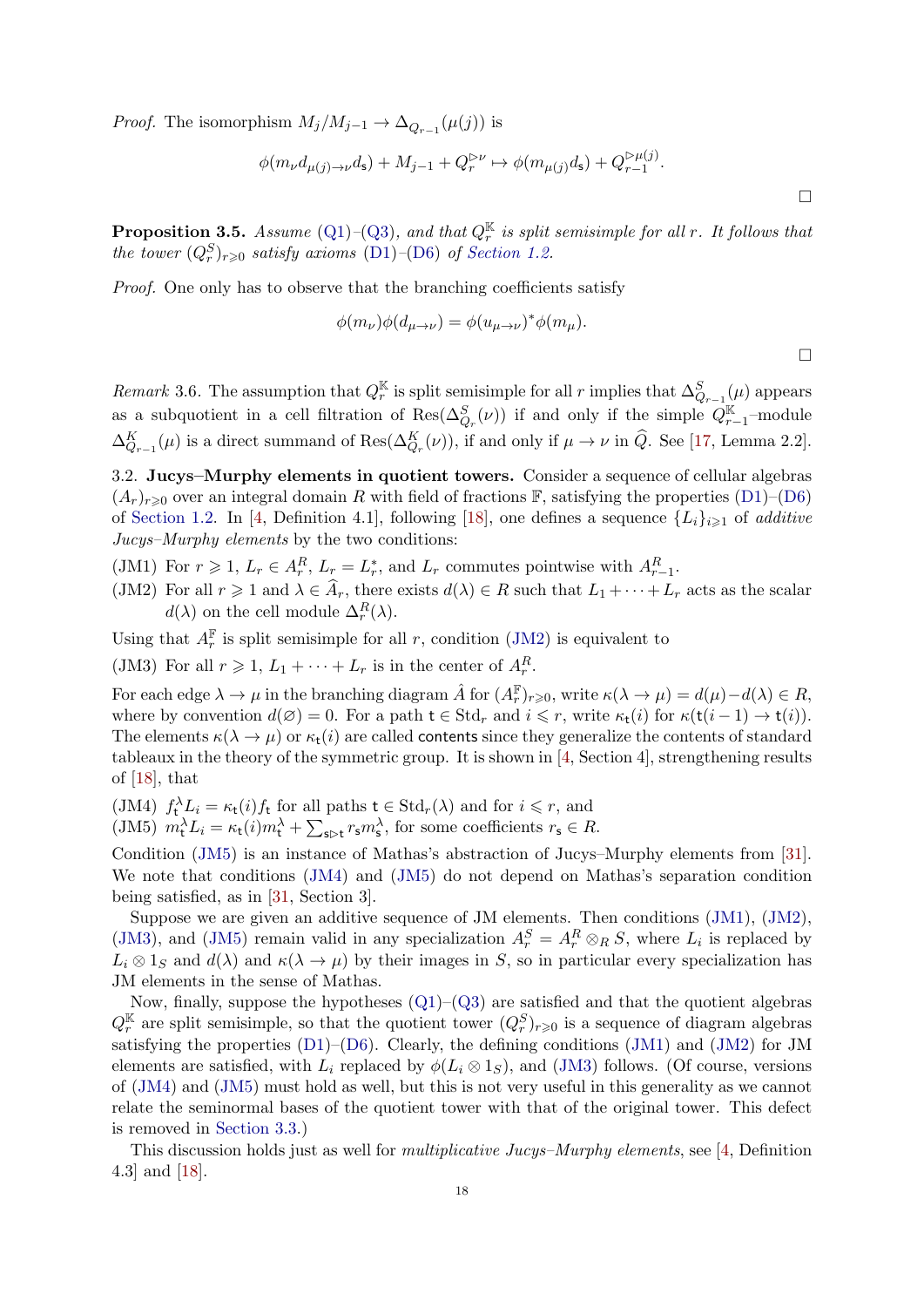3.3. Seminormal bases of quotient towers. In this section we examine seminormal bases and seminormal representations in quotient towers. We work in the following setting: we assume the setting of [Section 2.1,](#page-11-0) in particular that  $(Q1)$ – $(Q3)$  are satisfied; in particular, recall the notation and terminology from [Remark 2.2.](#page-11-4) We assume this existence of additive or multiplicative JM elements for the tower  $(A_r^R)_{r\geqslant0}$ , as in [Section 3.2;](#page-17-0) in particular, conditions [\(JM4\)](#page-17-3) and [\(JM5\)](#page-17-2) of [Section 3.2](#page-17-0) hold. We assume, moreover, that the separation condition of Mathas holds; that is if **s** and **t** are distinct paths in Std<sub>r</sub>, then there exists  $i \leq r$  such that  $\kappa_t(i) \neq \kappa_s(i)$ . We assume that the quotient algebras  $Q_t^{\mathbb{K}}$  are split semisimple, so that the quotient tower  $(Q_r^S)_{r\geqslant0}$  is a tower of diagram algebras satisfying [\(D1\)](#page-5-2)–[\(D6\)](#page-6-0). As a tower of diagram algebras,  $(Q_r^S)_{r\geq 0}$  has its own seminormal bases. Finally, we assume the following condition, which will allow us to connect these seminormal bases to those of the original tower: (SN) Whenever  $t \in \text{Std}_{r, \text{perm}}$ , it follows that  $F_t$  is evaluable.

<span id="page-19-1"></span>It follows from [\(SN\)](#page-18-1) that if  $s, t \in \text{Std}_r(\lambda)$  are permissible, then  $f_t^{\lambda}$  and  $F_{st}^{\lambda}$  are evaluable, and also that  $\langle f_s^{\lambda}, f_t^{\lambda} \rangle \in R_{\mathfrak{p}}$ .

We are interested in verifying these assumptions, and in particular condition [\(SN\)](#page-18-1), for quotients of diagram algebras acting on tensor spaces. The following lemma provides a sufficient condition for [\(SN\)](#page-18-1) to hold. Associate to each path  $t \in Std_r$  its *content* sequence  $\kappa_t(i)$  for  $1 \leq i \leq r$  and its residue sequence  $r_t(i) = \pi(\kappa_t(i))$ . Say two paths s, t are residue equivalent, and write  $t \approx s$ , if they have the same residue sequences.

**Lemma 3.7.** Suppose that each permissible path in  $Std<sub>r</sub>$  is residue equivalent only to itself. Then [\(SN\)](#page-18-1) holds.

*Proof.* This follows from [\[31,](#page-36-10) Lemma 4.2]. It is also easy to prove directly using the following recursive formula for the idempotents  $F_t$ . For  $t \in \text{Std}_{k+1}$ , let  $t'$  denote the truncation  $t' = t_{[0,k]}$ . Then

$$
F_{\mathsf{t}} = F_{\mathsf{t}'} \prod_{\substack{\mathsf{s}\neq \mathsf{t} \\ \mathsf{s}'=\mathsf{t}'}} \frac{L_r - \kappa_{\mathsf{s}}(r)}{\kappa_{\mathsf{t}}(r) - \kappa_{\mathsf{s}}(r)}.
$$

<span id="page-19-0"></span> $\Box$ 

Remark 3.8. We will use the hypothesis of [Lemma 3.7](#page-18-2) in the following equivalent form: For all  $r \geq 1$  and for all  $t,s \in \text{Std}_r$  with  $s' = t'$ , if at least one of s, t is permissible, then  $\pi(\kappa_t(r)) \neq$  $\pi(\kappa_s(r)).$ 

<span id="page-19-2"></span>Example 3.9. In the case of the symmetric group algebras acting on ordinary or mixed tensor space, no specialization of the ground ring is involved, so condition [\(SN\)](#page-18-1) is vacuous. The sufficient condition of [Lemma 3.7](#page-18-2) is verified for the Brauer algebras acting on symplectic tensor space in [Section 7.3,](#page-30-0) and for the walled Brauer algebras in Appendix C.4 in the arXiv version of this paper. It is verified for the partition algebras, with an appropriate permissibility condition, in [\[3,](#page-35-15) Section 6]. For the Brauer algebra acting on orthogonal tensor space, the sufficient condition of [Lemma 3.7](#page-18-2) holds for odd integers values, but fails for even integer values; in the latter case a more subtle argument is needed in order to verify [\(SN\)](#page-18-1); for this, see [\[10\]](#page-35-16).

**Lemma 3.10.** Let  $a \in A_r^R$  and let  $a(s, t)$  denote the matrix coefficients of a with respect to the seminormal basis  $\{f_t^{\lambda}\}\$  of  $\Delta_{A_r}^{\mathbb{F}}(\lambda)$ ,

$$
f_{\mathsf{t}}^{\lambda}a = \sum a(\mathsf{s},\mathsf{t})f_{\mathsf{s}}^{\lambda}.
$$

If s, t are permissible paths in  $\text{Std}_r(\lambda)$ , then  $a(s, t) \in R_p$ .

*Proof.* We have  $f_t^{\lambda} a F_s = a(s, t) f_s^{\lambda} = a(s, t) m_s^{\lambda} + \sum_{\nu \triangleright s} \gamma_{\nu} m_{\nu}^{\lambda}$ , using [Theorem 1.21.](#page-8-3) By assumption (SN), the element on the left side of the equation is evaluable, and hence the coefficients on the right side lie in  $R_p$ .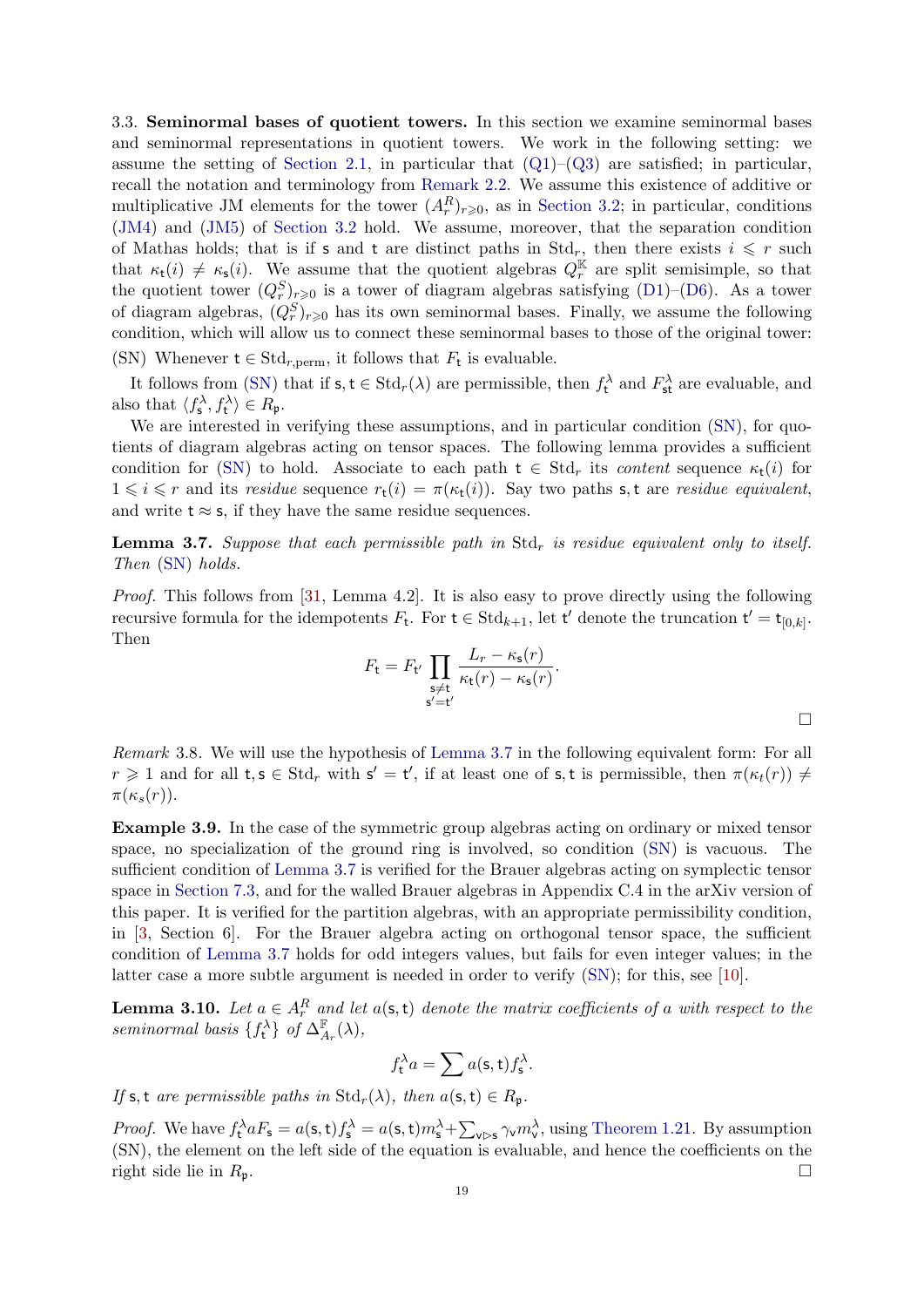We will now construct a cellular basis  $\{h_{st}^{\lambda} \mid \lambda \in \hat{A}_r \text{ and } s, t \in \text{Std}_r(\lambda)\}\$  with the properties that

- (1) If both s, t are permissible paths, then  $h_{\text{st}}^{\lambda} = \pi(F_{\text{st}}^{\lambda})$ .
- (2) If at least one of  $s, t$  is not permissible, then  $h_{st}^{\lambda} \in \text{ker}(\phi)$ .

If  $t \in Std_r$  is permissible, define  $[t] = \{t\}$ . If t is not permissible, then let  $[t]$  denote the set of paths  $\mathsf{s} \in \text{Std}_r$  such that  $\mathsf{s} \approx \mathsf{t}$ . By assumption (SN) and [\[31,](#page-36-10) Lemma 4.2],  $F_{[\mathsf{t}]} := \sum_{\mathsf{s} \in [\mathsf{t}]} F_{\mathsf{s}}$  is an evaluable idempotent. For any  $\mathsf{s}, \mathsf{t} \in \text{Std}_r(\lambda)$ , permissible or not, define  $h_{\mathsf{t}}^{\lambda} = \widetilde{m}_{\mathsf{t}}^{\lambda} \pi(F_{[\mathsf{t}]})$ , and  $h_{\mathsf{st}}^{\lambda} = \pi(F_{[\mathsf{s}]}) \widetilde{m}_{\mathsf{st}}^{\lambda} \pi(F_{[\mathsf{t}]}).$ 

<span id="page-20-5"></span>**Lemma 3.11.** For  $\lambda \in \hat{A}_r$  and  $\mathsf{t} \in \text{Std}_r(\lambda)$  there exist coefficients  $\beta_{\mathsf{s}} \in \mathbb{K}$  such that

$$
h_{\mathsf{t}}^{\lambda} = m_{\mathsf{t}}^{\lambda} + \sum_{\mathsf{s} \succ \mathsf{t}} \beta_{\mathsf{s}} m_{\mathsf{s}}^{\lambda}.
$$
 (3.1)

<span id="page-20-1"></span>*Proof.* We know from Equation [\(2.7\)](#page-13-2) that the basis elements  $\widetilde{m}_t^{\lambda}$  of  $\Delta_{A_r}^S(\lambda)$  are related to the basis elements  $m_t^{\lambda}$  by a unitriangular transformation with coefficients in S,

$$
\widetilde{m}_{\mathsf{t}}^{\lambda} = m_{\mathsf{t}}^{\lambda} + \sum_{\mathsf{s} \succ \mathsf{t}} \alpha_{\mathsf{s}} m_{\mathsf{s}}^{\lambda}.
$$

<span id="page-20-6"></span><span id="page-20-4"></span><span id="page-20-3"></span><span id="page-20-2"></span>Lift this relation to  $\Delta_{A_r}^R(\lambda)$ , defining  $\widetilde{m}_t^{\lambda}$  by  $\widetilde{m}_t^{\lambda} = m_t^{\lambda} + \sum_{s \succ t} \alpha_s' m_s^{\lambda}$ , where  $\alpha_s' \in R$  and  $\pi(\alpha_s') =$  $\alpha_s$ . Apply [Theorem 1.21](#page-8-3) to get  $\widetilde{m}_t^{\lambda} = f_t^{\lambda} + \sum_{s > t} \gamma_s f_s^{\lambda}$ , where the coefficients are now in F. Applying  $F_{[t]}$  yields  $\widetilde{m}_t^{\lambda} F_{[t]} = f_t^{\lambda} + \sum_{s \succ t, s \in [t]} \gamma_s f_s^{\lambda}$ , and using [Theorem 1.21](#page-8-3) again produces

<span id="page-20-7"></span>
$$
\widetilde{m}_{\mathbf{t}}^{\lambda}F_{[\mathbf{t}]} = m_{\mathbf{t}}^{\lambda} + \sum_{\mathbf{s}\succ\mathbf{t}} \beta_{\mathbf{s}}^{\prime}m_{\mathbf{s}}^{\lambda}.
$$

The coefficients are *a priori* in  $\mathbb{F}$ , but since  $\widetilde{m}_t^{\lambda} F_{[t]}$  is evaluable, the coefficients are evaluable. Finally applying  $\pi$  yields [\(3.1\)](#page-19-0), with  $\beta_{\mathsf{s}} = \pi(\beta'_{\mathsf{s}})$ ).  $\qquad \qquad \Box$ 

#### Corollary 3.12.

- (1) For  $\lambda \in \hat{A}_r$ ,  $\{h_t^{\lambda} \mid t \in \text{Std}_r(\lambda)\}\$  is a basis of the cell module  $\Delta_{A_r}^{\mathbb{K}}(\lambda)$  and  $\{h_{\text{st}}^{\lambda} \mid \lambda \in$  $\hat{A}_r$  and  $\mathsf{s}, \mathsf{t} \in \text{Std}_r(\lambda)$  is a cellular basis of  $A_r^{\mathbb{K}}$  equivalent to the Murphy basis.
- (2) If both s, t are permissible paths, then  $h_{st}^{\lambda} = \pi(F_{st}^{\lambda})$ . If at least one of s, t is not permissible, then  $h_{\text{st}}^{\lambda} \in \text{ker}(\phi)$ .

Proof. The first assertion follows from [Lemma 3.11](#page-19-1) by familiar argument, compare [Theorem 2.5.](#page-13-3) The second assertion is evident from the construction and properties of  $\{\tilde{m}_{st}^{\lambda}\}.$ 

When  $s, t \in \text{Std}_r(\lambda)$  are permissible, define  $\overline{F}_{st}^{\lambda} = \phi \circ \pi(F_{st}^{\lambda}) = \phi(h_{st}^{\lambda})$  and  $\overline{F}_t = \phi \circ \pi(F_t)$ .

#### Corollary 3.13.

- (1) The set  $\{ \bar{F}_{\text{st}}^{\lambda} \mid \lambda \text{ is permissible and } \text{s}, \text{t} \in \text{Std}_{r, \text{perm}}(\lambda) \}$  is a basis of  $Q_r^{\mathbb{K}}$ .
- (2) The set  $\{h_{st}^{\lambda} | \lambda \in \hat{A}_r \text{ and } s \text{ or } t \text{ is not permissible}\}\$  is a  $\mathbb{K}\text{-basis of }\text{ker}(\phi_r)$ .

*Proof.* Adapt the proof of [Theorem 2.7](#page-14-0) parts [\(2\)](#page-14-3) and [\(3\).](#page-14-2)  $\Box$ 

In [Corollary 2.8,](#page-14-5) for  $\lambda \in \hat{A}_r$  permissible, we identified  $\Delta_{Q_r}^{\mathbb{K}}(\lambda)$  with the simple head of  $\Delta_{A_r}^{\mathbb{K}}(\lambda)$ , and we showed that the radical of  $\Delta_{A_r}^{\mathbb{K}}(\lambda)$  is  $\kappa^{\mathbb{K}}(\lambda) := \text{Span}_{\mathbb{K}}\{\widetilde{m}_t^{\lambda} \mid t \text{ is not permissible}\}.$ Overloading notation, let us write  $\phi$  for the quotient map  $\phi : \Delta_{A_r}^{\mathbb{K}}(\lambda) \to \Delta_{A_r}^{\mathbb{K}}(\lambda)/\kappa^{\mathbb{K}}(\lambda)$ .

For  $t \in \text{Std}_r(\lambda)$  permissible, write  $\bar{f}_t^{\lambda} = \phi(h_t^{\lambda}) = \phi(\widetilde{m}_t^{\lambda} \pi(F_t)).$ 

#### <span id="page-20-0"></span>Corollary 3.14.

- (1) For  $\lambda \in \hat{A}_r$  permissible,  $\{\bar{f}_{\mathsf{t}}^{\lambda} \mid \mathsf{t}$  is permissible} is a basis of  $\Delta_{Q_r}^{\mathbb{K}}(\lambda)$ .
- (2) The set  $\{h_{\mathbf{t}}^{\lambda} \mid \mathbf{t} \text{ is not permissible}\}\$ is a basis of  $\text{rad}(\Delta_{A_r}^{\mathbb{K}}(\lambda)).$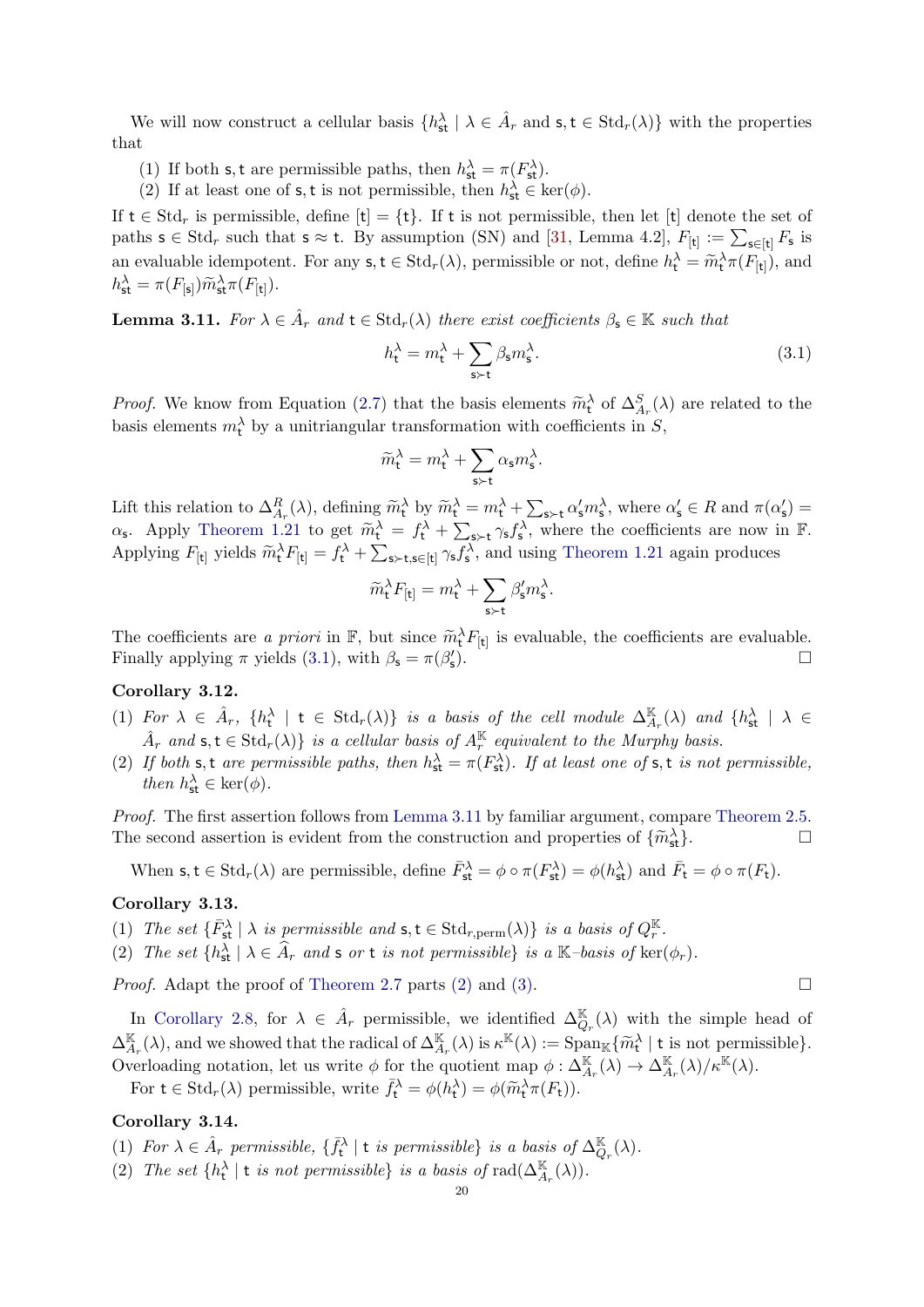*Proof.* Write  $\Delta$  for  $\Delta_{A_r}^{\mathbb{K}}(\lambda)$ . For t not permissible, we have  $h_t^{\lambda} = \widetilde{m}_t^{\lambda} \pi(F_{[t]}) \in rad(\Delta)$  because  $\widetilde{m}_t^{\lambda} \in rad(\Delta)$  by [Corollary 2.8,](#page-14-5) and  $rad(\Delta)$  is a submodule. The two conclusions follow by a dimension argument as in the proof of [Theorem 2.7](#page-14-0) parts [\(2\)](#page-14-3) and [\(3\).](#page-14-2)  $\Box$ 

The following result says that the seminormal representations of the quotient algebras  $Q_r^{\mathbb{K}}$ are obtained as truncations of the seminormal representations of the diagram algebras  $A_r^{\mathbb{F}}$ . The application of this result to the Brauer algebras and their quotients acting on orthogonal or symplectic tensor space recovers a well-known phenomenon, which is implicit in [\[35,](#page-36-11) [28,](#page-36-12) [36\]](#page-36-13), and explicit in  $[6,$  Theorem 5.4.3.]. See also  $[10]$ .

#### Theorem 3.15.

(1) The family of idempotents  $\bar{F}_t = \phi \circ \pi(F_t)$ , where  $r \geq 1$  and  $t \in \text{Std}_r$  is permissible, is the family of Gelfand-Zeitlin idempotents for the tower  $Q_r^{\mathbb{K}}.$ 

In the following statements, let  $\lambda$  and  $\mu$  be permissible points in  $\hat{A}_r$  for some r, and let  $s, t \in$  $\mathrm{Std}_{r, \mathrm{perm}}(\lambda)$ , and  $u, v \in \mathrm{Std}_{r, \mathrm{perm}}(\mu)$ .

- $(2) \ \ \bar{f}_{\mathsf{t}}^{\lambda} \bar{F}_{\mathsf{u}\mathsf{v}}^{\mu} = \delta_{\lambda,\mu} \delta_{\mathsf{t},\mathsf{u}} \pi(\langle f_{\mathsf{t}}^{\lambda}, f_{\mathsf{t}}^{\lambda} \rangle) \bar{f}_{\mathsf{v}}^{\lambda}, \quad and \quad \bar{F}_{\mathsf{st}}^{\lambda} \bar{F}_{\mathsf{u}\mathsf{v}}^{\mu} = \delta_{\lambda,\mu} \delta_{\mathsf{t},\mathsf{u}} \pi(\langle f_{\mathsf{t}}^{\lambda}, f_{\mathsf{t}}^{\lambda} \rangle) \bar{F}_{\mathsf{sv}}^{\lambda}.$
- (3)  $\pi(\langle f_t^{\lambda}, f_s^{\lambda} \rangle) \neq 0$  if and only if  $t = s$ .
- (4)  $\pi(\langle f_{\mathsf{t}}^{\lambda}, f_{\mathsf{t}}^{\lambda} \rangle)^{-1} \bar{F}_{\mathsf{t} \mathsf{t}}^{\lambda} = \bar{F}_{\mathsf{t}}$
- (5) The set of elements  $\bar{E}_{\text{st}}^{\lambda} = \pi(\langle f_{\text{s}}^{\lambda}, f_{\text{s}}^{\lambda} \rangle)^{-1} \bar{F}_{\text{st}}^{\lambda}$  for  $\lambda \in \hat{A}_{r}$  and  $\mathsf{s}, \mathsf{t} \in \text{Std}_{r, \text{perm}}(\lambda)$  is a complete family of matrix units with  $\tilde{E}_{\text{st}}^{\lambda} \tilde{E}_{\text{uv}}^{\mu} = \delta_{\lambda,\mu} \delta_{\text{t,u}} \tilde{E}_{\text{sv}}^{\lambda}$ , and  $\tilde{E}_{\text{ss}}^{\lambda} = \tilde{F}_{\text{s}}$ .
- (6) Suppose that  $a \in A_r^R$  has matrix coefficients  $a(s,t)$  with respect to the seminormal basis  $\{f_{\mathsf{t}}^{\lambda}\}\text{ of }\Delta_{A_r}^{\mathbb{F}}(\lambda),$

$$
f_{\mathsf{t}}^{\lambda} a = \sum_{\mathsf{s} \in \text{Std}_{r}(\lambda)} a(\mathsf{s}, \mathsf{t}) f_{\mathsf{s}}^{\lambda}.
$$

Then for  $t \in \text{Std}_r(\lambda)$  permissible, we have

$$
\bar{f}_{t}^{\lambda} \phi \circ \pi(a) = \sum_{\mathbf{s} \in \text{Std}_{r, \text{perm}}(\lambda)} \pi(a(\mathbf{s}, t)) \bar{f}_{\mathbf{s}}^{\lambda}.
$$
\n(3.2)

Proof. We remark that if t is permissible, then statement [\(2\)](#page-20-1) follows from the definitions and the corresponding properties of the elements  $f_t^{\lambda}$  in  $\Delta_{A_r}^{\mathbb{F}}(\lambda)$  and  $F_{uv}^{\mu}$  in  $A_r^{\mathbb{F}}$ , see [\[4,](#page-35-11) Lemma 3.8]. (This follows because  $[t] = \{t\}$  by definition, when t is permissible.) We already know from [\[4,](#page-35-11) Lemma 3.8 that  $\langle f_t^{\lambda}, f_s^{\lambda} \rangle = 0$  if  $s \neq t$  and also that for all  $t, F_t^{\lambda} = \langle f_t^{\lambda}, f_t^{\lambda} \rangle F_t$ . It follows that  $\bar{F}_{tt}^{\lambda} = \pi(\langle f_t^{\lambda}, f_t^{\lambda} \rangle) \bar{F}_t$ . If for some t,  $\pi(\langle f_t^{\lambda}, f_t^{\lambda} \rangle) = 0$ , then  $\bar{F}_{tt}^{\lambda} = 0$ , contradicting [Corollary 3.13.](#page-19-2) This proves points [\(3\)](#page-20-2) and [\(4\)](#page-20-3) and point [\(5\)](#page-20-4) also follows from the previous statements.

For  $t \in \text{Std}_{r, \text{perm}}(\lambda)$  and  $v \in \text{Std}_{r, \text{perm}}(\mu)$ , we have  $\bar{f}_{\mathbf{v}}^{\mu} \bar{F}_{\mathbf{t}} = \delta_{\lambda, \mu} \delta_{\mathbf{v}, \mathbf{t}} \bar{f}_{\mathbf{v}}^{\mu}$ , and it follows that  $\sum_{t \in \text{Std}_{r, \text{perm}}(\lambda)} \bar{F}_{\mathbf{t}}$  is the minimal central idempotent in  $\Delta_{Q_r}^{\mathbb{K}}(\lambda)$ . Let  $s \leq r$ ,  $s \in \text{Std}_{s, \text{perm}}$ ,  $t \in \text{Std}_{r, \text{perm}}$ . We have  $F_s F_t = \delta_{s, t_{[0, s]}} F_t$ , in  $A_r^{\mathbb{F}}$  from the definition of the Gelfand-Zeitlin idempotents. But then the corresponding property  $\bar{F}_s \bar{F}_t$  =  $\delta_{s,t_{[0,s]}}\bar{F}_{t}$  holds in  $Q_{r}^{\mathbb{K}}$ . By [\[18,](#page-35-13) Lemma 3.10], these properties characterize the family of Gelfand-Zeitlin idempotents, so point [\(1\)](#page-20-5) holds.

For point [\(6\),](#page-20-6) suppose that  $a \in A_r^R$  and that a has matrix coefficients  $a(s, t)$  with respect to the seminormal basis  $\{f_t^{\lambda}\}\$  of  $\Delta_{A_r}^{\mathbb{F}}(\lambda)$ . Then when t and s are both permissible elements of  $\text{Std}_r(\lambda)$ , we have  $m_t^{\lambda} F_t a F_s = a(s, t) m_s^{\lambda} F_s$ . As this equality involves evaluable elements, we can apply  $\phi \circ \pi$  to get  $\bar{f}_{\mathbf{t}}^{\lambda} \phi \circ \pi(a)\bar{F}_{\mathbf{s}} = \pi(a(\mathbf{s}, \mathbf{t}))\bar{f}_{\mathbf{s}}^{\lambda}$ . Now sum over s and use that  $\sum_{\mathbf{s} \in \text{Std}_{r, \text{perm}}(\lambda)} \bar{F}_{\mathbf{s}}$ acts as the identity on the cell module  $\Delta_{Q_r}^{\mathbb{K}}(\lambda)$ . This yields [\(3.2\)](#page-20-7).

#### 4. The Murphy and dual Murphy bases of the symmetric groups

A partition  $\lambda$  of r, denoted  $\lambda \vdash r$ , is defined to be a weakly decreasing sequence  $\lambda =$  $(\lambda_1, \lambda_2, \ldots, \lambda_\ell)$  of non-negative integers such that the sum  $|\lambda| = \lambda_1 + \lambda_2 + \cdots + \lambda_\ell$  equals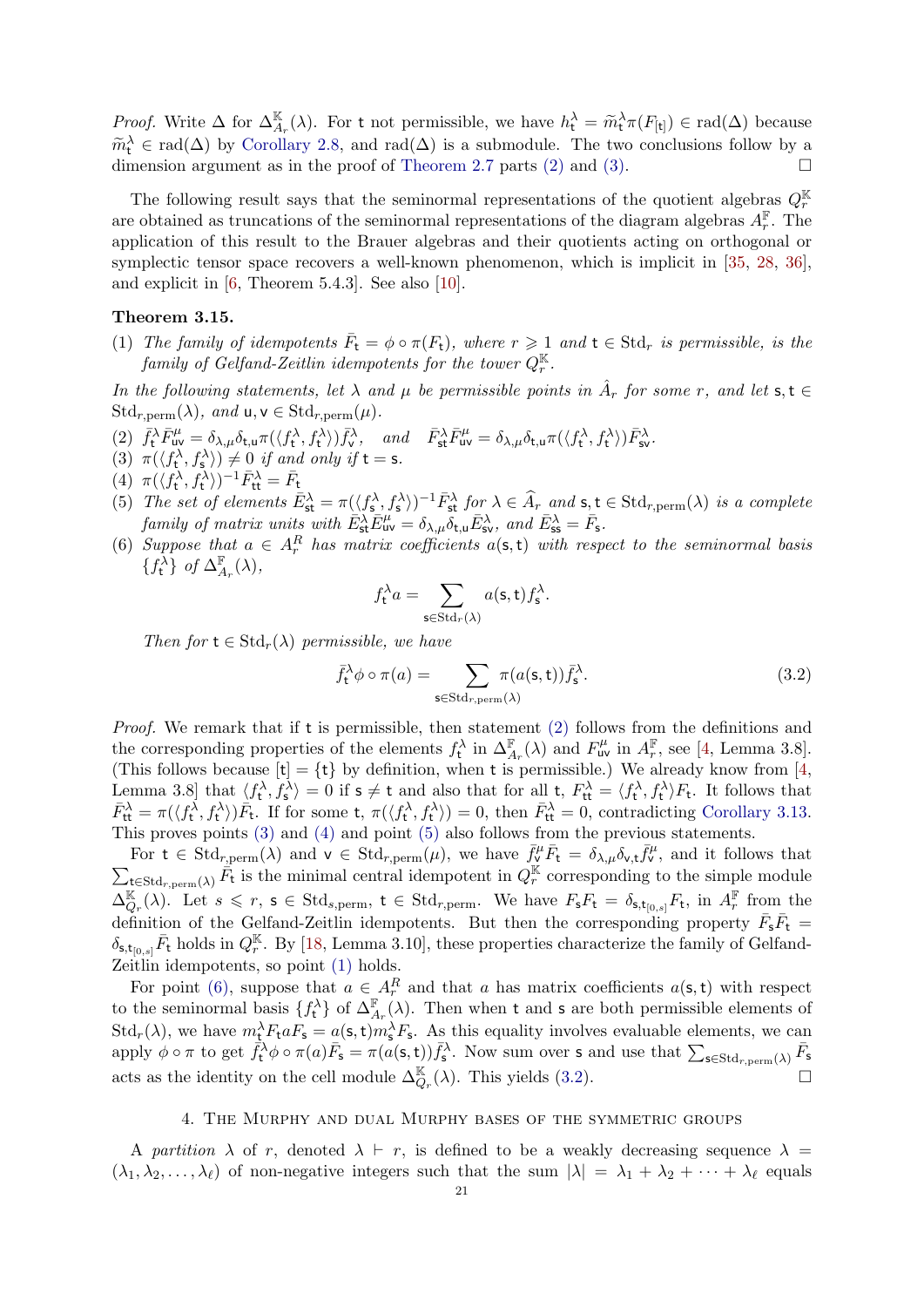r. Let  $\hat{\mathfrak{S}}_r$  denote the set of all partitions of r. With a partition,  $\lambda$ , is associated its Young diagram, which is the set of nodes

$$
[\lambda] = \left\{ (i,j) \in \mathbb{Z}_{>0}^2 \mid j \leq \lambda_i \right\}.
$$

We identify partitions with their Young diagrams. There is a unique partition of size zero, which we denote  $\varnothing$ . We let  $\lambda'$  denote the *conjugate partition* obtained by flipping the Young diagram  $[\lambda]$  through the diagonal. Let  $\lambda, \mu \in \widehat{\mathfrak{S}}_r$ , we say that  $\lambda$  dominates  $\mu$  and write  $\lambda \geq \mu$ if, for all  $1 \leq k \leq r$ , we have

$$
\sum_{i=1}^{k} \lambda_i \geqslant \sum_{i=1}^{k} \mu_i.
$$

Define column dominance order, denoted by  $\varphi_{\text{col}}$ , by  $\lambda \varphi_{\text{col}} \mu$  if and only if  $\lambda' \varphi \mu'$ . It is known that column dominance order is actually the opposite order to dominance order.

Young's graph or lattice,  $\hat{\mathfrak{S}}_n$ , is the branching diagram with vertices  $\hat{\mathfrak{S}}_r$  on level r and a directed edge  $\lambda \to \mu$  if  $\mu$  is obtained from  $\lambda$  by adding one box. We define a standard tableau of shape  $\lambda$  to be a directed path on  $\hat{\mathfrak{S}}$  from  $\varnothing$  to  $\lambda$ . (Such paths are easily identified with the usual picture of standard tableaux as fillings of the Young diagram of  $\lambda$  with the numbers 1 through r, so that the entries are increasing in rows and columns.) For  $\lambda \vdash r$ , denote the set of standard tableaux of shape  $\lambda$  by  $\text{Std}_r(\lambda)$ . If  $s \in \text{Std}_r(\lambda)$  is the path

$$
\varnothing = \mathsf{s}(0) \to \mathsf{s}(1) \to \mathsf{s}(2) \to \cdots \to \mathsf{s}(r) = \lambda,
$$

<span id="page-22-0"></span>then the conjugate standard tableaux  $\mathsf{s}' \in \text{Std}_r(\lambda')$  is the path

$$
\varnothing = \mathsf{s}(0) \to \mathsf{s}(1)' \to \mathsf{s}(2)' \to \cdots \to \mathsf{s}(r)' = \lambda'.
$$

For any ring R, and for all  $r \geq 0$ , the group algebra  $R\mathfrak{S}_r$  has an algebra involution determined by  $w^* = w^{-1}$  and an automorphism # determined by  $w^{\#} = \text{sign}(w)w$  for  $w \in \mathfrak{S}_r$ . The involution  $\ast$ , the automorphism  $\#$ , and the inclusions  $R\mathfrak{S}_r \hookrightarrow R\mathfrak{S}_{r+1}$  are mutually commuting. Let  $s_1, \ldots, s_{r-1}$  be the usual generators of the symmetric group  $\mathfrak{S}_r$ ,  $s_i = (i, i + 1)$ . If  $1 \leq a \leq i$ , define

$$
s_{a,i} = s_a s_{a+1} \cdots s_{i-1} = (i, i-1, \dots, a)
$$
\n(4.1)

and  $s_{i,a} = s_{a,i}^*$ . Therefore  $s_{a,a} = 1$ , the identity in the symmetric group. We let

$$
x_{\lambda} = \sum_{w \in \mathfrak{S}_{\lambda}} w \qquad y_{\lambda} = \sum_{w \in \mathfrak{S}_{\lambda'}} \text{sign}(w) w \tag{4.2}
$$

where  $\mathfrak{S}_{\lambda} = \mathfrak{S}_{\{1,2,\ldots,\lambda_1\}} \times \mathfrak{S}_{\{\lambda_1+1,\ldots,\lambda_1+\lambda_2\}} \times \ldots$  is the Young subgroup labeled by  $\lambda$  and  $\mathfrak{S}_{\lambda'}$ is the Young subgroup labeled by  $\lambda'$ . Given  $\mu \vdash i-1$  and  $\lambda \vdash i$  with  $\lambda = \mu \cup \{j, \lambda_j\}$ , we set  $a = \sum_{r=1}^{j} \lambda_r$  and let  $b = \sum_{r=1}^{\lambda_j} \lambda'_r$ . We define the branching factors as follows:

$$
d_{\mu \to \lambda} = s_{a,i} \quad u_{\mu \to \lambda} = s_{i,a} \sum_{r=0}^{\mu_j} s_{a,a-r}
$$
 (4.3)

and (conjugating and applying the automorphism  $#$ ) we obtain the dual branching factors

$$
b_{\mu \to \lambda} = (-1)^{b-i} s_{b,i} \quad v_{\mu \to \lambda} = s_{i,b} \sum_{r=0}^{j} (-1)^{r+b-i} s_{b,b-r}.
$$
 (4.4)

For  $\lambda \in \hat{\mathfrak{S}}_r$  and  $t \in \text{Std}_r(\lambda)$  let  $d_t$  be the ordered product of the d–branching factors along t and let  $b_t$  be the ordered product of b-branching factors along t, i.e.  $b_t = (d_{t'})^{\#}$ . Given s,  $t \in \text{Std}(\lambda)$  we let

<span id="page-22-1"></span>
$$
x_{\mathsf{st}} = d_{\mathsf{s}}^* x_{\lambda} d_{\mathsf{t}} \qquad y_{\mathsf{st}} = b_{\mathsf{s}}^* y_{\lambda} b_{\mathsf{t}}.
$$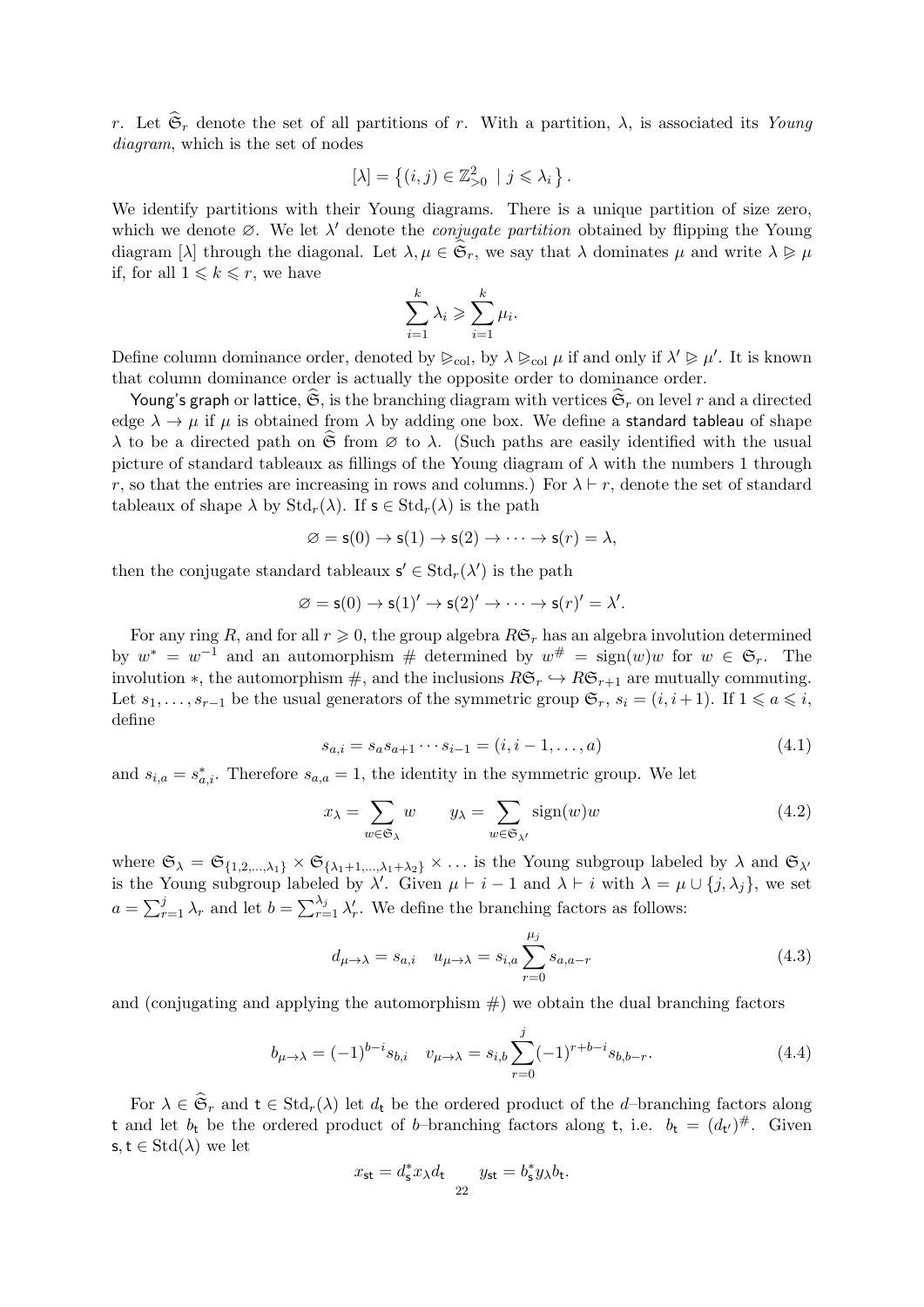**Theorem 4.1** ([\[11,](#page-35-4) [34\]](#page-36-1)). The algebra  $R\mathfrak{S}_r$  has cellular bases

$$
\mathcal{X} = \{x_{st} \mid s, t \in \text{Std}_r(\lambda) \text{ for } \lambda \in \mathfrak{S}_r\} \qquad \mathcal{Y} = \{y_{st} \mid s, t \in \text{Std}_r(\lambda) \text{ for } \lambda \in \mathfrak{S}_r\}
$$

with the involution  $*$  and the posets  $(\widehat{\mathfrak{S}}_r, \geqslant)$  and  $(\widehat{\mathfrak{S}}_r, \geqslant_{\text{col}})$  respectively. These bases are the Murphy and dual-Murphy bases defined in [\[34\]](#page-36-1).

*Proof.* It is shown in [\[11,](#page-35-4) Corollary 4.8] that  $\mathcal X$  coincides with the Murphy cellular basis defined in [\[34,](#page-36-1) Theorem 4.17]. Since  $y_{st} = (x_{s't})^{\#}$ , it follows that  $\mathcal Y$  is also a cellular basis; the basis  $\mathcal Y$ appears in [\[34\]](#page-36-1) in a subsidiary role.

It is shown in [\[11,](#page-35-4) Section 4 and Appendix A], following [\[34,](#page-36-1) [26,](#page-36-14) [25,](#page-36-15) [8,](#page-35-18) [32\]](#page-36-16), that the sequence of symmetric group algebras  $(\mathbb{Z}G_r)_{r\geq 0}$ , endowed with the Murphy cellular bases, satisfies axioms  $(D1)$ – $(D6)$  of [Section 1.2.](#page-5-0) In fact, the sequence is induction coherent, and the u–branching coefficients are those derived from cell filtrations of induced cell modules. The cell generators are the elements  $x_{\lambda}$ . The branching diagram associated to the sequence is Young's lattice  $\mathfrak{S}$ . The d– and u–branching factors satisfy the compatibility relations  $(1.6)$ , by [\[11,](#page-35-4) Appendix A]. The corresponding results for the dual-Murphy basis follow by conjugating and applying the automorphism  $\#$ .

#### <span id="page-23-2"></span>5. The Murphy and dual Murphy bases of the Brauer algebra

In this section we recall the definition of the Brauer algebra and the construction of its Murphy and dual Murphy bases. In subsequent sections, we will require the Murphy basis for examining Brauer algebras acting on symplectic tensor space, whereas we require the dual Murphy basis for examining Brauer algebras acting on orthogonal tensor space.

An r–strand Brauer diagram is a figure consisting of r points on the top edge, and another r on the bottom edge of a rectangle R together with r curves in R connecting the 2r points in pairs, with two such diagrams being identified if they induce the same matching of the  $2r$ points. We call the distinguished points vertices and the curves strands. A strand is vertical if it connects a top vertex with a bottom vertex and horizontal otherwise. We label the top vertices by 1, ..., r and the bottom vertices by  $\overline{1}, \ldots, \overline{r}$  from left to right.

<span id="page-23-3"></span>Let S be an integral domain with a distinguished element  $\delta \in S$ . As an S-module, the r–strand Brauer algebra  $B_r(S; \delta)$  is the free S–module with basis the set of r–strand Brauer diagrams. The product ab of two Brauer diagrams is defined as follows: stack a over b to obtain a figure  $a * b$  consisting of a Brauer diagram c together with some number j of closed loops. Then ab is defined to be  $\delta^j c$ . The product on  $B_r(S; \delta)$  is the bilinear extension of the product of diagrams.

The Brauer algebra  $B_r(S; \delta)$  has an S–linear involution  $*$  defined on diagrams by reflection in a horizontal line. The r–strand algebra embeds in the  $r + 1$ –strand algebra by the map defined on diagrams by adding an additional top vertex  $r + 1$  and an additional bottom vertex  $r + 1$ on the right, and connecting the new pair of vertices by a vertical strand.

The r–strand Brauer algebra is generated as a unital algebra by the following Brauer diagrams:

<span id="page-23-1"></span><span id="page-23-0"></span>
$$
s_i = \left[ \begin{array}{c} \cdots \\ \vdots \\ \vdots \\ \vdots \\ \vdots \end{array} \right] \left[ \begin{array}{c} \cdots \\ \vdots \\ \vdots \\ \vdots \end{array} \right] \quad \text{and} \quad e_i = \left[ \begin{array}{c} \cdots \\ \vdots \\ \vdots \\ \vdots \\ \vdots \end{array} \right] \left[ \begin{array}{c} \cdots \\ \vdots \\ \vdots \\ \vdots \end{array} \right] \quad (5.1)
$$

<span id="page-23-4"></span>We have  $e_i^2 = \delta e_i$ ,  $e_i^* = e_i$  and  $s_i^* = s_i$ . An r-strand Brauer diagram with only vertical strands can be identified with a permutation in  $\mathfrak{S}_r$ , and the product of such diagrams agrees with composition of permutations. The linear span of the permutation diagrams is thus a subalgebra of  $B_r(S; \delta)$  isomorphic to  $S\mathfrak{S}_r$ . This subalgebra is generated by the diagrams  $s_i$  in [\(5.1\)](#page-22-1).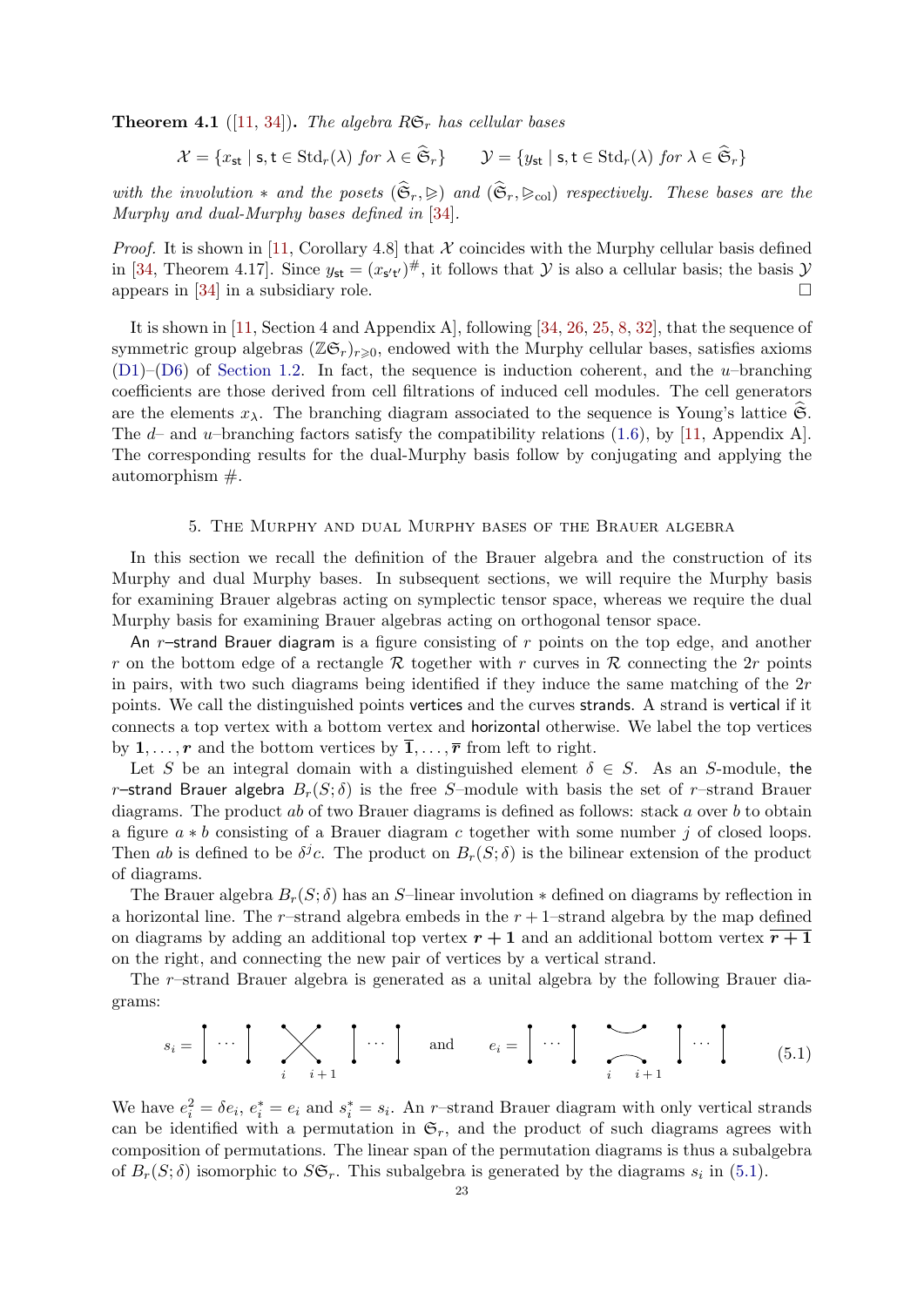The linear span of r–strand Brauer diagrams with at least one horizontal strand is an ideal  $J_r$ of  $B_r(S; \delta)$ , and  $J_r$  is generated as an ideal by any of the elements  $e_i$ . The quotient  $B_r(S; \delta)/J_r$ is also isomorphic to the symmetric group algebra, as algebras with involution.

The rank of a Brauer diagram is the number of its vertical strands; the corank is  $1/2$  the number of horizontal strands.

<span id="page-24-3"></span>Denote the generic ground ring  $\mathbb{Z}[\delta]$  for the Brauer algebras by R, and let  $R' = \mathbb{Z}[\delta, \delta^{-1}]$ . It was shown in [\[11,](#page-35-4) Section 6.3] that the pair of towers of algebras  $(B_r(R';\boldsymbol{\delta}))_{r\geqslant0}$  and  $(R'\mathfrak{S}_r)_{r\geqslant0}$ satisfy  $(J1)$ – $(J8)$  of [Section 1.4,](#page-9-0) where  $R' \mathfrak{S}_r$  is endowed with the Murphy cellular basis. But the same is true if  $R' \mathfrak{S}_r$  is endowed instead with the dual Murphy cellular basis. Following through the work outlined in [Section 1.4,](#page-9-0) based on the Murphy basis or the dual Murphy basis of the symmetric group algebras, one obtains two different cellular bases on the Brauer algebras  $B_r(R; \delta)$  over the generic ground ring R, which we also call the Murphy and dual Murphy cellular bases. The tower of Brauer algebras over  $R$ , with either cellular structure, is restriction–coherent, with branching diagram  $B$  obtained by reflections from Young's lattice. Explicitly, the branching rule is as follows: if  $(\lambda, l) \in \widehat{B}_r$  and  $(\mu, m) \in \widehat{B}_{r+1}$ , then  $(\lambda, l) \to (\mu, m)$ if and only if the Young diagram  $\mu$  is obtained from the Young diagram  $\lambda$  by either adding or removing one box. The partial order  $\geq$  on  $\widehat{B}_r$  for the Murphy cell datum is:  $(\lambda, l) \geq (\mu, m)$  if  $l > m$  or if  $l = m$  and  $\lambda \geq \mu$  The partial order  $\geq_{\text{col}}$  on  $B_r$  for the dual Murphy cell datum is analogous, but with dominance order replaced with column dominance order.

<span id="page-24-0"></span>The branching factors and cell generators in the Brauer algebras, computed using [Theo](#page-10-1)[rem 1.24](#page-10-1) and [Lemma 1.25,](#page-10-2) involve liftings of elements of the symmetric group algebras to the Brauer algebras; for any element  $x \in R\mathfrak{S}_r$ , we lift x to the "same" element in the span of permutation diagrams in  $B_r(r; \delta)$ . Thus, for  $(\lambda, l) \in \hat{B}_r$ , define

$$
x_{(\lambda,l)} = x_{\lambda} e_{r-1}^{(l)} \quad \text{and} \quad y_{(\lambda,l)} = y_{\lambda} e_{r-1}^{(l)}.
$$
 (5.2)

<span id="page-24-1"></span>These are the cell generators for the Murphy and dual Murphy cellular structures on  $B_r(R;\delta)$ . The branching factors  $d_{(\lambda,l)\to(\mu,m)}$  and  $u_{(\lambda,l)\to(\mu,m)}$  for the Murphy basis are obtained using the formulas of [Theorem 1.24](#page-10-1) from the  $d$ - and  $u$ -branching factors of the symmetric group algebras; and similarly the  $b_{(\lambda,l)\to(\mu,m)}$  and  $v_{(\lambda,l)\to(\mu,m)}$  branching factors for the dual Murphy basis are obtained from the  $b-$  and  $v$ -branching factors of the symmetric group algebras. These satisfy the compatibility relations

$$
x_{(\mu,m)}d_{(\lambda,l)\to(\mu,m)}=u^*_{(\lambda,l)\to(\mu,m)}x_{(\lambda,l)}\qquad y_{(\mu,m)}b_{(\lambda,l)\to(\mu,m)}=v^*_{(\lambda,l)\to(\mu,m)}y_{(\lambda,l)}.\tag{5.3}
$$

The compatibility relation is established in [\[11,](#page-35-4) Appendix A] for the Murphy basis, and the argument holds just as well for the dual Murphy basis. For  $(\lambda, l) \in B_r$  and  $t \in \text{Std}_r(\lambda, l)$  let  $d_t$ be the ordered product of the d–branching factors along t, and  $b_t$  the ordered product of the b–branching factors along t. For  $(\lambda, l) \in \widehat{B}_r$  and  $s, t \in \text{Std}_k(\lambda, l)$ , define

$$
x_{\text{st}}^{(\lambda,l)} = d_{\text{s}}^* x_{(\lambda,l)} d_{\text{t}} \qquad y_{\text{st}}^{(\lambda,l)} = b_{\text{s}}^* y_{(\lambda,l)} b_{\text{t}}.
$$

We have that

$$
\{x_{\text{st}}^{(\lambda,l)} \mid (\lambda,l) \in \widehat{B}_r \text{ and } \mathsf{s}, \mathsf{t} \in \text{Std}_k(\lambda,l)\}\
$$
 (5.4)

$$
\{y_{\text{st}}^{(\lambda,l)} \mid (\lambda,l) \in \widehat{B}_r \text{ and } \mathsf{s}, \mathsf{t} \in \text{Std}_k(\lambda,l)\}\
$$
 (5.5)

<span id="page-24-2"></span>are the Murphy and dual Murphy cellular bases of  $B_r(R; \delta)$ .

**Theorem 5.1.** The sequence of Brauer algebras  $(B_r(R; \delta))_{r \geq 0}$  over the generic ground ring R =  $\mathbb{Z}[\delta]$  with either the Murphy cellular bases [\(5.4\)](#page-23-0) or the dual Murphy cellular bases [\(5.5\)](#page-23-1), satisfies  $(D1)$ – $(D6)$  of [Section 1.2.](#page-5-0) The data entering into the definition of the Murphy bases and dual Murphy bases are explicitly determined using equation [\(5.2\)](#page-23-2) and the formulas of [Theorem 1.24.](#page-10-1)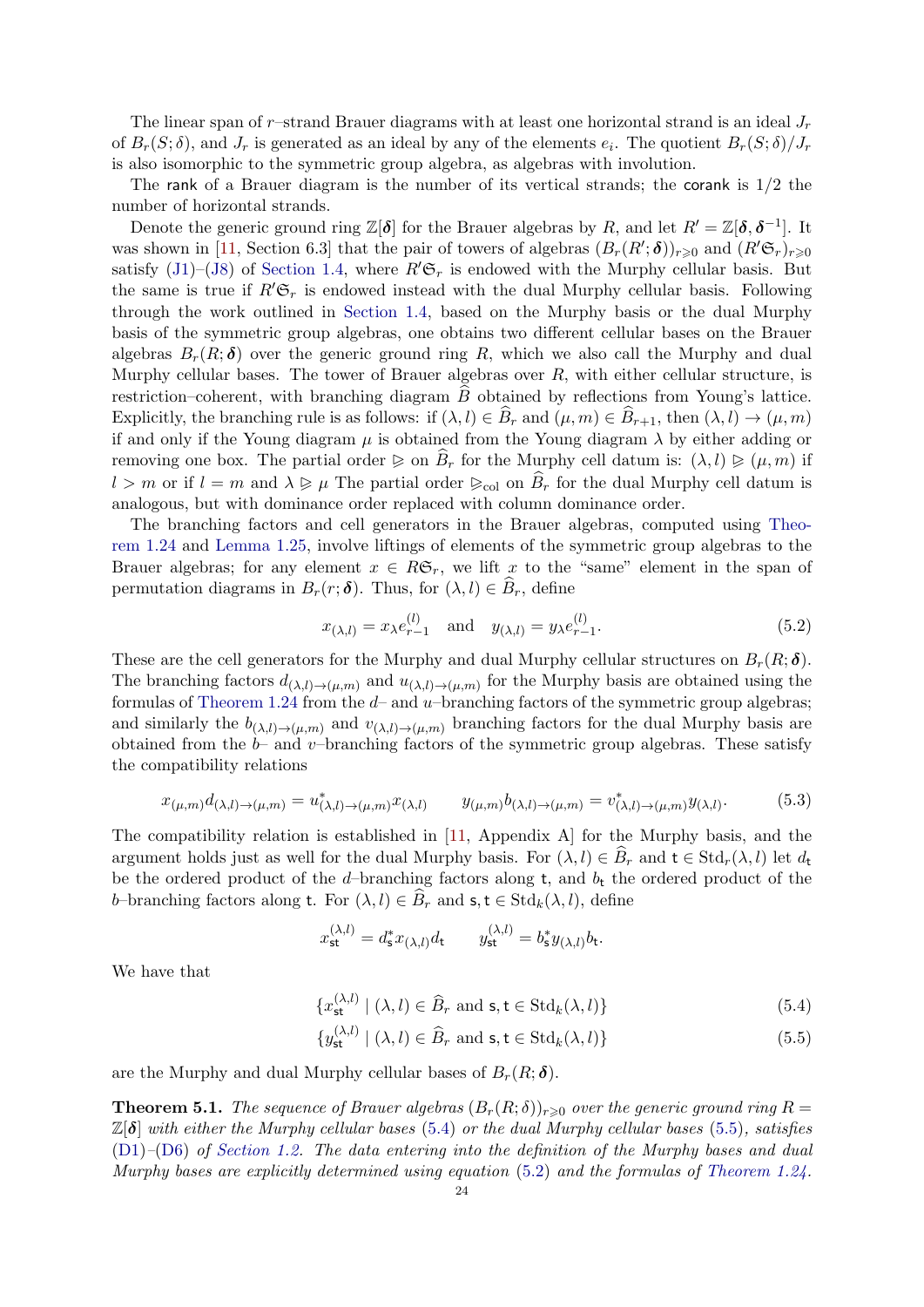*Proof.* For both the Murphy and dual Murphy bases, conditions  $(D1)$ ,  $(D2)$ ,  $(D4)$ , and  $(D5)$ follow from the general framework of [\[11\]](#page-35-4), as outlined in [Section 1.4.](#page-9-0) Condition [\(D3\)](#page-6-4) follows from  $(5.2)$  and condition  $(D6)$  from  $(5.3)$ .

We will require the following lemma in [Sections 7](#page-25-0) and [8.](#page-30-1)

**Lemma 5.2.** If D is an r–strand Brauer diagram of corank  $\geq m+1$ , then for all  $\mu \vdash r-2m$ , D is an element of the ideal  $B_r(R;\boldsymbol{\delta})^{\triangleright(\mu,m)}$  defined using the Murphy basis. Likewise, D is an element of the ideal  $B_r(R;\boldsymbol{\delta})^{\triangleright_{\text{col}}(\mu,m)}$  defined using the dual Murphy basis.

Proof. It follows from the computation of the transition matrix between the Murphy basis and the diagram basis in [\[11,](#page-35-4) Section 6.2.3] that for all  $(\lambda, l) \in \widehat{B}_r$  and all  $\mathsf{s}, \mathsf{t} \in \text{Std}_r(\lambda, l)$ , the Murphy basis element  $x_{st}^{(\lambda,l)}$  is an integer linear combination of Brauer diagrams with corank l. Thus the transition matrix is block diagonal, and the inverse transition matrix is also block diagonal. Hence if the corank of D is  $l > m$ , then D is a linear combination of Murphy basis elements  $x_{\text{st}}^{(\lambda,l)}$  with  $\lambda \vdash r-2l$  and  $\mathsf{s},\mathsf{t} \in \text{Std}_r(\lambda,l)$ . It follows that  $D \in B_r(R;\boldsymbol{\delta})^{\triangleright(\mu,m)}$  for any  $\mu \vdash r - 2m$ . The same argument holds for the dual Murphy basis.

6. Bilinear forms and the action of the Brauer algebra on tensor space

Let V be a finite dimensional vector space over a field  $\Bbbk$  with a non-degenerate bilinear form denoted [ , ]. For the moment we make no assumption about the symmetry of the bilinear form. The non–degenerate form induces an isomorphism  $\eta: V \to V^*$ , defined by  $\eta(v)(w) = [w, v]$  and hence a linear isomorphism  $A: V \otimes V \to \text{End}(V)$  defined by  $A(v \otimes w)(x) = \eta(v)(x) w = [x, v] w$ . We write  $x \cdot (v \otimes w) = A(v \otimes w)(x) = [x, v] w$ , and also  $(v \otimes w) \cdot x = v[w, x]$ .

For all  $r \geq 1$ , extend the bilinear form to  $V^{\otimes r}$  by  $[x_1 \otimes x_2 \cdots x_r, y_1 \otimes y_2 \cdots y_r] = \prod_i [x_i, y_i].$ Then this is also an non-degenerate bilinear form so induces isomorphisms  $\eta_r: V^{\otimes r} \to (V^*)^{\otimes r}$ and  $A_r: V^{\otimes 2r} \to \text{End}(V^{\otimes r})$ . We will generally just write  $\eta$  and A instead of  $\eta_r$  and  $A_r$ . In the following, let  $G$  denote the group of linear transformations of  $V$  preserving the bilinear form.

<span id="page-25-0"></span>**Lemma 6.1.** Let  $\{v_i\}$  and  $\{v_i^*\}$  be dual bases of V with respect to the bilinear form, i.e. bases such that  $[v_i, v_j^*] = \delta_{i,j}$ , and let  $\omega = \sum_i v_i^* \otimes v_i$ . Then:

- (1) For all  $x \in V$ ,  $x \cdot \omega = \omega \cdot x = x$ . In particular,  $\omega = A^{-1}(\text{id}_V)$  and  $\omega$  is independent of the choice of the dual bases.
- (2) For all  $x, y \in V$ ,  $[x \otimes y, \omega] = [y, x]$ .
- (3)  $\omega$  is *G*-invariant.

*Proof.* For any  $j, v_j \cdot \omega = \sum_i [v_j, v_i^*] v_i = v_j$ . Similarly,  $\omega \cdot v_j^* = v_j^*$ . Hence, for all  $x, x \cdot \omega = \omega \cdot x = x$ . We have  $[x \otimes y, \omega] = \sum_i [x, v_i^*][y, v_i] = [y, x \cdot \omega] = [y, x]$ . For the G-invariance of  $\omega$ , note that for  $g \in G$ ,  $g \cdot \omega = \sum_i g v_i^* \otimes g v_i = \omega$ , because  $\{gv_i\}$  and  $\{gv_i^*\}$  is another pair of dual bases.  $\Box$ 

For the remainder of this section, we assume that the bilinear form [ , ] is either symmetric or skew–symmetric. Note that in both cases the bilinear form induced on  $V \otimes V$  is symmetric. Because the bilinear form on  $V^{\otimes r}$  is non–degenerate,  $\text{End}(V^{\otimes r})$  has a k–linear algebra involution \* defined by  $[T^*(x), y] = [x, T(y)]$ , for  $T \in End(V^{\otimes r})$  and  $x, y \in V^{\otimes r}$ . (The involution property depends on the bilinear form being either symmetric or skew–symmetric.)

<span id="page-25-1"></span>Define  $E, S \in \text{End}(V \otimes V)$  by  $(x \otimes y)E = [x, y] \omega$ , and  $(x \otimes y)S = y \otimes x$ . These will be used to define a right action of Brauer algebras on tensor powers of V .

**Lemma 6.2.** Write  $\epsilon = 1$  if the bilinear form  $\lceil \cdot \rceil$  on V is symmetric and  $\epsilon = -1$  if the bilinear form is skew symmetric.

(1)  $ES = SE = \epsilon E$ (2)  $E^2 = (\epsilon \dim V)E$ . (3)  $E = E^*$  and  $S = S^*$  in  $\text{End}(V \otimes V)$ .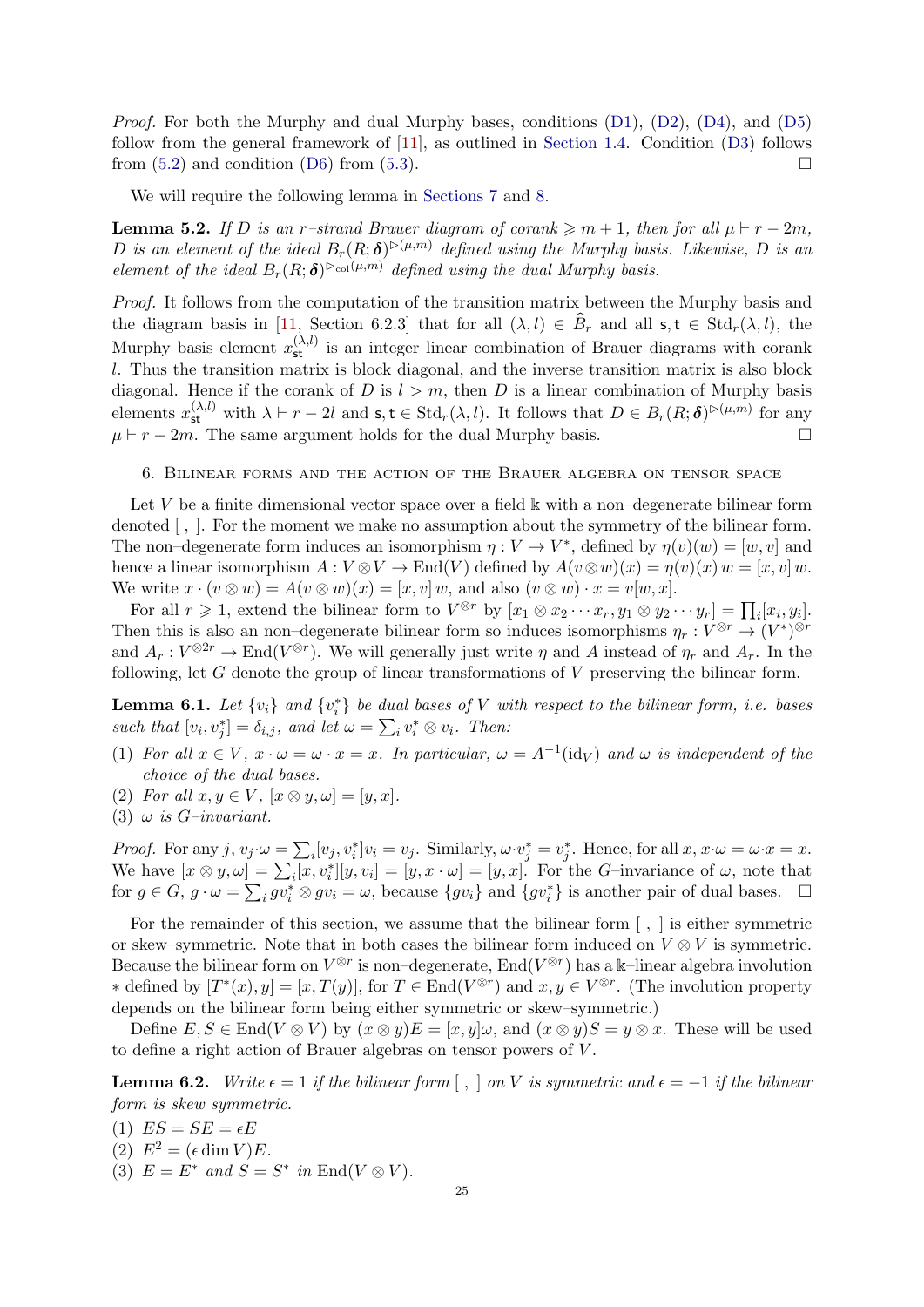(4) E and S commute with the action of G on  $V \otimes V$ .

Proof. These statements follow from straightforward computations. The proof of the last statement, on  $G$ –invariance, uses [Lemma 6.1,](#page-24-1) part (3).

For  $r \geq 1$  and for  $1 \leq i \leq r-1$  define  $E_i$  and  $S_i$  in End $(V^{\otimes r})$  to be E and S acting in the *i*–th and  $i + 1$ –st tensor places.

**Proposition 6.3** (Brauer, [\[5\]](#page-35-19)). Let V be a finite dimensional vector space over  $\mathbb{k}$  with a non– degenerate symmetric or skew–symmetric bilinear form  $\lceil$ ,  $\rceil$ , and let G be the group of linear transformations of V preserving the bilinear form. Then for  $r \geq 1$ ,  $e_i \mapsto E_i$  and  $s_i \mapsto \epsilon S_i$ determines a homomorphism

<span id="page-26-4"></span>
$$
\Phi_r : B_r(\mathbb{k}; \epsilon \dim V) \longrightarrow \text{End}_G(V^{\otimes r}).
$$

<span id="page-26-0"></span>Proof. Brauer works over the complex numbers, but his argument in [\[5,](#page-35-19) page 869] is equally valid over any field. Alternatively, one can use the presentation of the Brauer algebra, see [\[2,](#page-35-20) Proposition 2.7] for example, and verify that the images of the generators  $s_i, e_i$  satisfy the defining relations.

Note that the symmetric group (contained in the Brauer algebra) acts on  $V^{\otimes r}$  by place permutations if the bilinear form  $\lceil , \rceil$  on V is symmetric and by signed place permutations if the bilinear form is skew–symmetric.

We have  $\Phi_{r+1} \circ \iota = \iota \circ \Phi_r$ , where we have used  $\iota$  to denote both the embedding of  $B_r$  into  $B_{r+1}$ and the embedding of  $\text{End}(V^{\otimes r})$  into  $\text{End}(V^{\otimes (r+1)})$ , namely  $\iota : T \mapsto T \otimes id_V$ . In particular, this implies ker( $\Phi_r$ )  $\subseteq$  ker( $\Phi_{r+1}$ ). Because of this, we will sometimes just write  $\Phi$  instead of  $\Phi_r$ .

**Lemma 6.4.** The homomorphism  $\Phi_r$  respects the involutions on  $B_r(\mathbb{k}; \epsilon \dim V)$  and  $\text{End}(V^{\otimes r})$ , *i.e.*  $\Phi_r(a^*) = \Phi_r(a)^*$ . Consequently, the image  $\text{im}(\Phi_r)$  is an algebra with involution, and  $\text{ker}(\Phi_r)$ is a ∗–invariant ideal in  $B_r(\mathbb{k}; \epsilon \dim V)$ .

*Proof.* Follows from [Lemma 6.2,](#page-24-2) part (3).

#### 7. The Brauer algebra on symplectic tensor space

Let V be a 2N–dimensional vector space over a field k with a symplectic form  $\langle , \rangle$ , i.e., a non–degenerate, alternating (and thus skew–symmetric) bilinear form. One can show that V has a Darboux basis, i.e. a basis  $\{v_i\}_{1\leq i\leq 2N}$  such that the dual basis  $\{v_i^*\}$  with respect to the symplectic form is  $v_i^* = v_{2N+1-i}$  if  $1 \leq i \leq N$  and  $v_i^* = -v_{2N+1-i}$  if  $N+1 \leq i \leq 2N$ . Hence, one can assume without loss of generality that  $V = \mathbb{k}^{2N}$  with the standard symplectic form

<span id="page-26-3"></span><span id="page-26-2"></span>
$$
\langle x, y \rangle = \sum_{i=1}^{N} (x_i y_{2N+1-i} - y_i x_{2N+1-i}).
$$

For  $r \geq 1$ , let  $\Phi_r : B_r(\mathbb{k}; -2N) \to \text{End}(V^{\otimes r})$  be the homomorphism defined as in [Section 6](#page-24-0) using the symplectic form. When required for clarity, we write  $V_{\mathbb{k}}$  for  $V = \mathbb{k}^{2N}$  and  $\Phi_{r,\mathbb{k}}$  for  $\Phi_r$ . The image  $\text{im}(\Phi_{r,k})$  is known as the (symplectic) Brauer centralizer algebra.

**Theorem 7.1** ([\[7\]](#page-35-21)). Let  $\Lambda : \mathbb{k}$  Sp(V)  $\to$  End(V<sup>\\seqteration</sup>) denote the homomorphism corresponding to the diagonal action of the symplectic group  $\mathsf{Sp}(V)$  on  $V^{\otimes r}$ .

- (1) If k is a quadratically closed infinite field, then  $\text{im}(\Phi_r) = \text{End}_{\text{Sp}(V)}(V^{\otimes r})$  and  $\text{im}(\Lambda) =$  $\text{End}_{B_r(\mathbb{k};-2N)}(V^{\otimes r})$ .
- (2) The dimension of  $\text{im}(\Phi_r)$  is independent of the field and of the characteristic, for infinite fields  $\Bbbk$ .

<span id="page-26-1"></span>*Remark* 7.2. The special case when  $\Bbbk$  is the field of complex numbers is due to Brauer [\[5\]](#page-35-19). The statement of part (1) in [\[7\]](#page-35-21) is more general, allowing general infinite fields at the cost of replacing the symplectic group with the symplectic similitude group.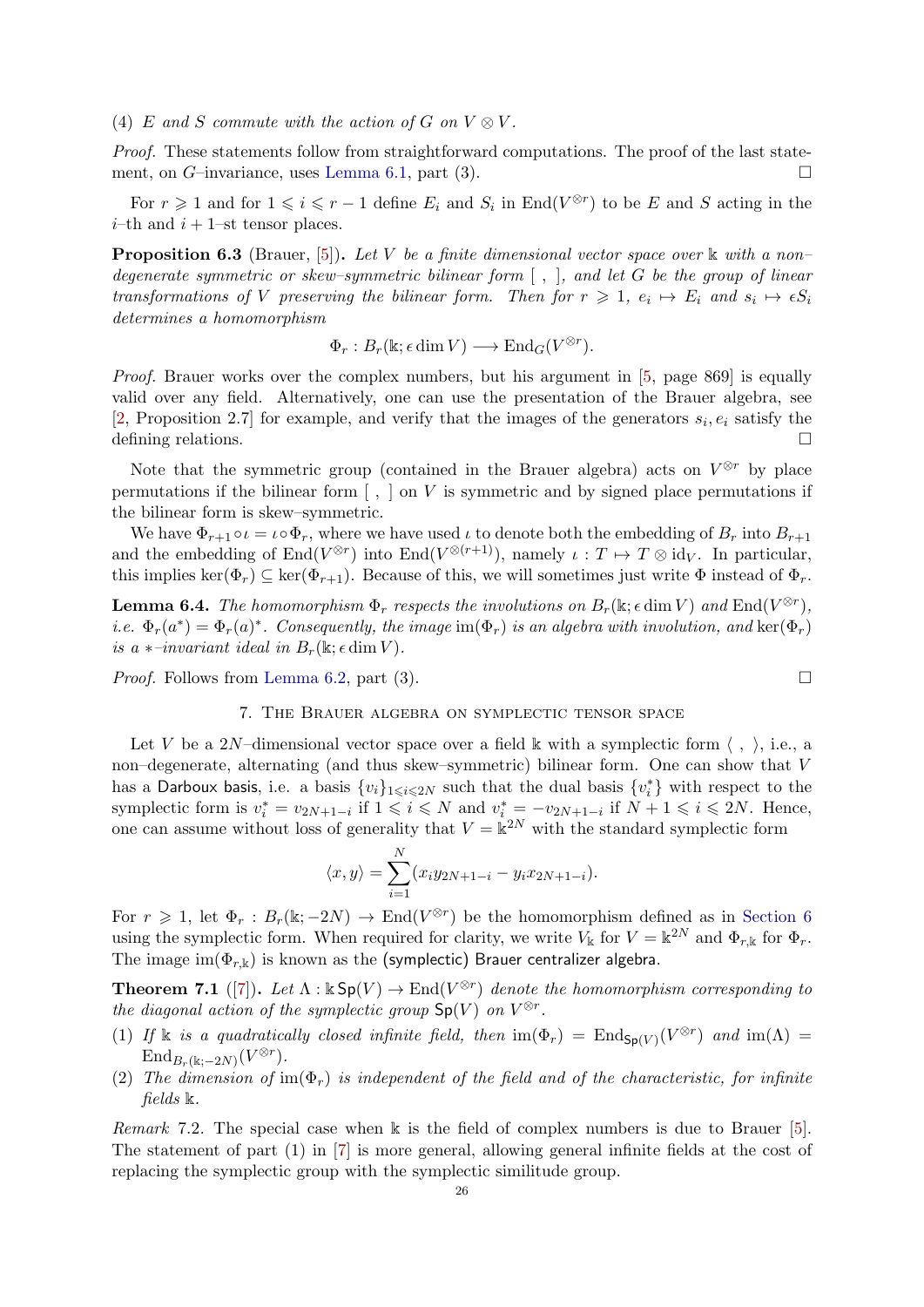Let  $\Phi_{r,\mathbb{Z}}$  denote the restriction of  $\Phi_{r,\mathbb{C}}$  to  $B_r(\mathbb{Z}; -2N)$ ; the image im $(\Phi_{r,\mathbb{Z}})$  is the Z-subalgebra of End( $V_{\mathbb{C}}^{\otimes r}$ ) generated by  $E_i$  and  $S_i$  for  $1 \leq i \leq r-1$ . Let  $V_{\mathbb{Z}}$  be the Z-span of the standard basis  $\{e_i \mid 1 \leq i \leq 2N\}$ . Thus  $V^{\otimes r}_{\mathbb{Z}} \subset V^{\otimes r}_{\mathbb{C}}$  and  $\text{End}_{\mathbb{Z}}(V^{\otimes r}_{\mathbb{Z}}) \subset \text{End}(V^{\otimes r}_{\mathbb{C}})$ . Since  $E_i$  and  $S_i$  leave  $V_Z^{\otimes r}$  invariant, we can also regard  $\text{im}(\Phi_{r,\mathbb{Z}})$  as a Z-subalgebra of  $\text{End}_{\mathbb{Z}}(V_{\mathbb{Z}}^{\otimes r})$ .

For any k,  $B_r(\mathbb{k}; -2N) \cong B_r(\mathbb{Z}; -2N) \otimes_{\mathbb{Z}} \mathbb{k}$  and  $V_{\mathbb{k}} \cong V_{\mathbb{Z}} \otimes_{\mathbb{Z}} \mathbb{k}$ . For  $a \in B_r(\mathbb{Z}; -2N)$  and  $w \in V_{\mathbb{Z}}$ , we have  $\Phi_{r,\mathbb{K}}(a \otimes 1_{\mathbb{K}})(w \otimes 1_{\mathbb{K}}) = \Phi_{r,\mathbb{Z}}(a)(w) \otimes 1_{\mathbb{K}}$ . Therefore, we are in the situation of [Lemma 1.5,](#page-4-1) and there exists a map  $\theta : im(\Phi_{r,\mathbb{Z}}) \to im(\Phi_{r,\mathbb{K}})$  making the diagram commute:

<span id="page-27-1"></span>
$$
B_r(\mathbb{Z}; -2N) \xrightarrow{\Phi_{r,\mathbb{Z}}} \operatorname{im}(\Phi_{r,\mathbb{Z}})
$$
  
\n
$$
\downarrow \otimes 1_k \qquad \qquad \downarrow \theta \qquad . \tag{7.1}
$$
  
\n
$$
B_r(\mathbb{k}; -2N) \xrightarrow{\Phi_{r,\mathbb{k}}} \operatorname{im}(\Phi_{r,\mathbb{k}})
$$

#### 7.1. Murphy basis over the integers.

**Definition 7.3.** Write  $A_r^s(**) = \Phi(B_r(*; -2N))$ , where \*\* stands for  $\mathbb{C}, \mathbb{Q}$ , or  $\mathbb{Z}$ . Thus  $A_r^s(\mathbb{Z})$ is the Z–algebra generated by  $E_i = \Phi(e_i)$  and  $S_i = -\Phi(s_i)$ . (The superscript "s" in this notation stands for "symplectic".)

<span id="page-27-0"></span>Let  $R = \mathbb{Z}[\delta]$ . Endow  $B_r(R; \delta)$  with the Murphy cellular structure described in [Section 5](#page-22-0) with the Murphy type basis

$$
\left\{ x_{\text{st}}^{(\lambda,l)} \; \middle| \; (\lambda,l) \in \widehat{B}_r \text{ and } \text{s}, \text{t} \in \text{Std}_r(\lambda,l) \right\}.
$$

By [Theorem 5.1,](#page-23-4) the tower  $(B_r(R; \delta))_{r \geq 0}$  satisfies the assumptions [\(D1\)](#page-5-2)–[\(D6\)](#page-6-0) of [Section 1.2.](#page-5-0)

We want to show that the maps  $\Phi_{r,\mathbb{Z}} : B_r(\mathbb{Z}; -2N) \to A_r^s(\mathbb{Z})$  satisfy the assumptions [\(Q1\)](#page-11-2)-[\(Q3\)](#page-11-3) of [Section 2.](#page-10-0) It will follow that the integral Brauer centralizer algebras  $A_r^s(\mathbb{Z})$  are cellular over the integers.

First we need the appropriate notion of permissibility for points in  $\widehat{B}_r$  and for paths on  $\widehat{B}_r$ .

**Definition 7.4.** A  $(-2N)$ –permissible partition  $\lambda$  is a partition such that  $\lambda_1 \leq N$ . We say that an element  $(\lambda, l) \in \hat{B}_r$  is  $(-2N)$ -permissible if  $\lambda$  is  $(-2N)$ -permissible. We let  $\hat{B}_{r, \text{perm}}^s \subseteq \hat{B}_r$ denote the subset of  $(-2N)$ –permissible points.

A path  $t \in \text{Std}_r(\lambda, l)$  is  $(-2N)$ –permissible if  $t(k)$  is  $(-2N)$ –permissible for all  $0 \leq k \leq r$ . We let  $\text{Std}_{r, \text{perm}}^s(\lambda, l) \subseteq \text{Std}_r(\lambda, l)$  denote the subset of  $(-2N)$ –permissible paths.

Note that this set of permissible points satisfies condition [\(Q1\)](#page-11-2).

For any ring U and any  $\delta \in U$ , and any natural numbers r, s, there is an injective U–algebra homomorphism  $B_r(U; \delta) \otimes B_s(U; \delta) \to B_{r+s}(U; \delta)$  defined on the basis of Brauer diagrams by placing diagrams side by side. We also write  $x \otimes y$  for the image of  $x \otimes y$  in  $B_{r+s}(U; \delta)$ .

**Definition 7.5.** Define  $\mathfrak{b}_r \in B_r(\mathbb{Z}; -2N)$  to be the sum of all Brauer diagrams on r strands and  $\mathfrak{b}'_r$  to be the sum of all Brauer diagrams on r strands of corank  $\geq 1$ . For  $\lambda = (\lambda_1, \ldots, \lambda_s)$ a partition of  $r$ , write

<span id="page-27-2"></span>
$$
\mathfrak{b}_{\lambda} = \mathfrak{b}_{\lambda_1} \otimes x_{(\lambda_2, \dots, \lambda_s)} \quad \text{and} \quad \mathfrak{b}'_{\lambda} = \mathfrak{b}'_{\lambda_1} \otimes x_{(\lambda_2, \dots, \lambda_s)}.
$$
 (7.2)

For  $(\lambda, l) \in \widehat{B}_r$ , write

$$
\mathfrak{b}_{(\lambda,l)} = \mathfrak{b}_{\lambda} e_{r-1}^{(l)} \quad \text{and} \quad \mathfrak{b}'_{(\lambda,l)} = \mathfrak{b}'_{\lambda} e_{r-1}^{(l)}.
$$
 (7.3)

*Remark* 7.6. Thus, for all  $r \geq 0$  and for all  $(\lambda, l) \in \widehat{B}_r$ ,

$$
x_{(\lambda,l)} = \mathfrak{b}_{(\lambda,l)} - \mathfrak{b}'_{(\lambda,l)}.
$$
\n(7.4)

**Lemma 7.7.** There exists  $\beta'_r \in B_r(\mathbb{Q}; -2N)$  such that  $\mathfrak{b}'_r = x_{(r)}\beta'_r$ .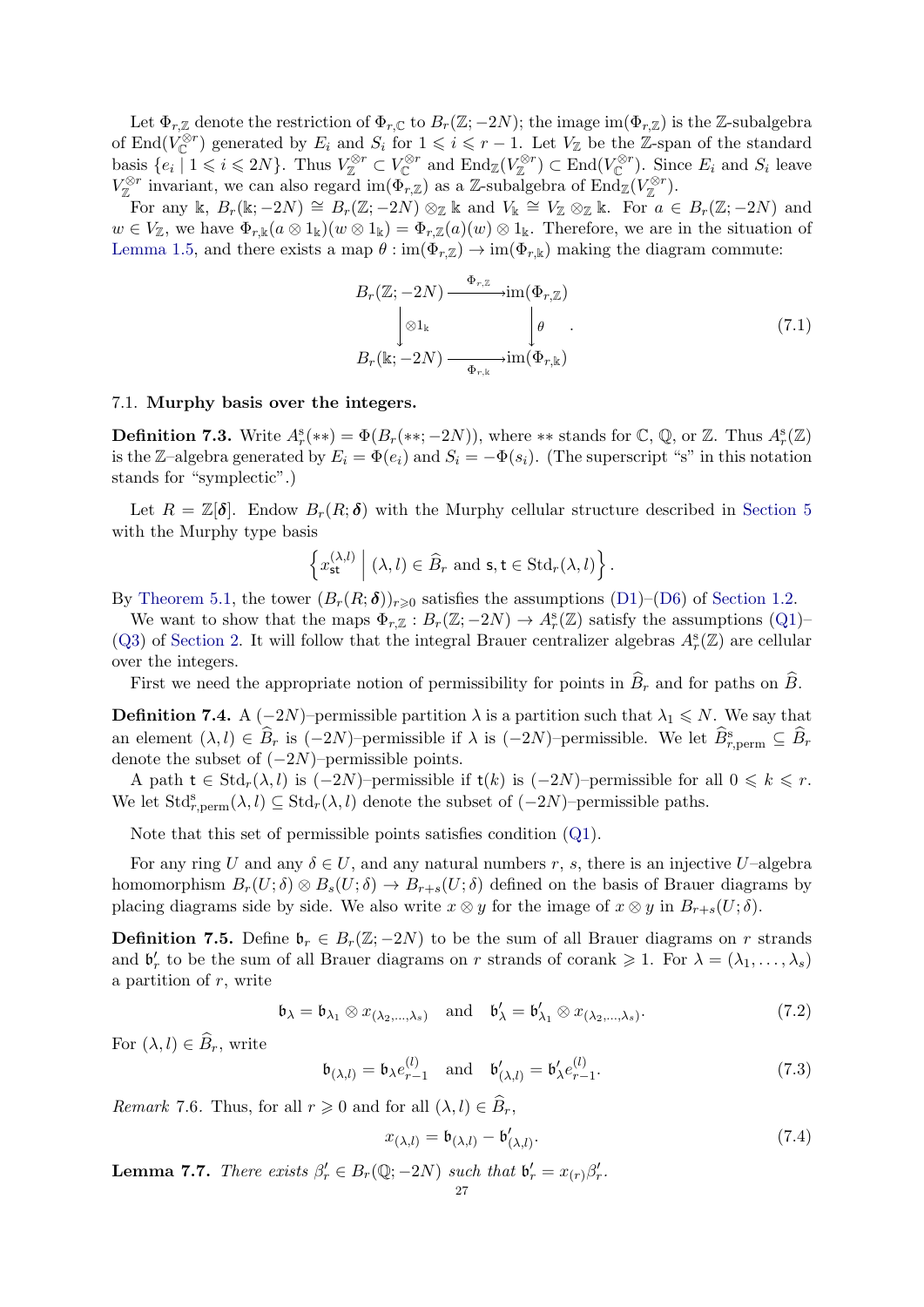<span id="page-28-1"></span>*Proof.*  $\mathfrak{S}_r$  acts on the left on the set of Brauer diagrams on r strands with corank  $\geq 1$ . Choose a representative of each orbit. Then

$$
\mathfrak{b}'_r = x_{(r)}\ \sum_x \frac{1}{|\mathrm{Stab}(x)|}\,x,
$$

where the sum is over orbit representatives x and  $|\text{Stab}(x)|$  is the cardinality of the stabilizer of x in  $\mathfrak{S}_r$ .

It follows that for all  $r \geq 0$  and for all  $(\lambda, l) \in \widehat{B}_r$ ,

$$
\mathfrak{b}'_{(\lambda,l)} = x_{(\lambda,l)} \beta'_{\lambda_1}.
$$
\n<sup>(7.5)</sup>

Fix  $r \geq 1$ . The multilinear functionals on  $V^{2r}$  of the form  $(w_1, \ldots, w_{2r}) \mapsto \prod \langle w_i, w_j \rangle$ , where each  $w_i$  occurs exactly once, are evidently  $Sp(V)$ –invariant. Moreover, there are some obvious relations among such functionals. If we take  $r = N + 1$ , then for any choice of  $(w_1, \ldots, w_{2r})$ , the  $2r$ -by-2r skew-symmetric matrix  $(\langle w_i, w_j \rangle)$  is singular and therefore the Pfaffian of this matrix is zero, which provides such a relation. These elementary observations are preliminary to the first and second fundamental theorems of invariant theory for the symplectic groups, see [\[41,](#page-36-17) Section 6.1]. The following proposition depends on the second of these observations.

**Proposition 7.8.** The element  $\mathfrak{b}_{N+1}$  is in ker( $\Phi$ ). Hence if  $r \ge N+1$  and  $(\lambda, l) \in \widehat{B}_r$  with  $\lambda_1 = N + 1$ , then  $\mathfrak{b}_{(\lambda, l)} \in \text{ker}(\Phi)$ .

Proof. Set  $r = N + 1$ . There exist linear isomorphisms  $A: V^{\otimes 2r} \to \text{End}(V^{\otimes r})$  and  $\eta: V^{\otimes 2r} \to$  $(V^{\otimes 2r})^*$ . The proof consists of showing that  $(\eta \circ A^{-1} \circ \Phi(\mathfrak{b}_{N+1}))(w_1 \otimes \cdots \otimes w_{2r})$  is up to a sign the Pfaffian of the singular matrix  $(\langle w_i, w_j \rangle)$ . Hence  $\mathfrak{b}_{N+1} \in \text{ker}(\Phi)$ . This is explained in [\[12,](#page-35-22) Section 3.3]. We have also provided an exposition in Appendix D in the arXiv version of this paper. Another proof can be found in [\[21,](#page-35-7) Proposition 4.6].

<span id="page-28-3"></span>We can now verify axiom [\(Q2\)](#page-11-5). Let  $t \in \text{Std}_r(\lambda, l)$  be a path which is not  $(-2N)$ -permissible. Let  $k \leq r$  be the first index such that  $t(k) = (\mu, m)$  satisfies  $\mu_1 = N + 1$ . It follows from [Proposition 7.8](#page-27-0) that

$$
\mathfrak{b}_{(\mu,m)} \in \ker(\Phi_r). \tag{7.6}
$$

<span id="page-28-0"></span>By  $(7.5)$  and  $(5.2)$ , we have that

$$
\mathfrak{b}'_{(\mu,m)} = x_{(\mu,m)}\beta'_{\mu_1} = x_{\mu}\beta'_{\mu_1}e^{(m)}_{k-1}
$$

is a linear combination of Brauer diagrams of corank at least  $m + 1$ , and therefore  $\mathfrak{b}'_{(\mu,m)} \in$  $B_r(\mathbb{Z}; -2N)^{\triangleright(\mu, m)}$ , using [Lemma 5.2.](#page-24-3) Hence

$$
\mathfrak{b}'_{(\mu,m)} \in x_{(\mu,m)} B_r(\mathbb{Q}; -2N) \cap B_r(\mathbb{Z}; -2N)^{\triangleright(\mu,m)} \tag{7.7}
$$

<span id="page-28-2"></span>as required. Taken together,  $(7.4)$ – $(7.7)$  show that axiom  $(Q2)$  holds.

Finally, it is shown in [\[38,](#page-36-5) Theorem 3.4, Corollary 3.5] that

$$
\dim_{\mathbb{C}}(A_r^s(\mathbb{C})) = \sum_{(\lambda,l) \in \widehat{B}_{r,\mathrm{perm}}^s} (\sharp \mathrm{Std}_{r,\mathrm{perm}}^s(\lambda, l))^2.
$$

Thus axiom [\(Q3\)](#page-11-3) holds.

Since assumptions  $(Q1)$ – $(Q3)$  of [Section 2](#page-10-0) are satisfied, we can produce a modified Murphy basis of  $B_r(\mathbb{Z}; -2N)$ ,

$$
\left\{ \widetilde{x}_{\text{st}}^{(\lambda,l)} \; \middle| \; (\lambda, l) \in \widehat{B}_r \text{ and } \text{s}, \text{t} \in \text{Std}_k(\lambda, l) \right\},\
$$

following the procedure described before [Theorem 2.5.](#page-13-3) The following theorem gives a cellular basis for Brauer's centralizer algebra acting on symplectic tensor space, valid over the integers. It also gives two descriptions of the kernel of the map  $\Phi_{r,\mathbb{Z}} : B_r(\mathbb{Z}; -2N) \to \text{End}(V^{\otimes r})$ , one by providing a basis of ker( $\Phi_{r,\mathbb{Z}}$ ) over the integers, and the other by describing the kernel as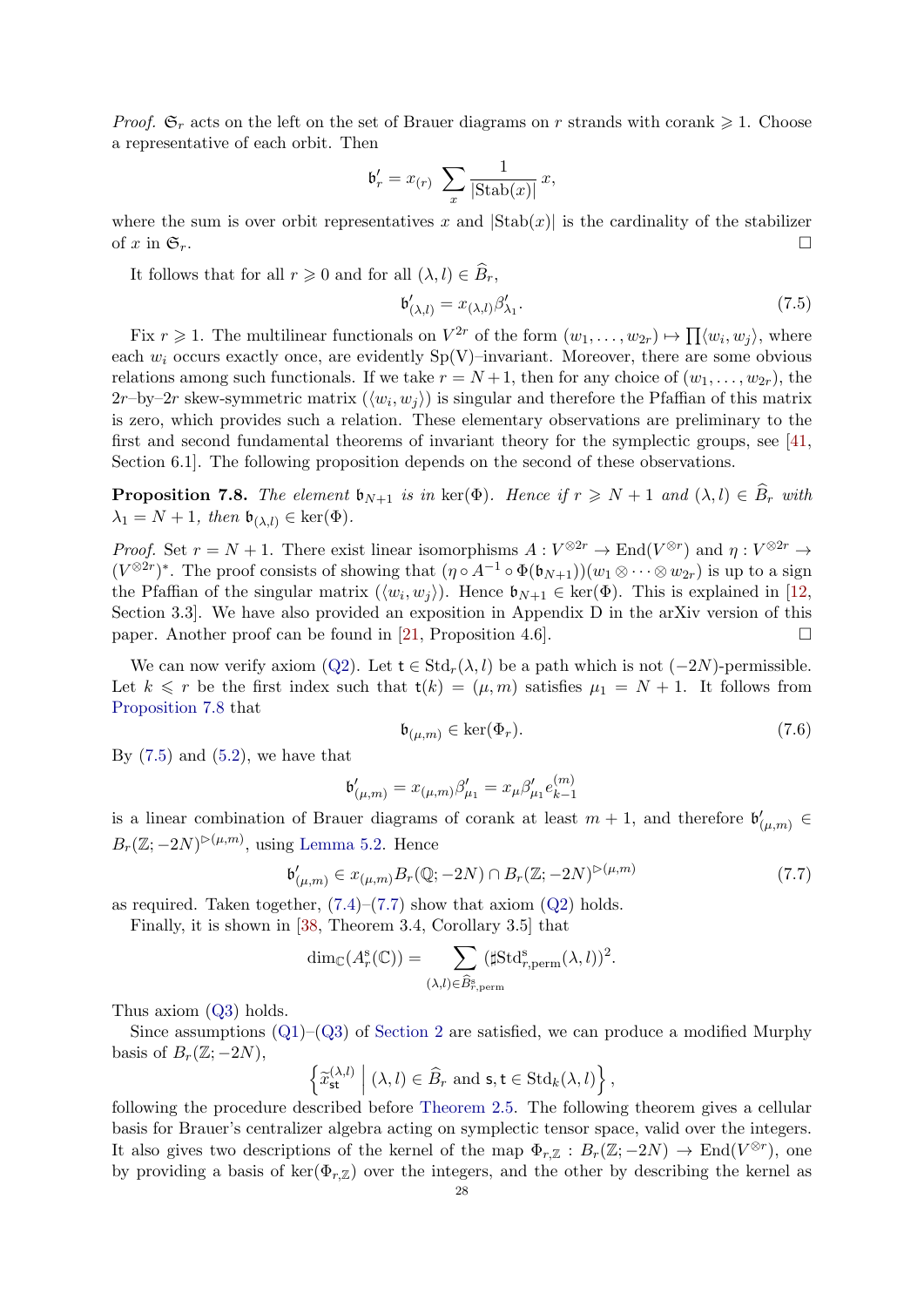the ideal generated by a single element. Each of these statements is a form of the second fundamental theorem of invariant theory for the symplectic groups.

**Theorem 7.9.** The integral (symplectic) Brauer centralizer algebra  $A_r^s(\mathbb{Z})$  is a cellular algebra over Z with basis

$$
\mathbb{A}_r^s(\mathbb{Z}) = \left\{ \Phi_{r,\mathbb{Z}}(\widetilde{x}_{st}^{(\lambda,l)}) \mid (\lambda,l) \in \widehat{B}_{r,\mathrm{perm}}^s \ and \ s,t \in \mathrm{Std}_{r,\mathrm{perm}}^s(\lambda,l) \right\}
$$

with the involution  $*$  determined by  $E_i^* = E_i$  and  $S_i^* = S_i$  and the partially ordered set  $(\widehat{B}_{r,\text{perm}}^s, \triangleright)$ . The ideal ker $(\Phi_{r,\mathbb{Z}}) \subseteq B_r(\mathbb{Z}; -2N)$  has  $\mathbb{Z}$ -basis

$$
\kappa_r = \left\{ \widetilde{x}_{\text{st}}^{(\lambda,l)} \mid (\lambda,l) \in \widehat{B}_r \text{ and } \text{s or } \text{t not } (-2N)\text{-permissible} \right\}.
$$

Moreover, for  $r > N$ , ker $(\Phi_{r,\mathbb{Z}})$  is the ideal generated by the single element  $\mathfrak{b}_{N+1} \in B_r(\mathbb{Z}; -2N)$ . For  $r \leq N$ , ker $(\Phi_{r,\mathbb{Z}})=0$ .

*Proof.* The construction of the cellular basis of  $A_r^s(\mathbb{Z})$  and the basis of ker( $\Phi_r$ ) follows immedi-ately from [Theorem 2.7](#page-14-0) since  $(Q1)$ – $(Q3)$  have been verified.

Now, if  $r \le N$  then ker( $\Phi_{r,\mathbb{Z}}$ ) = 0, since all paths on  $\widehat{B}$  of length  $\le N$  are (−2N)–permissible. For  $r > N$ , the kernel is the ideal generated by all the  $\mathfrak{b}_{(\mu,m)}$  such that  $(\mu,m)$  is a marginal point in  $\widehat{B}_k$  for some  $0 < k \leq r$ , using [Theorem 2.7.](#page-14-0) But the marginal points are all of the form  $(\mu, m)$  for some  $\mu$  with  $\mu_1 = N + 1$ . Now, by [\(7.2\)](#page-26-2) and [\(7.3\)](#page-26-3) we have that

$$
\mathfrak{b}_{(\mu,m)} = \mathfrak{b}_{\mu} e_{r-1}^{(m)} = \mathfrak{b}_{N+1} \otimes x_{(\lambda_2,\dots,\lambda_s)} e_{k-1}^{(m)}
$$

and so we are done.

<span id="page-29-0"></span>Remark 7.10. Applying [Corollary 2.8,](#page-14-5) for every  $r \geq 0$  and for every permissible point  $(\lambda, l) \in B_r$ , the cell module  $\Delta_{A_r^s}^{\mathbb{C}}(\lambda, l)$ , regarded as a  $B_r(\mathbb{C}; -2N)$ -module, is the simple head of the cell module  $\Delta_{B_r(\mathbb{C};-2N)}((\lambda,l))$ . Thus the cell module  $\Delta_{A_r^s}^{\mathbb{Z}}((\lambda,l))$  is an integral form of the simple  $B_r(\mathbb{C}; -2N)$ -module  $L_{B_r(\mathbb{C}; -2N)}((\lambda, l))$ . In this way, all the simple  $B_r(\mathbb{C}; -2N)$ -modules that factor through the representation on symplectic tensor space are provided with integral forms.

7.2. Murphy basis over an arbitrary field. We return to the general situation described at the beginning of [Section 7:](#page-25-0)  $V$  is a vector space of dimension 2N over an arbitrary field  $\Bbbk$ , with a symplectic form, and for  $r \geq 1$ ,  $\Phi_{r,\mathbb{k}} : B_r(\mathbb{k}; -2N) \to \text{End}(V^{\otimes r})$  is Brauer's homomorphism. We assume without loss of generality that  $V = \mathbb{k}^{2N}$ , with the standard symplectic form. We have the commutative diagram  $(7.1)$ .

For the modified Murphy basis  $\{\tilde{x}_{st}^{(\lambda,l)}\}$  of  $B_r(\mathbb{Z}; -2N)$ , we also write  $\tilde{x}_{st}^{(\lambda,l)}$  instead of  $\tilde{x}_{st}^{(\lambda,l)} \otimes 1_k$ for the corresponding basis element of  $B_r(\mathbb{k}; -2N)$ .

**Theorem 7.11.** Let V be a 2N-dimensional vector space over a field k. Assume that V has a symplectic form, and let  $\Phi_{r,k}: B_r(\mathbb{k}; -2N) \to \text{End}(V^{\otimes r})$  be Brauer's homomorphism defined using the symplectic form. Write  $A_r^s(\mathbb{k})$  for the Brauer centralizer algebra im $(\Phi_{r,\mathbb{k}})$ .

The Brauer centralizer algebra  $A_r^s(\mathbb{k})$  is a cellular algebra over  $\mathbb k$  with basis

$$
\mathbb{A}_r^s(\Bbbk) = \left\{ \Phi_{r,\Bbbk}(\widetilde{x}_{\text{st}}^{(\lambda,l)}) \mid (\lambda,l) \in \widehat{B}_{r,\text{perm}}^s \ and \ \mathsf{s}, \mathsf{t} \in \text{Std}_{r,\text{perm}}^s(\lambda,l) \right\}
$$

with the involution  $*$  determined by  $E_i^* = E_i$  and  $S_i^* = S_i$  and the partially ordered set  $(\widehat{B}_{r,\text{perm}}^s, \geqslant)$ . The ideal ker $(\Phi_{r,\mathbb{k}}) \subseteq B_r(\mathbb{k}; -2N)$  has basis

$$
\kappa_r = \left\{ \widetilde{x}_{\text{st}}^{(\lambda,l)} \mid (\lambda, l) \in \widehat{B}_r \text{ and } \text{s or } t \text{ not } (-2N)\text{-}\text{permissible} \right\}.
$$

Moreover, ker( $\Phi_{r,k}$ ) is the ideal generated by the single element  $\mathfrak{b}_{N+1} \in B_r(\mathbb{k}; -2N)$  for  $r > N$ (and is zero for  $r \leq N$ ).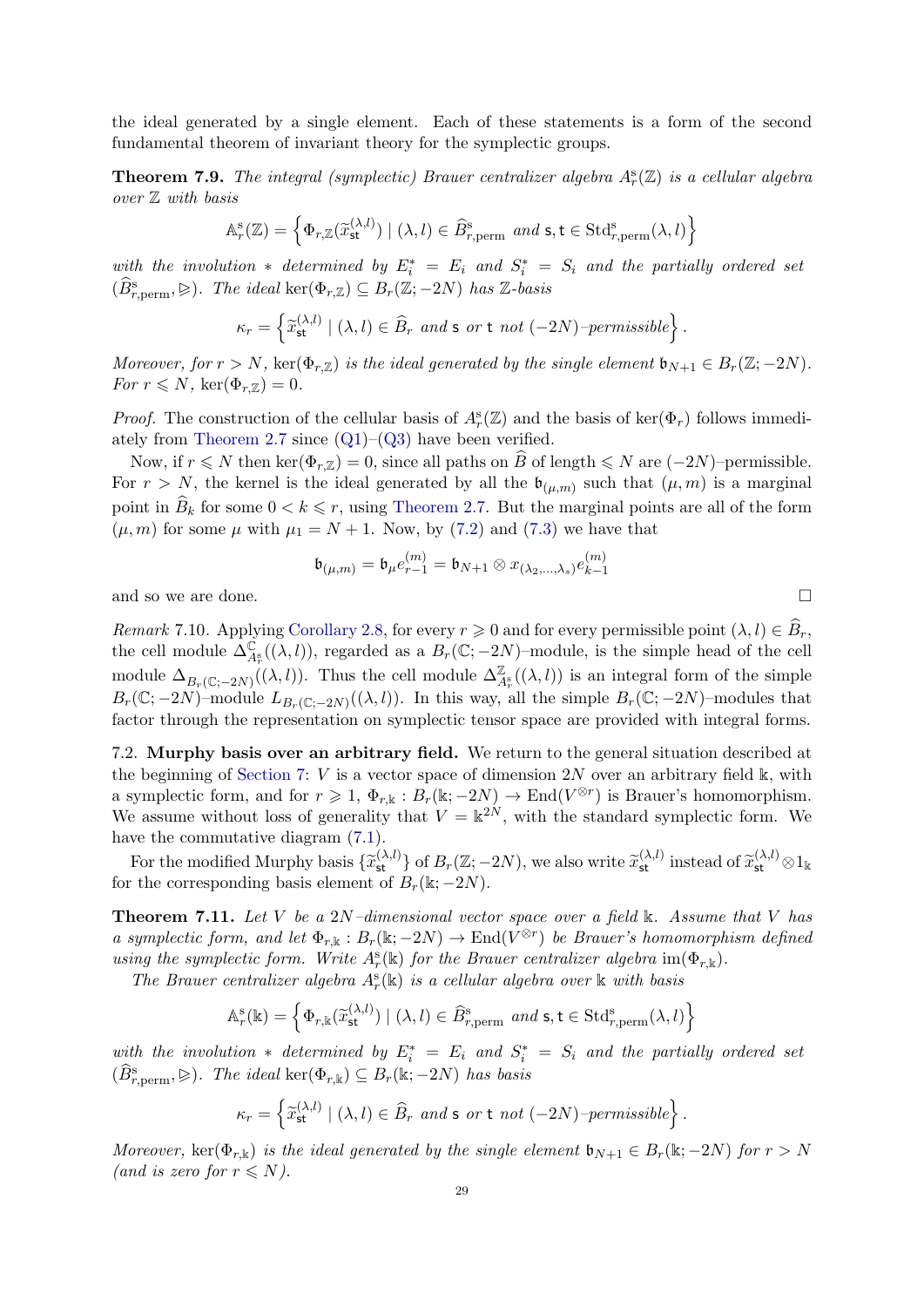<span id="page-30-0"></span>*Proof.* Refer to the commutative diagram [\(7.1\)](#page-26-4). If s or t is not  $(-2N)$ –permissible, then  $\Phi_{r,\mathbb{k}}(\widetilde{x}_{\text{st}}^{(\lambda,l)}) = \theta \circ \Phi_{r,\mathbb{Z}}(\widetilde{x}_{\text{st}}^{(\lambda,l)}) = 0.$  Thus  $\kappa_r \subset \ker(\Phi_{r,\mathbb{k}})$ . It follows from this that  $\mathbb{A}_r^s(\mathbb{k})$  spans  $A_r^s(\mathbb{k})$ . Once we have established that  $\mathbb{A}_r^s(\mathbb{k})$  is linearly independent, the argument of [Theo](#page-14-0)[rem 2.7](#page-14-0) shows that  $\kappa_r$  is a basis of ker $(\Phi_{r,\mathbf{k}})$ , and that  $\mathbb{A}_r^s(\mathbf{k})$  is a cellular basis of the Brauer centralizer algebra  $A_r^s(\mathbf{k})$ .

Suppose first that k is an infinite field. By [Theorem 7.1](#page-25-1) part (2), the dimension of ker( $\Phi_{r,k}$ ) and the dimension of  $A_r^s(\mathbb{k})$  are independent of the (infinite) field  $\mathbb{k}$  and of the characteristic. Therefore  $\mathbb{A}_r^s(\mathbb{k})$  is a basis of  $A_r^s(\mathbb{k})$ .

Now consider the case that k is any field; let  $\overline{k}$  be the algebraic closure of k. Applying [Lemma 1.5](#page-4-1) again, we have a commutative diagram

$$
B_r(\mathbb{k}; -2N) \xrightarrow{\Phi_{r,\mathbb{k}}} A_r^{\mathbb{s}}(\mathbb{k})
$$

$$
\downarrow \otimes 1_{\mathbb{k}} \qquad \qquad \downarrow \eta
$$

$$
B_r(\overline{\mathbb{k}}; -2N) \xrightarrow{\Phi_{r,\overline{\mathbb{k}}}} A_r^{\mathbb{s}}(\overline{\mathbb{k}})
$$

.

<span id="page-30-3"></span>We conclude that  $\mathbb{A}_r^s(\mathbb{k})$  is linearly independent over  $\mathbb{k}$ , since  $\eta(\mathbb{A}_r^s(\mathbb{k})) = \mathbb{A}_r^s(\overline{\mathbb{k}})$  is linearly independent over  $\overline{\mathbb{k}}$ . As noted above, it now follows that  $\mathbb{A}_r^s(\mathbb{k})$  is a cellular basis of  $A_r^s(\mathbb{k})$ , and  $\kappa_r$  is a basis of ker( $\Phi_{r,k}$ ). For the final statement, it suffices to show that elements of  $\kappa_r$  are in the ideal generated by  $\mathfrak{b}_{N+1}$  and this follows from [Theorem 7.9.](#page-28-1)

Remark 7.12. [Theorem 7.11](#page-28-2) extends the constancy of dimension of Brauer's centralizer algebras  $A_r^s(\mathbb{k})$  and of ker $(\Phi_{r,\mathbb{k}})$ , from [Theorem 7.1](#page-25-1) part (2), to all fields  $\mathbb{k}$ .

We also have the following corollary.

<span id="page-30-1"></span>**Corollary 7.13.** Adopt the hypothesis of [Theorem 7.11.](#page-28-2) The Brauer centralizer algebra  $A_r^s(\mathbf{k})$ acting on  $V^{\otimes r}$  is the specialization of the integral Brauer centralizer algebra  $A_r^s(\mathbb{Z})$ , i.e.  $A_r^s(\mathbb{K}) \cong$  $A_r^s(\mathbb{Z}) \otimes_{\mathbb{Z}} \mathbb{k}$ .

*Proof.* In general, if A is and R-algebra which is free as an R-module with basis  $\{b_i\}$  and structure constants  $r_{ij}^k \in R$ , then any specialization  $A^S = A \otimes_R S$  is characterized by being free as an S-module with basis  $\{b_i \otimes 1_S\}$  and structure constants  $r_{ij}^k \otimes 1_S$ . Now  $A_r^s(\mathbb{Z})$  has  $\mathbb{Z}$ -basis  $\{\Phi_{r,\mathbb{Z}}(\widetilde{x}_{\text{st}}^{(\lambda,l)}) \mid (\lambda, l), \text{s}, \text{t permissible}\};$  and if

$$
\widetilde{x}_{\text{st}}^{(\lambda,l)}\widetilde{x}_{\text{uv}}^{(\mu,m)} = \sum r(\nu,n,\alpha,\beta) \ \widetilde{x}_{\alpha,\beta}^{(\nu,n)}
$$

in  $B_r(\mathbb{Z}; -2N)$ , where the sum runs over all  $(\nu, n)$  and  $\alpha, \beta$ , then

$$
\Phi_{r,\mathbb{Z}}(\widetilde{x}_{\text{st}}^{(\lambda,l)})\Phi_{r,\mathbb{Z}}(\widetilde{x}_{\text{uv}}^{(\mu,m)})=\sum' r(\nu,n,\alpha,\beta) \ \Phi_{r,\mathbb{Z}}(\widetilde{x}_{\alpha,\beta}^{(\nu,n)}),
$$

<span id="page-30-2"></span>where now the sum is restricted to permissible  $(\nu, n)$  and  $\alpha, \beta$ .

 $A_r^{\rm s}(\mathbb{k})$  has k–basis  $\{\Phi_{r,\mathbb{k}}(\widetilde{x}_{\rm st}^{(\lambda,l)}) \mid (\lambda, l), \mathsf{s}, \mathsf{t}$  permissible}. Moreover, in  $B_r(\mathbb{k}; -2N)$ , we have

$$
\widetilde{x}_{\text{st}}^{(\lambda,l)}\widetilde{x}_{\text{uv}}^{(\mu,m)} = \sum (r(\nu,n,\alpha,\beta) \otimes 1_{\text{k}}) \ \widetilde{x}_{\alpha,\beta}^{(\nu,n)},
$$

and in  $A_r^s(\mathbb{k}),$ 

$$
\Phi_{r,\Bbbk}(\widetilde{x}_{\textup{st}}^{(\lambda,l)})\Phi_{r,\Bbbk}(\widetilde{x}_{\textup{uv}}^{(\mu,m)})=\sum\nolimits' \big(r(\nu,n,\alpha,\beta)\otimes 1_\Bbbk\big)\ \Phi_{r,\Bbbk}(\widetilde{x}_{\alpha,\beta}^{(\nu,n)}),
$$

with the sum again restricted to permissible  $(\nu, n)$  and  $\alpha, \beta$ . This shows that  $A_r^s(\mathbb{k})$  is a specialization of  $A_r(\mathbb{Z})$ , as required.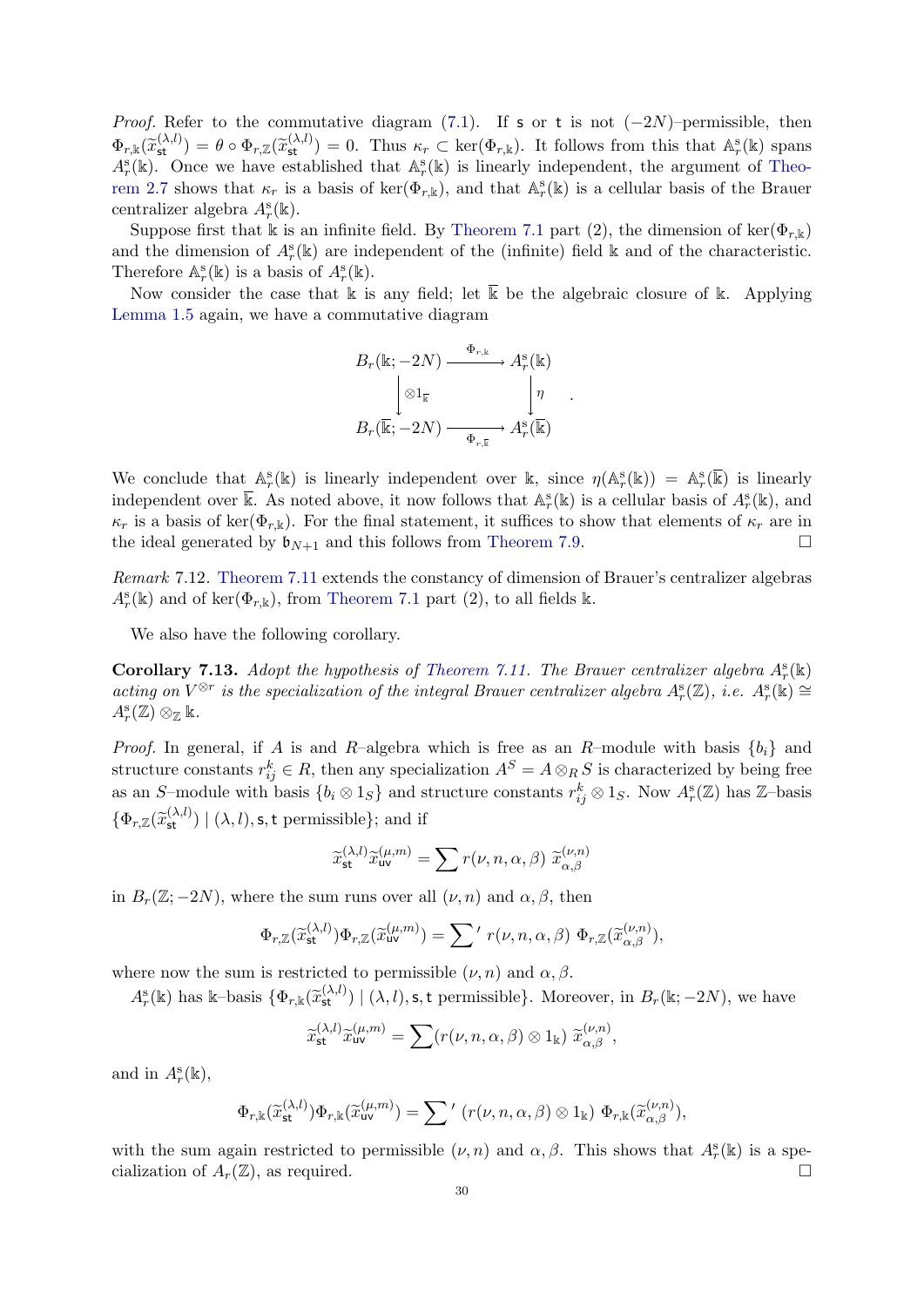7.3. Jucys–Murphy elements and seminormal representations. We verify that the set-ting of [Section 3.3](#page-18-0) applies to the Brauer algebras, their specializations  $B_r(\mathbb{Z}; -2N)$ , and the quotients of these specializations acting on symplectic tensor space.

We have  $R = \mathbb{Z}[\delta]$ , the generic ground ring, and the quotient map  $\pi : \mathbb{Z}[\delta] \to \mathbb{Z}$  determined by  $\delta \mapsto -2N$ . The kernel of this map is the prime ideal  $\mathfrak{p} = (\delta + 2N)$ . The subring of evaluable elements in  $\mathbb{F} = \mathbb{Q}(\delta)$  is  $R_{p}$ . The subring of evaluable elements in  $B_{r}(\mathbb{F};\delta)$  is  $B_{r}(R_{p};\delta)$ ; c.f. [Remark 2.2.](#page-11-4) The sequence of Brauer algebras with the Murphy cellular basis satisfies [\(D1\)](#page-5-2)–[\(D6\)](#page-6-0) according to [Theorem 5.1.](#page-23-4) We have verified in [Section 7.1](#page-26-0) that the quotient axioms  $(Q1)$ – $(Q3)$ are satisfied by the maps  $\Phi_r$  from  $B_r(\mathbb{Z}; -2N)$  to endomorphisms of symplectic tensor space. Jucys–Murphy elements for the Brauer algebras were defined by Nazaorv [\[35\]](#page-36-11). It is shown in [\[18\]](#page-35-13) that these are an additive family of JM elements, with contents

<span id="page-31-1"></span>
$$
\kappa((\lambda, l) \to (\mu, m)) = \begin{cases} c(a), & \text{if } \mu = \lambda \cup \{a\}, \\ 1 - \delta - c(a), & \text{if } \mu = \lambda \setminus \{a\}. \end{cases}
$$
(7.8)

<span id="page-31-0"></span>where the content  $c(a)$  of a node a of a Young diagram is the column index of a minus the row index of a. It is easy to check that the separation condition is satisfied. It remains to check condition [\(SN\)](#page-18-1).

#### **Lemma 7.14.** Let t be an  $-2N$ -permissible path in Std<sub>r</sub>. Then  $F_t$  is evaluable.

*Proof.* We apply [Lemma 3.7](#page-18-2) and [Remark 3.8.](#page-18-3) Let s, t be two paths of length  $r \geq 1$  with  $s' = t'$ and with at least one of the paths  $-2N$  permissible. We have to show that  $\kappa_t(r) - \kappa_s(r) \neq 0$ mod  $(\delta + 2N)$ . In order to reach a contradiction, assume  $\kappa_t(r) - \kappa_s(r) \equiv 0 \mod (\delta + 2N)$ . This can only happen if one of the two edges  $t(r - 1) \rightarrow t(r)$  and  $t(r - 1) \rightarrow s(r)$  involves adding a node to  $t(r-1)$  and the other involves removing a node. Assume wlog that  $t(r-1) = (\lambda, l)$ ,  $t(r) = (\lambda \cup {\alpha}, l)$  for an addable node  $\alpha$  of  $\lambda$ , and  $s(r) = (\lambda \setminus {\beta}, l + 1)$ , for a removable node β of  $\lambda$ . Our condition is then  $c(\alpha) + c(\beta) = 1 + 2N$ . But since  $\lambda_1 \leq N$ , we have  $c(a), c(\beta) \leq N$ and  $c(a) + c(\beta) \leq 2N$ .

#### 8. The Brauer algebra on orthogonal tensor space

Let V be an N–dimensional vector space over a field k with char(k)  $\neq$  2, with a non– degenerate, symmetric bilinear form ( , ); we will call such forms orthogonal forms for brevity. For  $r \geq 1$ , let  $\Psi_r : B_r(\mathbb{k}; N) \to \text{End}(V^{\otimes r})$  be Brauer's homomorphism defined in [Section 6](#page-24-0) using the orthogonal form. The image  $\text{im}(\Psi_r)$  is known as the (orthogonal) Brauer centralizer algebra.

Over general fields, the classification of orthogonal forms is complicated. However, if the field is quadratically closed, then one can easily show that V has an orthonormal basis, or alternatively a basis  $\{v_i\}_{1\leq i\leq N}$  whose dual basis  $\{v_i^*\}$  with respect to the orthogonal form is  $v_i^* = v_{N+1-i}$ . Therefore, we can assume (when k is quadratically closed) that  $V = \mathbb{k}^N$  with the standard orthogonal form  $(x, y) = \sum_i x_i y_{N+1-i}$ .

**Theorem 8.1** ([\[9\]](#page-35-6)). Let  $\Lambda : \mathbb{R} \mathsf{O}(V) \to \text{End}(V^{\otimes r})$  denote the homomorphism corresponding to the diagonal action of the orthogonal group  $O(V)$  on  $V^{\otimes r}$ .

- (1) If  $\Bbbk$  is a quadratically closed infinite field, with char( $\Bbbk$ )  $\neq 2$ , then  $\text{im}(\Psi_r) = \text{End}_{\mathsf{O}(V)}(V^{\otimes r})$ and  $\text{im}(\Lambda) = \text{End}_{B_r(\mathbb{k};N)}(V^{\otimes r})$ .
- (2) The dimension of  $\text{im}(\Psi_r)$  is independent of the field and of the characteristic, for infinite quadratically closed fields  $\Bbbk$  with char( $\Bbbk$ )  $\neq$  2.

The special case of this theorem when  $\mathbb{k} = \mathbb{C}$  is due to Brauer [\[5\]](#page-35-19). Let us continue to assume, for now, that k is quadratically closed and that  $V = \mathbb{k}^N$  with the standard orthogonal form. When we need to emphasize the field we write  $V_{\mathbf{k}}$  for  $V$  and  $\Psi_{r,\mathbf{k}}$  for  $\Psi_r$ .

Let  $\Psi_{r,\mathbb{Z}}$  denote the restriction of  $\Psi_{r,\mathbb{C}}$  to  $B_r(\mathbb{Z};N)$ ; the image im $(\Psi_{r,\mathbb{Z}})$  is the Z-subalgebra of End $(V_{\mathbb{C}}^{\otimes r})$  generated by  $E_i$  and  $S_i$  for  $1 \leq i \leq r-1$ . Let  $V_{\mathbb{Z}}$  be the Z-span of the standard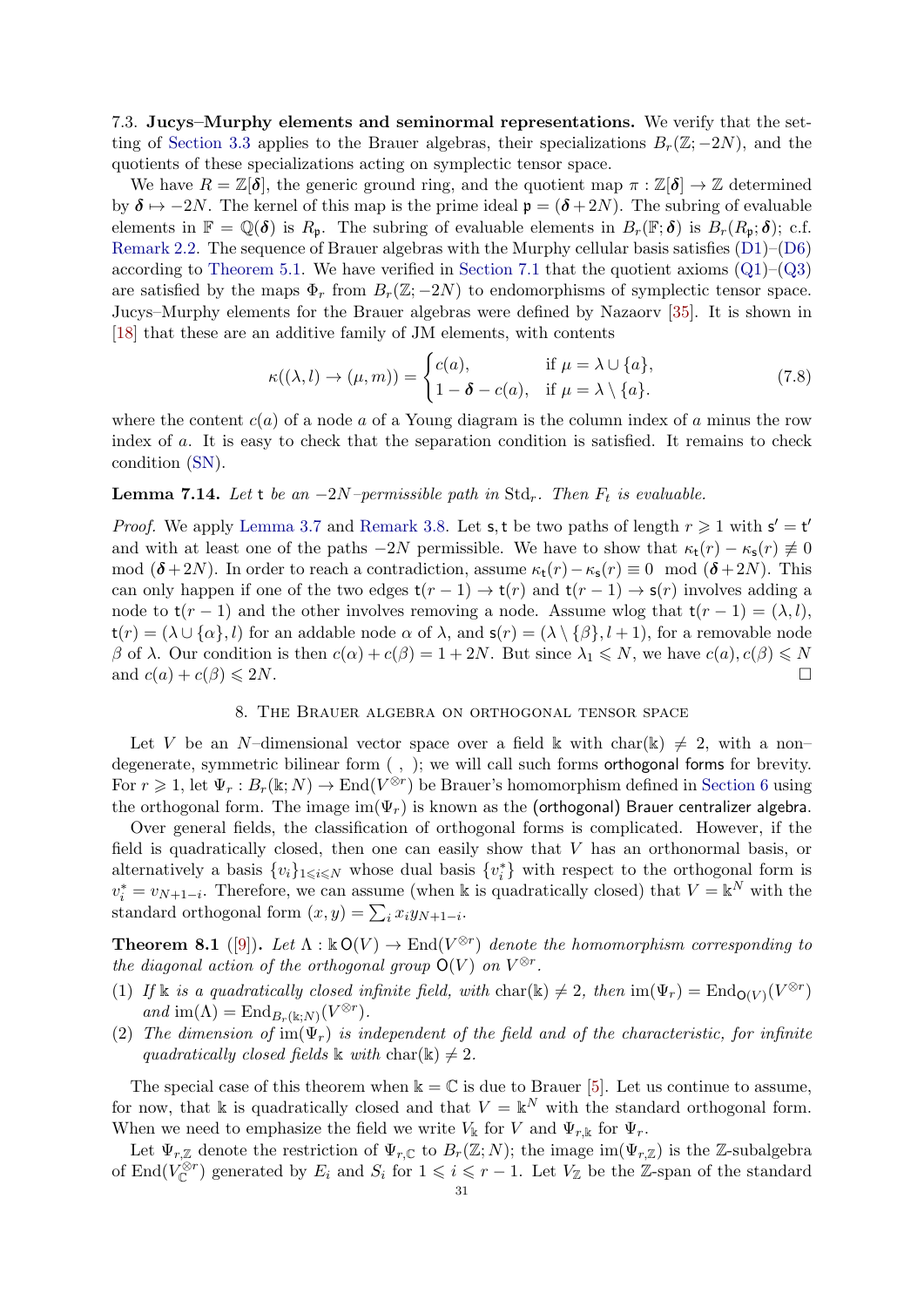basis  $\{e_i \mid 1 \leq i \leq 2N\}$ . Thus  $V^{\otimes r}_{\mathbb{Z}} \subset V^{\otimes r}_{\mathbb{C}}$  and  $\text{End}_{\mathbb{Z}}(V^{\otimes r}_{\mathbb{Z}}) \subset \text{End}(V^{\otimes r}_{\mathbb{C}})$ . Since  $E_i$  and  $S_i$  leave  $V^{\otimes r}_{\mathbb{Z}}$  invariant, we can also regard  $\text{im}(\Psi_{r,\mathbb{Z}})$  as a  $\mathbb{Z}\text{-subalgebra of } \text{End}_{\mathbb{Z}}(V^{\otimes r}_{\mathbb{Z}})$ .

<span id="page-32-0"></span>For any (quadratically closed) k,  $B_r(\mathbb{k};N) \cong B_r(\mathbb{Z};N) \otimes_{\mathbb{Z}} \mathbb{k}$  and  $V_{\mathbb{k}} \cong V_{\mathbb{Z}} \otimes_{\mathbb{Z}} \mathbb{k}$ . For  $a \in$  $B_r(\mathbb{Z}; N)$  and  $w \in V_{\mathbb{Z}}$ , we have  $\Psi_{r,k}(a \otimes 1_k)(w \otimes 1_k) = \Psi_{r,\mathbb{Z}}(a)(w) \otimes 1_k$ . Therefore, we are in the situation of [Lemma 1.5,](#page-4-1) and there exists a map  $\theta : im(\Psi_{r,\mathbb{Z}}) \to im(\Psi_{r,\mathbb{K}})$  making the diagram commute:

$$
B_r(\mathbb{Z}; N) \xrightarrow{\Psi_{r,\mathbb{Z}}} \operatorname{im}(\Psi_{r,\mathbb{Z}}) \n\downarrow \otimes 1_k \qquad \qquad \downarrow \theta \nB_r(\mathbb{k}; N) \xrightarrow{\Psi_{r,\mathbb{k}}} \operatorname{im}(\Psi_{r,\mathbb{k}})
$$
\n(8.1)

#### 8.1. Murphy basis over the integers.

**Definition 8.2.** Write  $A_r^{\circ}(**) = \Psi_r(B_r(*;N))$ , where \*\* stands for  $\mathbb{C}, \mathbb{Q}$ , or  $\mathbb{Z}$ . Thus  $A_r^{\circ}(\mathbb{Z})$  is the Z–algebra generated by  $E_i = \Psi_r(e_i)$  and  $S_i = \Psi_r(s_i)$ . (The superscript "o" in this notation stands for "orthogonal".)

Let  $R = \mathbb{Z}[\delta]$ . Endow  $B_r(R; \delta)$  with the dual Murphy cellular structure described in [Section 5,](#page-22-0) with cellular basis  $\int$ 

<span id="page-32-5"></span><span id="page-32-4"></span><span id="page-32-3"></span>
$$
\left[y_{\text{st}}^{(\lambda,l)}\middle|\ (\lambda,l)\in\widehat{B}_r \text{ and } \mathsf{s}, \mathsf{t}\in \text{Std}_r(\lambda,l)\right\}.
$$

By [Theorem 5.1,](#page-23-4) the tower  $(B_r(R; \delta))_{r\geq 0}$  satisfies the assumptions [\(D1\)](#page-5-2)–[\(D6\)](#page-6-0) of [Section 1.2.](#page-5-0)

We want to show that the maps  $\Psi_{r,\mathbb{Z}} : B_r(\mathbb{Z}; N) \to A_r^{\circ}(\mathbb{Z})$  satisfy the assumptions  $(Q_1)$ – $(Q_3)$ of [Section 2.](#page-10-0) It will follow that Brauer's centralizer algebras  $A_r^{\circ}(\mathbb{Z})$  are cellular over the integers.

First we define the appropriate permissible points in  $\widehat{B}_r$  and permissible paths in  $\widehat{B}_r$ .

**Definition 8.3.** An N-permissible partition  $\lambda$  is a partition such that  $\lambda'_1 + \lambda'_2 \leq N$ . We say that an element  $(\lambda, l) \in \widehat{B}_r$  is N–permissible if  $\lambda$  is N–permissible. We let  $\widehat{B}_{r,\text{perm}}^{\text{o}} \subseteq \widehat{B}_r$  denote the subset of  $N$ –permissible points.

A path  $t \in \text{Std}_r(\lambda, l)$  is N–permissible if  $t(k)$  is N–permissible for all  $0 \leq k \leq r$ . We let  $\mathrm{Std}_{r,\mathrm{perm}}^{\mathrm{o}}(\lambda, l) \subseteq \mathrm{Std}_r(\lambda, l)$  denote the subset of N–permissible paths.

<span id="page-32-2"></span>Note that this set of permissible points satisfies condition [\(Q1\)](#page-11-2).

We will require the notion of a walled Brauer diagram. Consider Brauer diagrams with  $a + b$ strands. Divide the top vertices into a left cluster of a vertices and a right cluster of b vertices, and similarly for the bottom vertices. The  $(a, b)$ –walled Brauer diagrams are those in which no vertical strand connects a left vertex and a right vertex, and every horizontal strand connects a left vertex and a right vertex. For any ground ring U and loop parameter  $\delta$ , the U–span of  $(a, b)$ –walled Brauer diagrams is a unital involution–invariant subalgebra of  $B_{a+b}(U; \delta)$ , called the walled Brauer algebra, and denoted  $B_{a,b}(U;\delta)$ . (One imagines a wall dividing the left and right vertices; thus the terminology "walled Brauer diagram" and "walled Brauer algebra".)

**Definition 8.4.** If d is an  $(a, b)$ -walled Brauer diagram, then the diagram obtained by exchanging the top and bottom vertices to the right of the wall is a permutation diagram. Define the sign of d, denoted  $sign(d)$  to be the sign of the permutation diagram.

<span id="page-32-1"></span>**Example 8.5.** For  $a, b \in \mathbb{N}$ , let  $e_{a,b}$  be the  $(a, b)$ –walled Brauer diagram with horizontal edges  $\{1, a + b\}$  and  $\{\overline{1}, \overline{a+b}\}$  and vertical edges  $\{j, \overline{j}\}$  for  $j \neq 1, a + b$ . Then the permutation corresponding to  $e_{a,b}$  is the transposition  $(1, a + b)$ , and hence  $sign(e_{a,b}) = -1$ .

**Definition 8.6.** Let  $a, b \ge 0$ . We define elements  $\mathfrak{d}_{a,b}$  and  $\mathfrak{d}'_{a,b}$  in  $B_{a,b} \subseteq B_{a+b}$ .

- (1) Let  $\mathfrak{d}_{a,b} = \sum_d \text{sign}(d) d$ , where the sum is over all  $(a, b)$ -walled Brauer diagrams.
- (2) Let  $\mathfrak{d}'_{a,b} = \sum_{d} sign(d) d$ , where now the sum is over all  $(a, b)$ -walled Brauer diagrams of corank  $\geqslant$  1.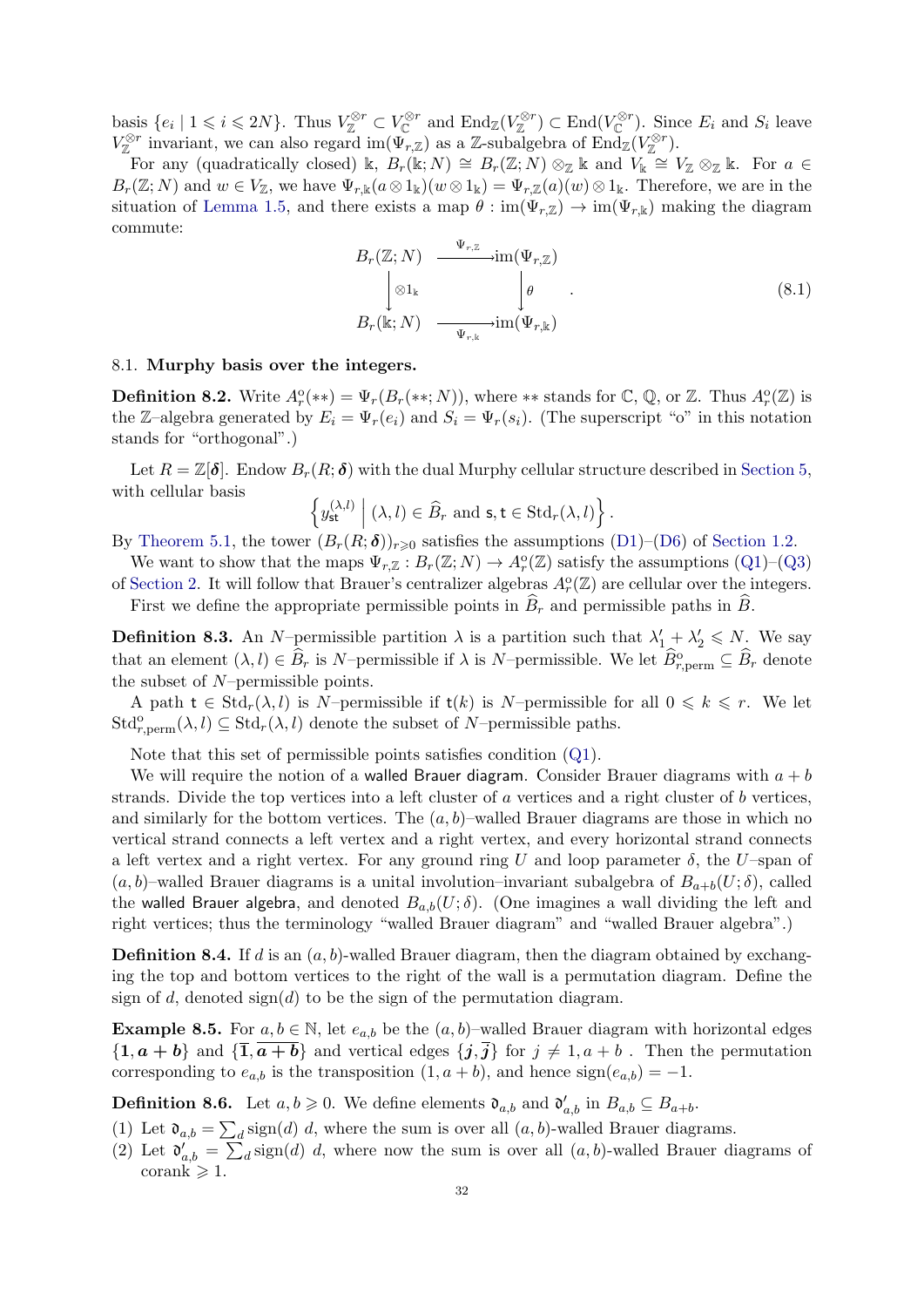**Definition 8.7.** For a composition  $\lambda$ , the row antisymmetrizer of  $\lambda$  is  $A_{\lambda} = \sum_{\pi \in \mathfrak{S}_{\lambda}} sign(\pi) \pi$ . In case  $\lambda$  is a partition, we have  $A_{\lambda} = y_{\lambda'}$ , where  $\lambda'$  is the conjugate partition.

**Lemma 8.8.** For  $a, b \ge 0$ , there exists an element  $\beta'_{a,b} \in B_{a,b}(\mathbb{Z};N) \subseteq B_{a+b}(\mathbb{Z};N)$  such that  $\mathfrak{d}'_{a,b} = A_{(a,b)} \beta'_{a,b}.$ 

*Proof.*  $\mathfrak{S}_a \times \mathfrak{S}_b$  acts freely (by multiplication on the left) on the set  $D'_{a,b}$  of  $(a, b)$ -walled Brauer diagrams with corank  $\geq 1$ , and

$$
sign(w d) = sign(w) sign(d),
$$

for  $w \in \mathfrak{S}_a \times \mathfrak{S}_b$  and  $d \in D'_{a,b}$ . Choose a representative of each orbit of the action. Then

<span id="page-33-0"></span>
$$
\mathfrak{d}'_{a,b} = A_{(a,b)} \sum_{x} sign(x)x,
$$

where the sum is over the chosen orbit representatives.  $\Box$ 

Given  $\lambda$  a Young diagram with more than two columns, we vertically slice  $\lambda$  into two parts after the second column. The left and right segments of the sliced partition are then defined as follows,

$$
\lambda^{L} = (\lambda'_1, \lambda'_2)' \quad \lambda^{R} = (\lambda'_3, \lambda'_4, \ldots)'
$$

#### Definition 8.9.

(1) If  $\lambda$  is a Young diagram with at most two columns, define  $\mathfrak{d}_{\lambda} = \mathfrak{d}_{\lambda'_1, \lambda'_2}$  and  $\mathfrak{d}'_{\lambda} = \mathfrak{d}'_{\lambda'_1, \lambda'_2}$ .

(2) For  $\lambda$  a Young diagram, with more than 2 columns we write

$$
\mathfrak{d}_{\lambda} = \mathfrak{d}_{\lambda^L} \otimes y_{\lambda^R} \quad \text{and} \quad \mathfrak{d}'_{\lambda} = \mathfrak{d}'_{\lambda^L} \otimes y_{\lambda^R}.
$$
 (8.2)

(3) For  $(\lambda, l) \in \widehat{B}_r$ , write

$$
\mathfrak{d}_{(\lambda,l)} = \mathfrak{d}_{\lambda} e_{r-1}^{(l)} \quad \text{and} \quad \mathfrak{d}'_{(\lambda,l)} = \mathfrak{d}'_{\lambda} e_{r-1}^{(l)}.
$$
 (8.3)

<span id="page-33-1"></span>Remark 8.10. It is immediate that for all r and for all  $(\lambda, l) \in \widehat{B}_r$ ,

$$
y_{(\lambda,l)} = \mathfrak{d}_{(\lambda,l)} - \mathfrak{d}'_{(\lambda,l)}.
$$
\n(8.4)

Moreover, it follows from [Lemma 8.8](#page-32-0) that

$$
\mathfrak{d}'_{(\lambda,l)} = y_{(\lambda,l)}\beta',\tag{8.5}
$$

where  $\beta' = \beta'_{\lambda'_1, \lambda'_2}$ .

Fix  $r \geq 1$ . The multilinear functionals on  $V^{2r}$  of the form  $(w_1, \ldots, w_{2r}) \mapsto \prod(w_i, w_j)$ , where each  $w_i$  occurs exactly once, are evidently  $O(V)$ –invariant. Moreover, there are some evident relations among such functionals, stemming from the following observation. If we take  $r = N + 1$  and fix disjoint sets  $S, S'$  of size  $N + 1$  with  $S \cup S' = \{1, 2, ..., 2N + 2\}$ , then  $(w_1,\ldots,w_{2r})\mapsto \det((w_i,w_j))_{i\in S,j\in S'}$  is zero, because the matrix  $((w_i,w_j))_{i\in S,j\in S'}$  is singular. These elementary observations are preliminary to the first and second fundamental theorems of invariant theory for the orthogonal groups. See the preamble to [\[41,](#page-36-17) Theorem 2.17.A]. The following proposition depends on the second of these observations.

**Proposition 8.11.** If  $a + b = N + 1$ , then  $\mathfrak{d}_{a,b} \in \text{ker}(\Psi)$ . Hence if  $r \ge N + 1$  and  $(\lambda, l) \in \widehat{B}_r$ with  $\lambda'_1 + \lambda'_2 = N + 1$ , then  $\mathfrak{d}_{(\lambda, l)} \in \text{ker}(\Psi)$ .

*Proof.* Set  $r = N + 1$ . There exist linear isomorphisms  $A: V^{\otimes 2r} \to \text{End}(V^{\otimes r})$  and  $\eta: V^{\otimes 2r} \to$  $(V^{\otimes 2r})^*$ . The proof consists of showing that  $\eta \circ A^{-1} \circ \Psi(\mathfrak{d}_{a,b})$  is a functional of the sort described above,  $(\eta \circ A^{-1} \circ \Psi(\mathfrak{d}_{a,b})) (w_1 \otimes \cdots \otimes w_{2r}) = \det((w_i, w_j))_{i \in S, j \in S'}$ , for suitable choice of  $S, S'$ . Hence  $\mathfrak{d}_{a,b} \in \text{ker}(\Psi)$ . This is explained in [\[12,](#page-35-22) Section 3.3] or [\[29,](#page-36-18) Lemma 3.3]. We have also provided an exposition in Appendix D in the arXiv version of this paper.  $\Box$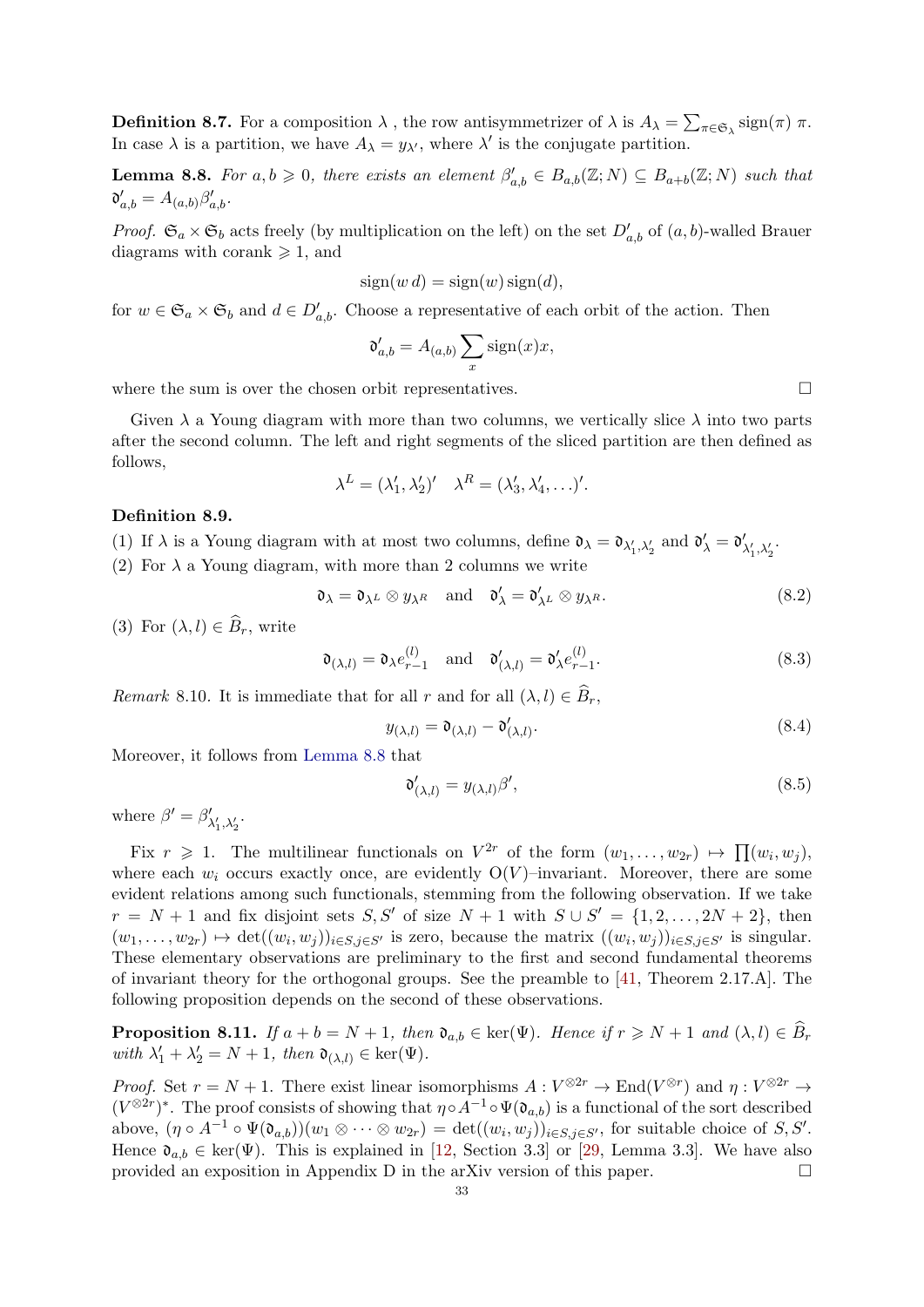<span id="page-34-0"></span>We can now verify axiom [\(Q2\)](#page-11-5). Let  $t \in \text{Std}_r(\lambda, l)$  be a path which is not N–permissible. Let  $k \leq r$  be the first index such that  $\mathsf{t}(k) = (\mu, m)$  satisfies  $\mu'_1 + \mu'_2 = N + 1$ . It follows from [Proposition 8.11](#page-32-1) that

$$
\mathfrak{d}_{(\mu,m)} \in \ker(\Psi). \tag{8.6}
$$

By  $(8.5)$  and  $(5.2)$ , we have that

$$
\mathfrak{d}'_{(\mu,m)} = y_{(\mu,m)}\beta' = y_{\mu}\beta' e_{k-1}^{(m)},
$$

<span id="page-34-2"></span>where  $\beta' = \beta'_{\mu'_1,\mu'_2}$ . This exhibits  $\mathfrak{d}_{(\mu,m)}$  as an element of  $y_{(\mu,m)}B_r(\mathbb{Z};N)$ . Moreover, it shows that  $\mathfrak{d}'_{(\mu,m)}$  is a linear combination of Brauer diagrams of corank at least  $m+1$ , and therefore  $\mathfrak{d}'_{(\mu,m)} \in B_r(\mathbb{Z};N)^{\rhd_{\text{col}}(\mu,m)},$  using [Lemma 5.2.](#page-24-3) Hence

$$
\mathfrak{d}'_{(\mu,m)} \in y_{(\mu,m)} B_r(\mathbb{Z};N) \cap B_r(\mathbb{Z};N)^{\rhd_{\text{col}}(\mu,m)}.
$$
\n(8.7)

Equations  $(8.4)$ – $(8.7)$  show that axiom  $(Q2)$  holds. It is shown in [\[38,](#page-36-5) Theorem 3.4, Corollary 3.5] that

$$
\dim_{\mathbb{C}}(A_r^{\circ}(\mathbb{C})) = \sum_{(\lambda,l) \in \widehat{B}_{r,\mathrm{perm}}^{\circ}} (\sharp \mathrm{Std}_{r,\mathrm{perm}}^{\circ}(\lambda, l))^2.
$$

Thus axiom [\(Q3\)](#page-11-3) holds.

Since assumptions  $(Q1)$ – $(Q3)$  of [Section 2](#page-10-0) are satisfied, we can produce a modified dual Murphy basis of  $B_r(\mathbb{Z}; N)$ ,

$$
\left\{ \widetilde{y}_{\text{st}}^{(\lambda,l)} \; \middle| \; (\lambda, l) \in \widehat{B}_r \text{ and } \text{s}, \text{t} \in \text{Std}_r(\lambda, l) \right\},\
$$

following the procedure described before [Theorem 2.5.](#page-13-3) The following theorem gives a cellular basis for Brauer's centralizer algebra acting on orthogonal tensor space, valid over the integers. It also gives two descriptions of the kernel of the map  $\Psi_r : B_r(\mathbb{Z}; N) \to \text{End}(V^{\otimes r})$ , one by providing a basis of ker( $\Psi_r$ ) over the integers, and the other by describing the kernel as the ideal generated by a small set of elements. Each of these statements is a form of the second fundamental theorem of invariant theory for the orthogonal groups.

**Theorem 8.12.** The integral (orthogonal) Brauer centralizer algebra  $A_r^{\circ}(\mathbb{Z})$  is a cellular algebra over Z with basis

<span id="page-34-1"></span>
$$
\mathbb{A}_r^{\text{o}} = \left\{ \Psi(\widetilde{y}_{\text{st}}^{(\lambda,l)}) \mid (\lambda, l) \in \widehat{B}_{r, \text{perm}}^{\text{o}} \text{ and } \mathsf{s}, \mathsf{t} \in \text{Std}_{r, \text{perm}}^{\text{o}}(\lambda, l) \right\},
$$

with the involution  $*$  determined by  $E_i^* = E_i$  and  $S_i^* = S_i$  and the partially ordered set  $(\widehat{B}_{r,\text{perm}}^{\text{o}}, \triangleright_{\text{col}})$ . The ideal ker $(\Psi_r) \subseteq B_r(\mathbb{Z}; N)$  has  $\mathbb{Z}$ -basis

$$
\kappa_r = \left\{ \widetilde{y}_{\text{st}}^{(\lambda,l)} \mid (\lambda, l) \in \widehat{B}_{r, \text{perm}} \text{ and } \text{s or } \text{t is not } N \text{-permissible} \right\}.
$$

Moreover, for  $r > N$ , ker( $\Psi_r$ ) is the ideal generated by the set  $\{\mathfrak{d}_{a,b} \mid a+b=N+1\}$ . For  $r \leq N$ ,  $\ker(\Psi_r)=0.$ 

*Proof.* The construction of the cellular basis of  $A_r^{\circ}(\mathbb{Z})$  and of the basis of ker $(\Psi_r)$  follows imme-diately from [Theorem 2.7](#page-14-0) since  $(Q1)$ – $(Q3)$  have been verified.

Now, if  $r \le N$  then ker( $\Psi_r$ ) = 0 since all paths on  $\widehat{B}$  of length  $\le N$  are N–permissible. For  $r > N$ , the kernel is the ideal generated by all the  $\mathfrak{d}_{(\mu,m)}$  such that  $(\mu, m)$  is a marginal point in  $\widehat{B}_k$  for some  $0 < k \leq r$ , using [Theorem 2.7.](#page-14-0) But the marginal points are all of the form  $(\mu, m)$ for some  $\mu$  with  $\mu'_1 + \mu'_2 = N + 1$ . Now by [\(8.2\)](#page-32-4) and [\(8.3\)](#page-32-5),

$$
\mathfrak{d}_{(\mu,m)}=\mathfrak{d}_{\mu}e^{(m)}_{k-1}=(\mathfrak{d}_{\mu^L}\otimes y_{\mu^R})e^{(m)}_{k-1},
$$

and so the result follows.

Remark 8.13. As in [Remark 7.10,](#page-28-3) our construction provides an integral form of the simple  $B_r(\mathbb{C}; N)$ -modules labeled by permissible partitions.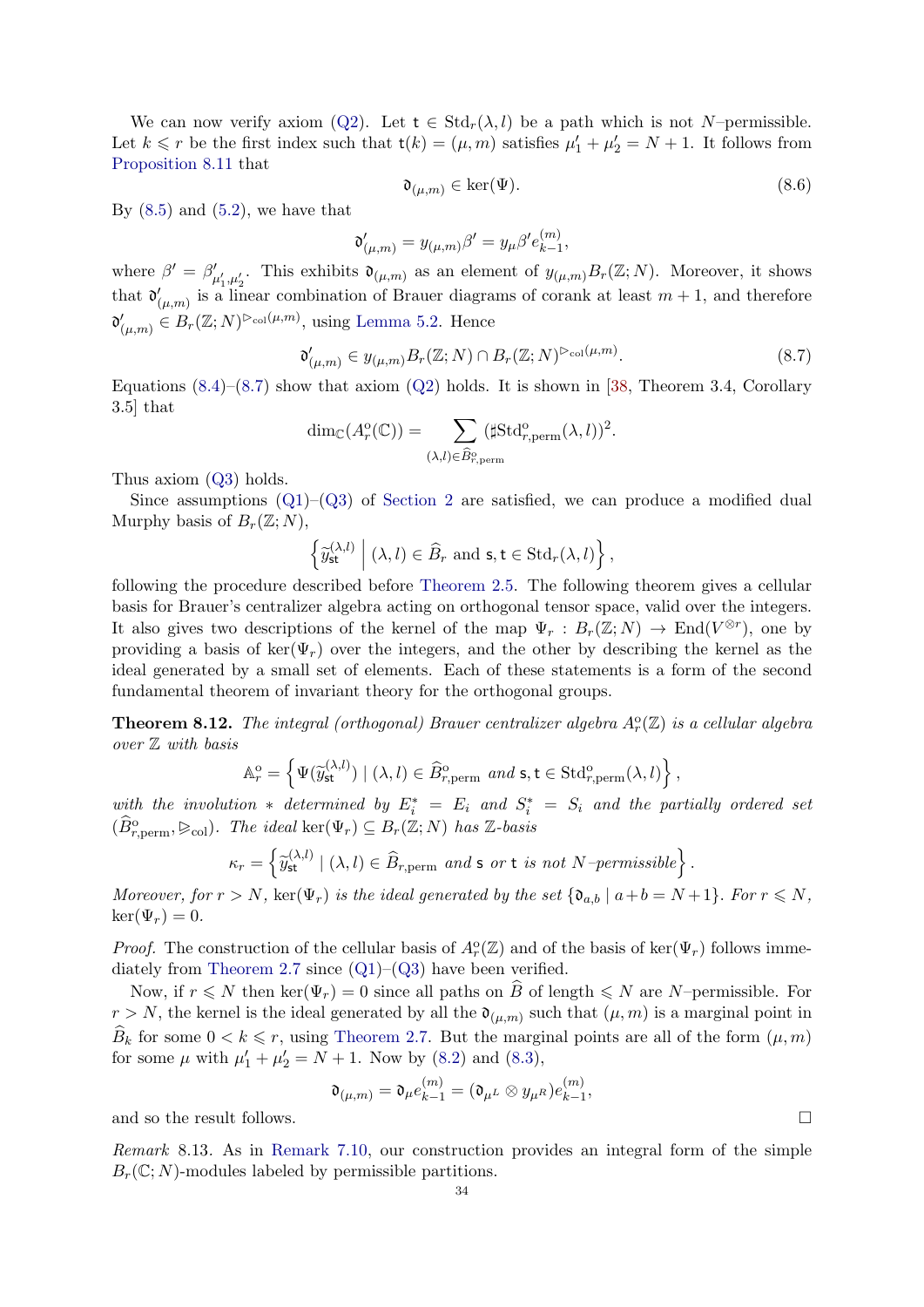8.2. Murphy basis over an arbitrary field. We return to the general situation described at the beginning of [Section 8:](#page-30-1)  $V$  is a vector space of dimension  $N$  over an arbitrary field  $\mathbb{k}$ , with char(k)  $\neq 2$ , with an orthogonal form, and for  $r \geq 1$ ,  $\Psi_{r,k}: B_r(\mathbb{k};N) \to \text{End}(V^{\otimes r})$  is Brauer's homomorphism. The map  $\Psi_{r,k}$  actually depends upon the particular orthogonal form, and, in contrast to the symplectic case, we may not assume in this generality that we are dealing with the standard orthogonal form on  $\mathbb{k}^N$ .

For the modified Murphy basis  $\{\widetilde{y}_{st}^{(\lambda,l)}\}$  of  $B_r(\mathbb{Z}; N)$ , we also write  $\widetilde{y}_{st}^{(\lambda,l)}$  instead of  $\widetilde{y}_{st}^{(\lambda,l)} \otimes 1_k$ for the corresponding basis element of  $B_r(\mathbb{k}; N) \cong B_r(\mathbb{Z}; N) \otimes \mathbb{k}$ .

**Theorem 8.14.** Let V be a vector space of dimension N over a field  $\bf{k}$  with char( $\bf{k}$ )  $\neq$  2. Assume V has an orthogonal form  $( , ),$  and let  $\Psi_{r,k}: B_r(\Bbbk;N) \to \text{End}(V^{\otimes r})$  be Brauer's homomorphism defined using the orthogonal form. Write  $A_r^{\circ}(\mathbb{k})$  for the Brauer centralizer algebra im $(\Psi_{r,\mathbb{k}})$ .

<span id="page-35-0"></span>The algebra  $A_r^o(\mathbb{k})$  is a cellular algebra over  $\mathbb k$  with basis

$$
\mathbb{A}_r^{\mathrm{o}}(\Bbbk) = \left\{ \Psi_{r,\Bbbk}(\widetilde{y}_{\mathsf{st}}^{(\lambda,l)}) \mid (\lambda,l) \in \widehat{B}_{r,\mathrm{perm}}^{\mathrm{o}} \text{ and } \mathsf{s}, \mathsf{t} \in \mathrm{Std}_{r,\mathrm{perm}}^{\mathrm{o}}(\lambda,l) \right\}.
$$

with the involution  $*$  determined by  $E_i^* = E_i$  and  $S_i^* = S_i$  and the partially ordered set  $(\widehat{B}_{r,\text{perm}}^{\text{o}}, \trianglerighteq_{\text{col}})$ . The ideal ker $(\Psi_{r,\mathbb{k}}) \subseteq B_r(\mathbb{k};N)$  has basis

<span id="page-35-1"></span>
$$
\kappa_r = \left\{ \widetilde{y}_{\text{st}}^{(\lambda,l)} \mid (\lambda, l) \in \widehat{B}_r \text{ and } \text{s or } t \text{ not } N \text{-}\text{permissible} \right\}.
$$

<span id="page-35-10"></span>Moreover, for  $r > N$ , ker $(\Psi_{r,k})$  is the ideal generated by the set  $\{\mathfrak{d}_{a,b} \mid a+b=N+1\}$ . For  $r \leqslant N$ , ker $(\Psi_{r,k}) = 0$ .

<span id="page-35-20"></span><span id="page-35-15"></span>Proof. Assume first that k is infinite and quadratically closed. In this case, we may assume that  $V = \mathbb{k}^N$  with the standard orthogonal form, and moreover, we have the commutative diagram [\(8.1\)](#page-31-1). Now we can argue exactly as in the proof of [Theorem 7.11,](#page-28-2) using the constancy of dimension of the orthogonal Brauer centralizer algebra from [Theorem 8.1,](#page-30-2) to obtain the desired conclusions.

<span id="page-35-21"></span><span id="page-35-19"></span><span id="page-35-18"></span><span id="page-35-17"></span><span id="page-35-11"></span>Now consider the general case. Let  $\overline{\mathbb{k}}$  be the algebraic closure of  $\mathbb{k}$ . Extend the orthogonal form to  $V_{\overline{\Bbbk}} = V \otimes_{\Bbbk} \overline{\Bbbk}$  by  $(v \otimes 1_{\overline{\Bbbk}}, w \otimes 1_{\overline{\Bbbk}}) = (v, w) \in \Bbbk \subset \overline{\Bbbk}$ . Let  $\Psi_{r, \overline{\Bbbk}} : B_r(\overline{\Bbbk}; N) \to \text{End}(V_{\overline{\Bbbk}}^{\otimes r})$  $(\frac{\mathbb{Z}}{\mathbb{R}}^r)$  be the corresponding Brauer homomorphism. It is easy to check that we are again in the situation of [Lemma 1.5,](#page-4-1) and we have a commutative diagram:

$$
B_r(\mathbb{k}; N) \xrightarrow{\Psi_{r,\mathbb{k}}} A_r^{\text{o}}(\mathbb{k})
$$
  

$$
\downarrow \otimes 1_{\mathbb{k}} \qquad \qquad \downarrow \eta
$$
  

$$
B_r(\overline{\mathbb{k}}; N) \xrightarrow{\Psi_{r,\overline{\mathbb{k}}}} A_r^{\text{o}}(\overline{\mathbb{k}})
$$
 (8.8)

<span id="page-35-22"></span><span id="page-35-16"></span><span id="page-35-8"></span><span id="page-35-6"></span><span id="page-35-5"></span><span id="page-35-4"></span><span id="page-35-3"></span>Moreover, from the first paragraph of the proof, we know that  $\mathbb{A}_r^{\circ}(\overline{\mathbb{k}})$  is a  $\overline{\mathbb{k}}$ -basis of  $A_r^{\circ}(\overline{\mathbb{k}})$ . The map  $\eta$  in [\(8.8\)](#page-34-1) is injective, by [Remark 1.6.](#page-5-4) If  $y \in \kappa_r \subset B_r(\mathbb{k}; N)$ , then  $0 = \Psi_{r,\overline{k}}(y \otimes 1_{\overline{k}}) =$  $\eta(\Psi_{r,k}(y))$ . Since  $\eta$  is injective, it follows that  $\kappa_r \subseteq \text{ker}(\Psi_{r,k})$ , and from this it follows that  $\mathbb{A}_r^{\circ}(\mathbb{k})$  spans  $A_r^{\circ}(\mathbb{k})$ . But  $\mathbb{A}_r^{\circ}(\mathbb{k})$  is linearly independent over k, because  $\eta(\mathbb{A}_r^{\circ}(\mathbb{k})) = \mathbb{A}_r^{\circ}(\mathbb{k})$  is linearly independent over  $\overline{\mathbb{k}}$ . Now we conclude as in the proof of [Theorem 2.7](#page-14-0) that  $\kappa_r$  is a basis of ker( $\Psi_{r,\mathbf{k}}$ ) and that  $\mathbb{A}_r^{\circ}(\mathbf{k})$  is a cellular basis of  $A_r^{\circ}(\mathbf{k})$ . To finish, it suffices to observe that  $\kappa_r$  is contained in the ideal generated by the elements  $\mathfrak{d}_{a,b}$ , and this follows from [Theorem 8.12.](#page-33-1)  $\Box$ 

<span id="page-35-14"></span><span id="page-35-13"></span><span id="page-35-12"></span>Remark 8.15. Over fields of characteristic not equal to 2, it is shown in [\[29,](#page-36-18) [24\]](#page-36-19) that ker( $\Psi_{r,k}$ ) is actually generated by the single element  $\mathfrak{d}_{[N/2], [N/2]}$ .

<span id="page-35-9"></span><span id="page-35-7"></span><span id="page-35-2"></span>Remark 8.16. As in the symplectic case, [Theorem 8.14](#page-34-2) extends the constancy of dimension of the Brauer centralizer algebras  $A_r^{\circ}(\mathbb{k})$  and of  $\ker(\Psi_{r,\mathbb{k}})$  from [Theorem 8.1](#page-30-2) to all fields  $\mathbb k$  of characteristic different from 2, and, moreover, to all orthogonal forms on a finite dimensional k–vector space.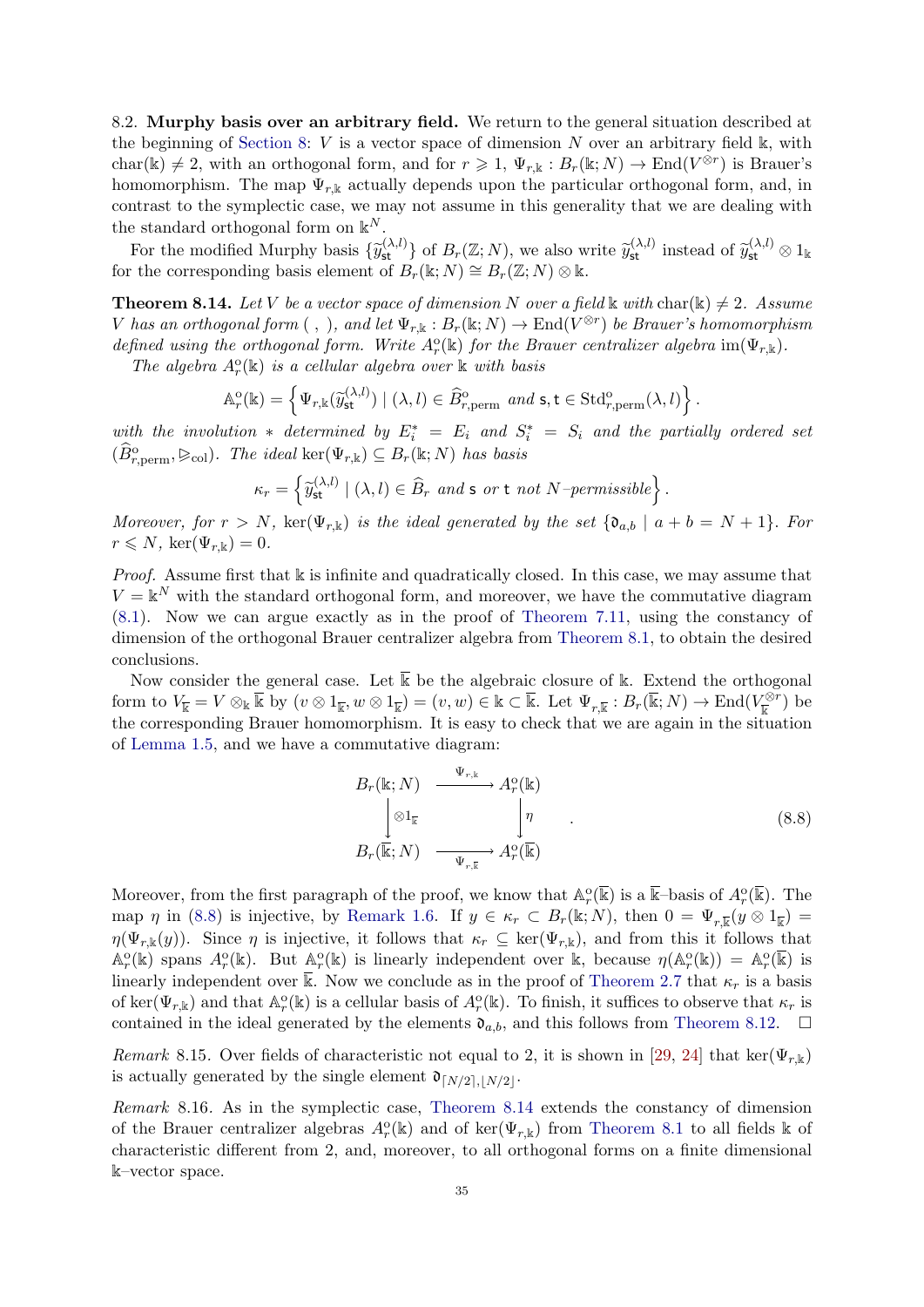<span id="page-36-8"></span><span id="page-36-2"></span>We observe that the isomorphism type of the Brauer centralizer algebra  $A_r^{\circ}(\mathbb{k})$  is independent of the choice of the orthogonal bilinear form; for example, when  $k = \mathbb{R}$ , the field of real numbers, the isomorphism type of  $A_r^{\circ}(\mathbb{R})$  does not depend on the signature of the form:

<span id="page-36-19"></span><span id="page-36-15"></span>**Corollary 8.17.** Adopt the hypotheses of [Theorem 8.14.](#page-34-2) The Brauer centralizer algebra  $A_r^{\circ}(\mathbb{k})$ acting on  $V^{\otimes r}$  is the specialization of the integral Brauer centralizer algebra  $A_r^{\circ}(\mathbb{Z})$ , i.e.  $A_r^{\circ}(\mathbb{k}) \cong$  $A_r^{\circ}(\mathbb{Z}) \otimes_{\mathbb{Z}} \mathbb{k}$ . Consequently, the isomorphism type of  $A_r^{\circ}(\mathbb{k})$  is independent of the choice of the orthogonal form on V .

<span id="page-36-14"></span><span id="page-36-12"></span><span id="page-36-0"></span>Proof. The proof is exactly the same as that of [Corollary 7.13.](#page-29-0) The final statement holds since  $A_r^{\circ}(\mathbb{Z}) \otimes_{\mathbb{Z}} \mathbb{k}$  doesn't depend on the choice of the bilinear form.

<span id="page-36-18"></span><span id="page-36-4"></span>8.3. Jucys–Murphy elements and seminormal representations. The discussion in [Sec](#page-30-0)[tion 7.3](#page-30-0) before [Lemma 7.14](#page-30-3) carries over to the orthogonal case with small changes. However, the condition of [Lemma 3.7](#page-18-2) fails for even integer values of the parameter, so a different argument is needed to verify condition [\(SN\)](#page-18-1). This is done in [\[10\]](#page-35-16).

<span id="page-36-16"></span><span id="page-36-10"></span><span id="page-36-9"></span>**Example 8.18.** Let  $N = 2M$  be a positive even integer. Let  $\lambda = (M, M - 1)'$ ,  $\mu^+ = (M +$  $1, M-1'$  and  $\mu^- = (M-1, M-1)'$ . Then all three Young diagrams are 2M-permissible, and  $\kappa((\lambda,0) \to (\mu^+,0)) \equiv \kappa((\lambda,0) \to (\mu^-,1)) \mod (\delta-2M).$ 

#### **REFERENCES**

- <span id="page-36-13"></span><span id="page-36-11"></span><span id="page-36-6"></span><span id="page-36-1"></span>1. Henning Haahr Andersen, Catharina Stroppel, and Daniel Tubbenhauer, Cellular structures using  $U_q$ -tilting modules, Pacific J. Math. 292 (2018), no. 1, 21–59. MR 3708257
- <span id="page-36-5"></span>2. S. Ariki, A. Mathas, and H. Rui, Cyclotomic Nazarov-Wenzl algebras, Nagoya Math. J. 182 (2006), 47–134.
- <span id="page-36-7"></span>3. C. Bowman, M. De Visscher, and J. Enyang, Simple modules for the partition algebra and monotone convergence of Kronecker coefficients, Int. Math. Res. Not. IMRN (to appear), [doi:10.1093/imrn/rnx095.](http://dx.doi.org/10.1093/imrn/rnx095)
- <span id="page-36-17"></span><span id="page-36-3"></span>4. Christopher Bowman, John Enyang, and Frederick Goodman, Diagram algebras, dominance triangularity and skew cell modules, J. Aust. Math. Soc. 104 (2018), no. 1, 13–36. MR 3745412
- 5. R. Brauer, On algebras which are connected with the semisimple continuous groups, Ann. of Math. (2) 38 (1937), no. 4, 857–872.
- 6. M. De Visscher and P. P. Martin, On Brauer algebra simple modules over the complex field, Trans. Amer. Math. Soc. 369 (2017), no. 3, 1579–1609.
- 7. R. Dipper, S. Doty, and J. Hu, Brauer algebras, symplectic Schur algebras and Schur-Weyl duality, Trans. Amer. Math. Soc. 360 (2008), no. 1, 189–213 (electronic).
- 8. R. Dipper and G. James, Representations of Hecke algebras of general linear groups, Proc. London Math. Soc. (3) 52 (1986), no. 1, 20–52.
- 9. S. Doty and J. Hu, Schur-Weyl duality for orthogonal groups, Proc. Lond. Math. Soc. (3) 98 (2009), no. 3, 679–713.
- 10. J. Enyang and F. M. Goodman, The seminormal representations of the Brauer algebras, in preparation.
- 11. , Cellular Bases for Algebras with a Jones Basic Construction, Algebr. Represent. Theory 20 (2017), no. 1, 71–121.
- 12. F. Gavarini, A Brauer algebra-theoretic proof of Littlewood's restriction rules, J. Algebra 212 (1999), no. 1, 240–271.
- 13. , On the radical of Brauer algebras, Math. Z. **260** (2008), no. 3, 673–697.
- 14. M. Geck, Hecke algebras of finite type are cellular, Invent. Math. 169 (2007), no. 3, 501–517.
- 15. Meinolf Geck, Kazhdan-Lusztig cells and the Murphy basis, Proc. London Math. Soc. (3) 93 (2006), no. 3, 635–665. MR 2266962
- 16. T. Geetha and F. M. Goodman, Cellularity of wreath product algebras and A-Brauer algebras, J. Algebra 389 (2013), 151–190.
- 17. F. M. Goodman and J. Graber, Cellularity and the Jones basic construction, Adv. in Appl. Math. 46 (2011), no. 1-4, 312–362.
- 18. , On cellular algebras with Jucys Murphy elements, J. Algebra 330 (2011), 147–176.
- 19. J. J. Graham and G. I. Lehrer, Cellular algebras, Invent. Math. 123 (1996), no. 1, 1–34.
- 20. M. Härterich, *Murphy bases of generalized Temperley-Lieb algebras*, Arch. Math. (Basel) **72** (1999), no. 5, 337–345.
- 21. J. Hu, Specht filtrations and tensor spaces for the Brauer algebra, J. Algebraic Combin. 28 (2008), no. 2, 281–312.